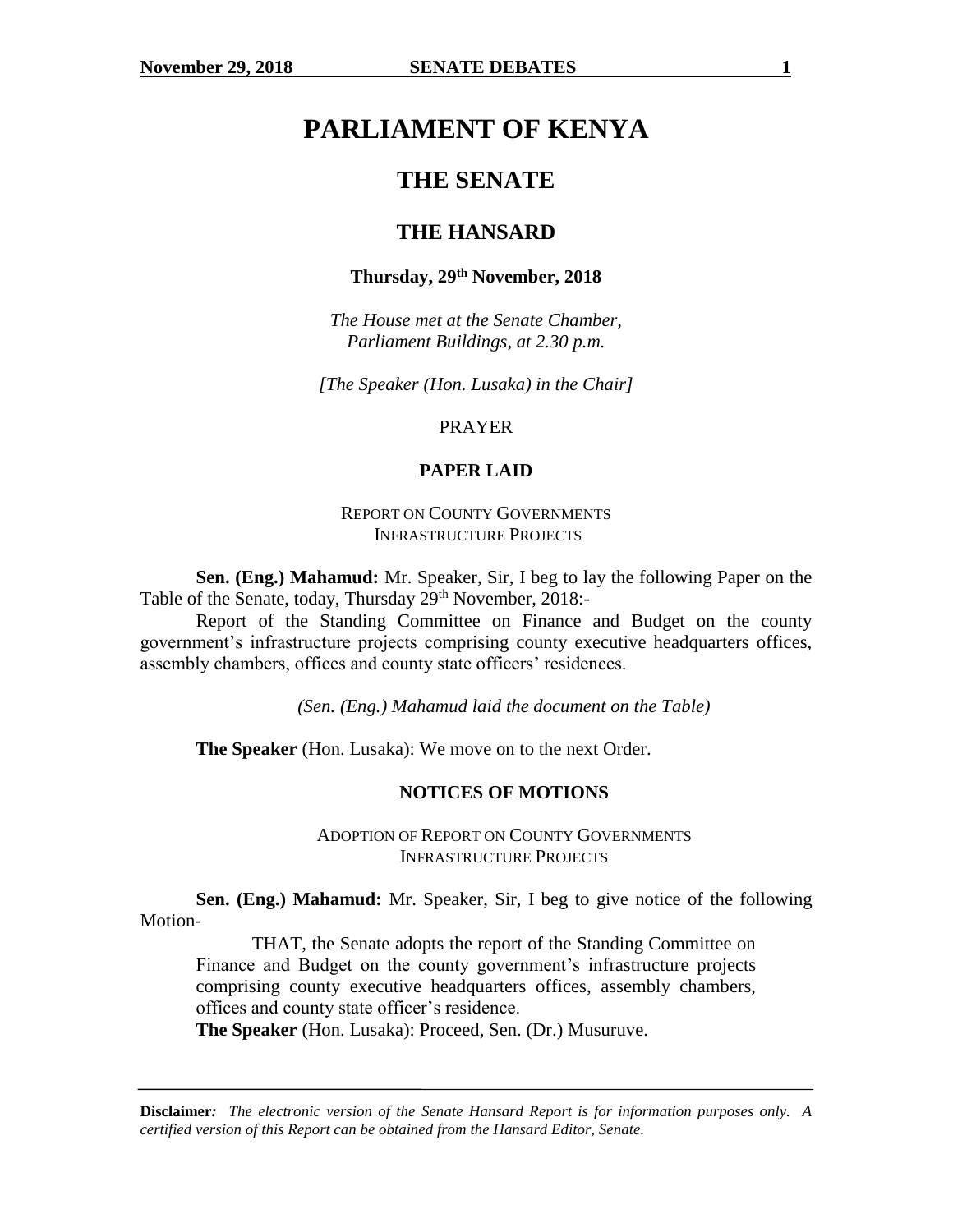**Sen. (Dr.) Musuruve:** Mr. Speaker, Sir, it has not been given to me. I thank you for the opportunity. However, I request for a copy from the secretariat so that I can give the notice of Motion.

**The Speaker** (Hon. Lusaka): In that case, let us defer it until you are prepared.

**Sen. (Dr.) Musuruve:** Mr. Speaker, Sir, I seek your indulgence.

**The Speaker** (Hon. Lusaka): Have you gone through it and are you sure of what you want to do?

**Sen. (Dr.) Musuruve:** Mr. Speaker, Sir, I am sure of what I am doing.

## *(Laughter)*

## SUPPORT FOR DYSLEXIC PEOPLE TO REACH THEIR FULL POTENTIAL

**Sen. (Dr.) Musuruve:** Mr. Speaker, Sir, I beg to give notice of the following Motion-

THAT WHEREAS Article 43 (1) (f) of the Constitution of Kenya explicitly provides for the right to education for all;

AND WHEREAS Article 24 of the Convention of the Rights of Persons with Disability (CRPD) recognizes the right of persons with disabilities to education without discrimination and on the basis of equal opportunity and that State parties shall ensure an inclusive education system at all levels and lifelong learning directed to among others, the full development of the dignity and human potential of persons with disabilities;

NOTING THAT dyslexia is a form of disability that involves difficulty in learning to read or interpret words, letters, and other symbols, but does not affect general intelligence;

COGNIZANT THAT with the appropriate intervention, dyslexic children have talents that can be nurtured in an inclusive setting;

DEEPLY CONCERNED THAT lack of appropriate curriculum for dyslexic learners in public schools disadvantages such learners resulting to failure to maximize their full potential;

NOW THEREFORE the Senate calls upon the national Government through the Ministry of Education to:-

1. ensure that educational needs of dyslexic learners are catered for in all public schools;

2. ensure a differentiated curriculum for dyslexic children is developed and accommodated within the regular curriculum;

3. allocate funds for purposes of developing Special Needs Education (SNE) support materials and resources for dyslexic children in regular public schools; and,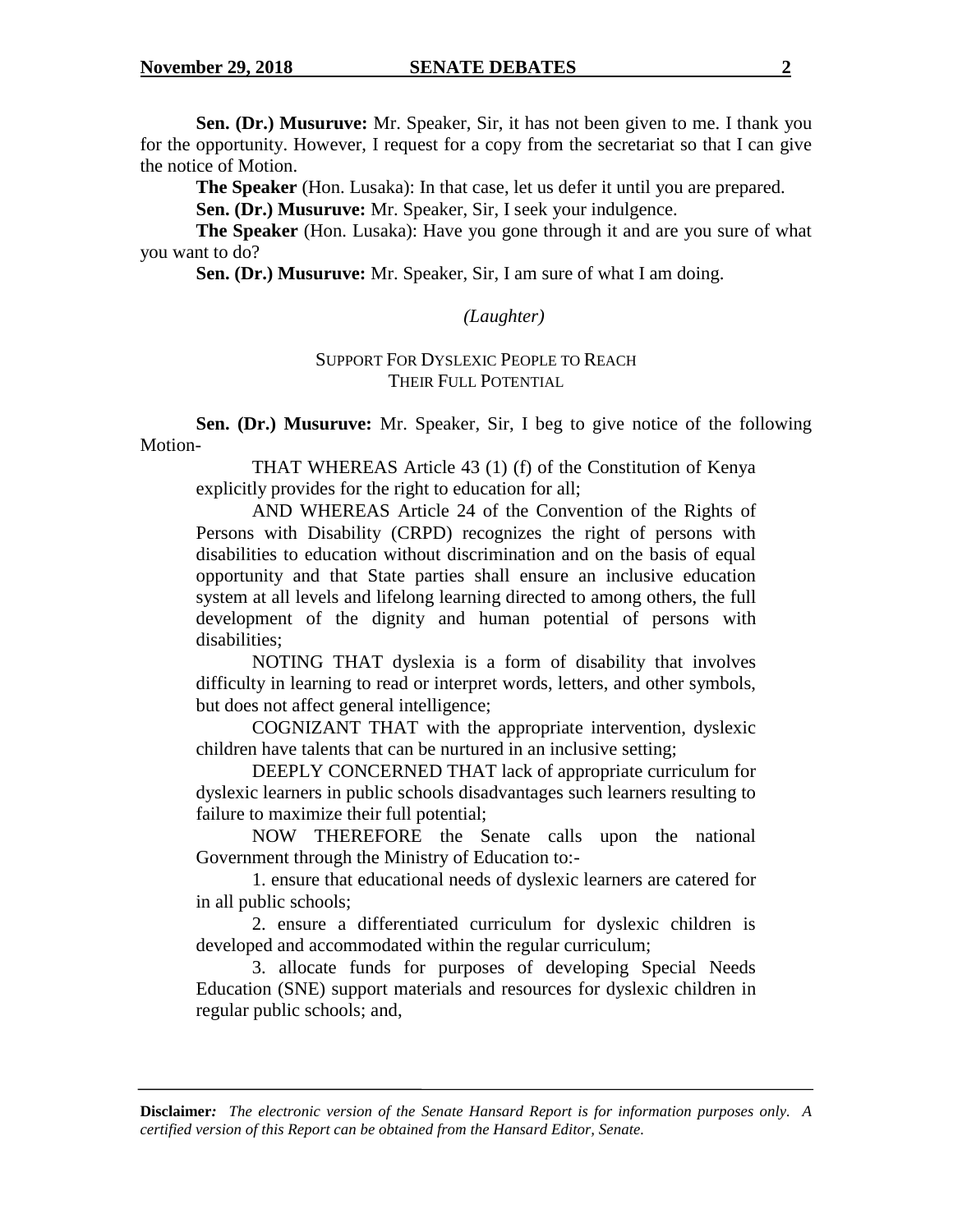4. ensure that an inclusive mechanism is put in place to facilitate economic empowerment of dyslexic children as they transit from school to the work place.

**The Speaker** (Hon. Lusaka): Next Order!

#### **STATEMENTS**

#### SIXTEEN DAYS OF ACTIVISM

*(Statement deferred)*

## INVASION AND TAKE-OVER OF KAPETADIYE DAM BY PASTORALISTS FROM A NEIGHBOURING COUNTRY

*(Statement deferred)*

## HIGH PARKING CHARGES IN INSTITUTIONS THAT OFFER PUBLIC SERVICE

**Sen. (Dr.) Ali:** Thank you, Mr. Speaker, Sir. Pursuant to Standing Order No. 48(1), I rise to seek a Statement from the Standing Committee on Roads and Transportation on the high parking fees charges in institutions that offer public services such as hospitals, schools, malls, among others.

In the Statement the Committee should-

(1) Indicate what policy framework guides parking fees in public and private institutions, especially those offering public and crucial services to Kenyans.

(2) Explain measures that the Government will take to ensure that patients, parents and the general public are not exploited by owners of premises, through high parking fees when they visit such premises for service.

Mr. Speaker, Sir, I know that this might be very controversial, but Kenyans are suffering. When you go for services in hospitals, schools and malls, the charges are very high. Kenyans have to be helped, and I believe it is our duty and responsibility to undertake this.

Thank you, Mr. Speaker, Sir.

**The Speaker** (Hon. Lusaka): Sen. Wetangula.

**Sen. Wetangula:** Mr. Speaker, Sir, Sen. (Dr.) Abdullahi cannot be so right. Institutions that offer public services have just become money mongers. If you go to Wilson Airport today, and drive in for one hour, as you leave, you pay Kshs200. If you go to Nairobi Hospital, you pay. Everywhere you go, it is just a mania now. As a House that defends the interests of the people of this country, we have to rein in all these parties.

We travel all over the world and airports offer services. They are not an impediment to travelers. When you go to Heathrow, you do not see anybody paying when they are entering or leaving the airport. However, you have to pay at Jomo Kenyatta International Airport, Wilson Airport, Kisumu International Airport, Malindi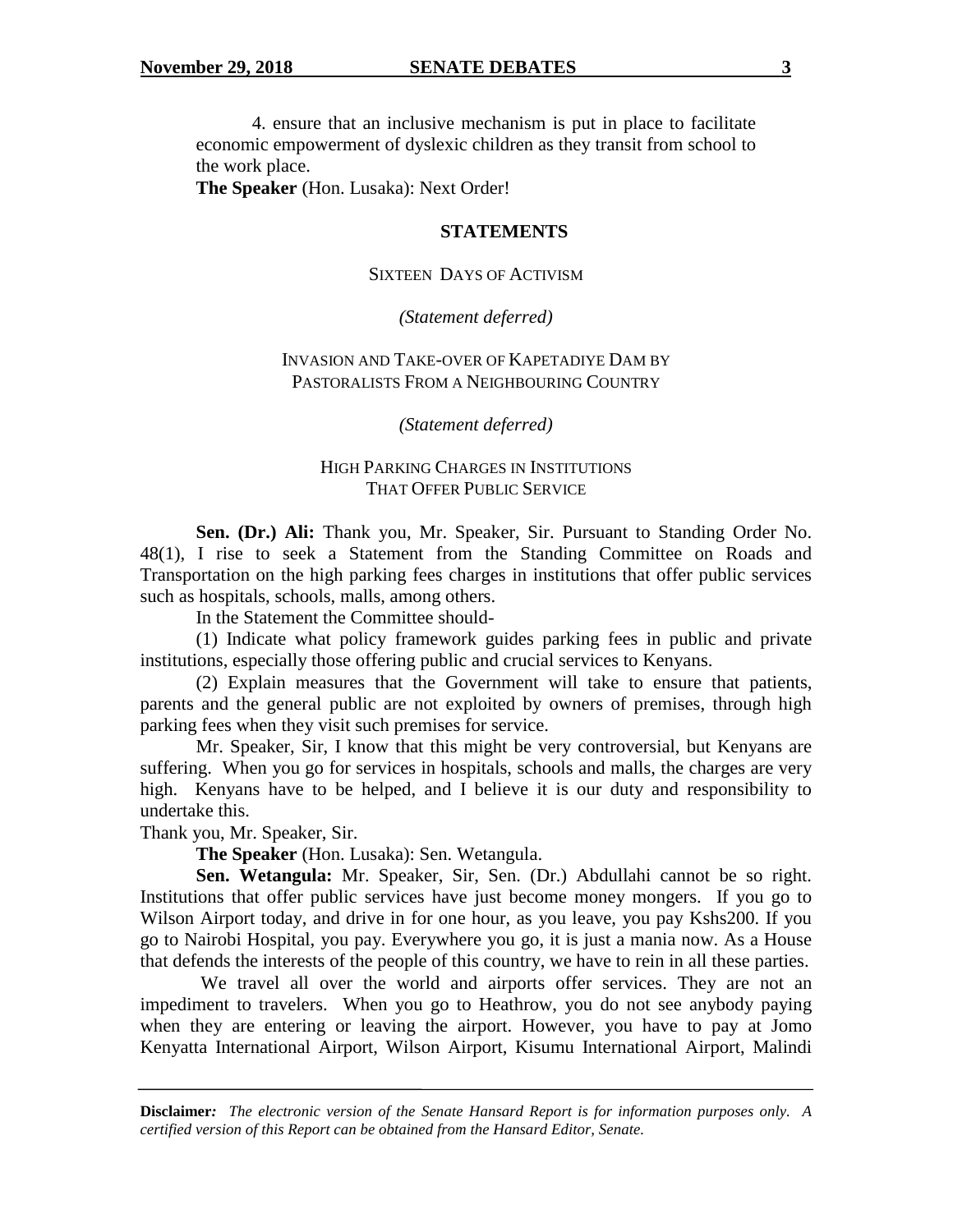Airport, Moi International Airport, Mombasa and other places. It is like they want to drain the last drop of blood from every Kenyan, and we have to stop this.

Mr. Speaker, Sir, I thank Sen. (Dr.) Abdullahi, the Senator for Wajir, for bringing this request for a Statement. I hope that the Committee will interrogate every public institution that is making it so difficult for the ordinary person in this country to operate.

**The Speaker** (Hon. Lusaka): Sen. Aaron Cheruiyot.

**Sen. Cheruiyot:** Thank you, Mr. Speaker, Sir. I want to congratulate or rather agree with the issues that are being raised by our colleague, Sen. (Dr.) Ali. To the best of my recollection, the first hospital to carry out this exercise was Aga Khan Hospital in Nairobi. The explanation they gave following the protestations that were coming from citizens was that, that money would be used to run charitable activities within the institution. Of course, nobody audits to find out whether it is true or a lie.

Within a short period of time, every other public space has caught up with this very bad behavior. Even public parks like Uhuru Gardens along Lang'ata Road cannot be accessed until you pay Kshs300, even at 5.30 p.m. These are public spaces and, therefore, it falls upon us, as a House of Parliament to act. One of the dictates of our Constitution is that no other institution apart from Parliament can issue directives that have a force of law.

 What they are subjecting people to pay is equivalent to giving a directive that has a force of law. Therefore, as a House, this is something that we urgently need to address and find a long lasting solution to. I hope that the Committee that will look into this will give a long standing solution.

Thank you. Mr. Speaker, Sir.

**The Senate Majority Leader** (Sen. Murkomen): I want to thank Sen. (Dr.) Ali for coming up with this very important Statement. For those of us who use public and private facilities, and particularly airports, as long as you have entered, there is a tax. Whether or not you are parking you will still pay. Even when there is a flight delay and you go round the airport as you wait for your visitor, you will still pay a particular fee.

Why should this House and Parliament be paying Nairobi Hospital and other hospitals money using our insurance, and they again charge us another fee for going to the hospital itself? What is the mischief for one to put money in a hospital that is already charging for the services they are going to give? Why are they taxing people to come and actually pay for services? Does it mean that they suspect that there are idlers who go to park their vehicles in the hospital, yet they work elsewhere? Is it not possible to track a person who has come to the hospital from the time he arrived and where he is going? I have singled out Nairobi Hospital, but the same applies for Aga Khan Hospital and other private hospitals, yet they are providing an important public service.

I wish they were hearing what we are saying today. I saw one lawyer complaining on social media about this menace. We must provide solutions, as the Senate. We must also know what that charge that is meted on us is as a result of what.

I want to thank Sen. (Dr.) Ali because most of us in this country get angry with things that go wrong, but do nothing about it except lamenting. The few of us, like Sen. (Dr.) Ali, who see problems and think about solutions, must be supported by this House to ensure that we get the right answers.

Thank you, Mr. Speaker, Sir.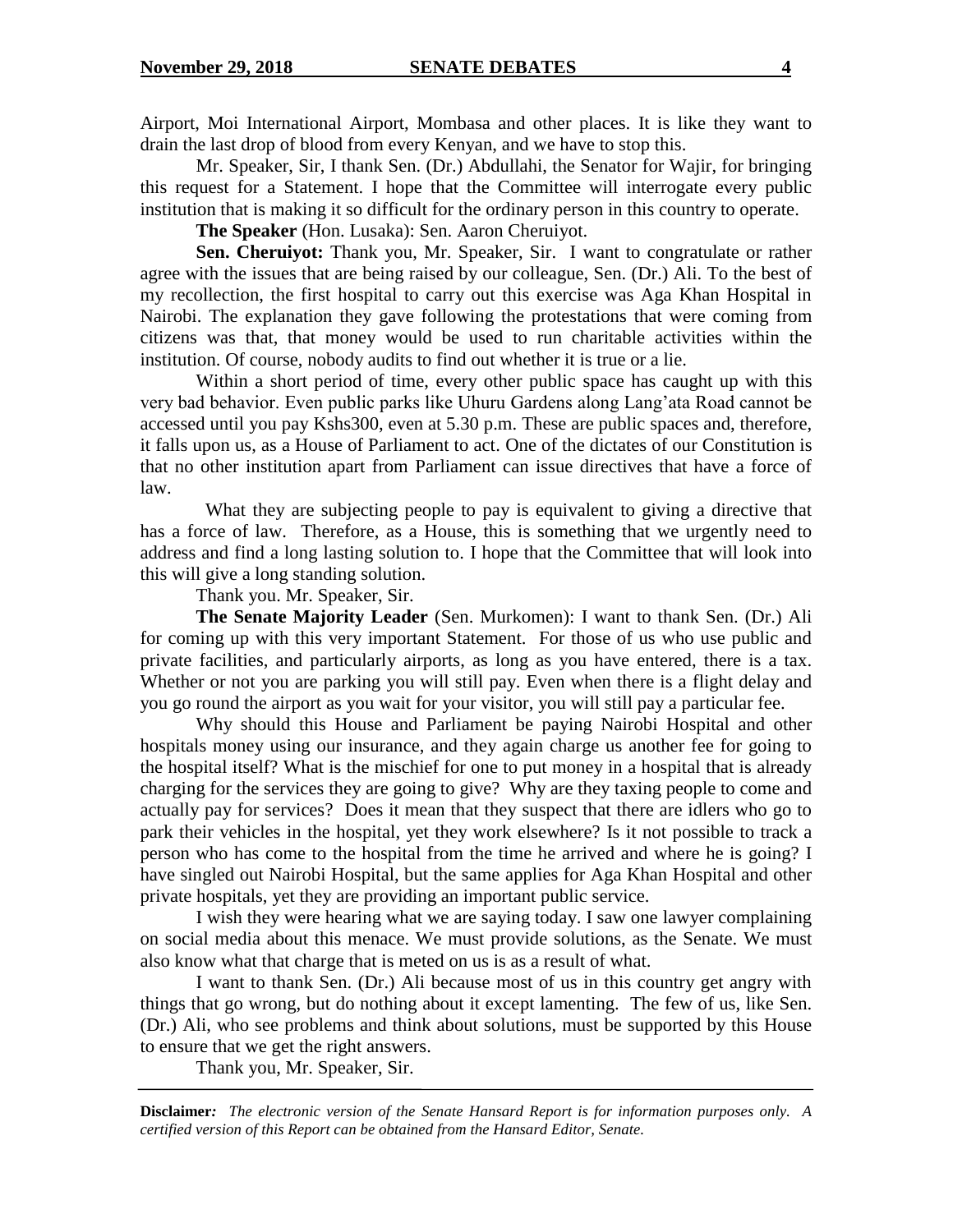**Sen. Mutula Kilonzo Jnr.:** Thank you, Mr. Speaker, Sir. I wish to thank Sen. (Dr.) Ali for bringing this to the attention of the Senate. I did not know how big this is until we had a Petition from Narok County in the last Session. The companies that are collecting this money are making billions of shillings; it is a booming business. In fact, in this case where they are collecting from the airport, they charge their commission in advance. So, they are paid their 10 per cent before they remit the money to the Kenya Airports Authority.

 What is actually worrying, like the case of the airport, is whether the Kenya Airports Authority is disclosing this sort of income that they are collecting from cars that are busy getting in and out the airports. It is a business where people are collecting money, whether in national parks, airports, hospitals or shopping centres, and it does not actually make sense. You are charged to go to the shopping centre. Instead of watchmen making sure that you go shopping, their work is to charge you for patronizing shops.

Mr. Speaker, Sir, by the time we unearth this mystery of these airports, you will find that there are certain Kenyans whose business is to wait for people to wake up in the morning and park their cars, and by evening, they are millionaires without doing anything. Therefore, be prepared early to find snakes under the rocks.

Thank you, Mr. Speaker, Sir.

**Sen. Omogeni:** Thank you Mr. Speaker, Sir. I also want to join my colleagues in thanking Sen. (Dr.) Abdullahi for this very timely request for a Statement. This issue is worse than what is appearing in the Statement. I have never seen any country in the world where people drive into supermarkets and they are forced to pay. I have travelled to the United States of America and Australia, and you cannot drive into a mall for shopping, where you are bringing business, and you are forced to pay parking fees. This is a rip-off. Imagine driving into a mall to do shopping, where the tenant pays service charge, and on top of that you pay money that goes to the owner of that building. This is an issue that the Senate should take seriously. We should step in to bring an end to this mistreatment that is meted on Kenyans.

Someone who has gone to a hospital for treatment is again forced to go to their car and look for a parking bay. This should not be allowed to happen. I thank Sen. (Dr.) Abdullahi and appeal to the Members of the Committee that will be charged with this task, to ensure that they bring this to an end. This is not something that we should tolerate as leaders. I do not know who chairs that Committee, but this is something that should be done sooner. We should give Kenyans a Christmas gift.

Thank you, Mr. Speaker, Sir.

**Sen. Wambua:** Thank you, Mr. Speaker, Sir. I also join my colleagues to support the Statement by Sen. (Dr.) Ali. This matter started with shopping malls and the disease spread to hospitals and now to airports, which are all very important public spaces. Whatever it is that motorists drive to the airports, shopping malls or hospitals to do, they are paying for those services. It should not be that when you go to buy groceries in a shopping mall, you are being charged to park your car to buy the groceries.

Mr. Speaker, Sir, I have heard what the Senator for Makueni County has said, that the Committee to which this Statement will be committed should be prepared to deal with snakes under the rocks. I ask that Committee to crash the heads of those snakes in the best interest of motorists and the public in this country.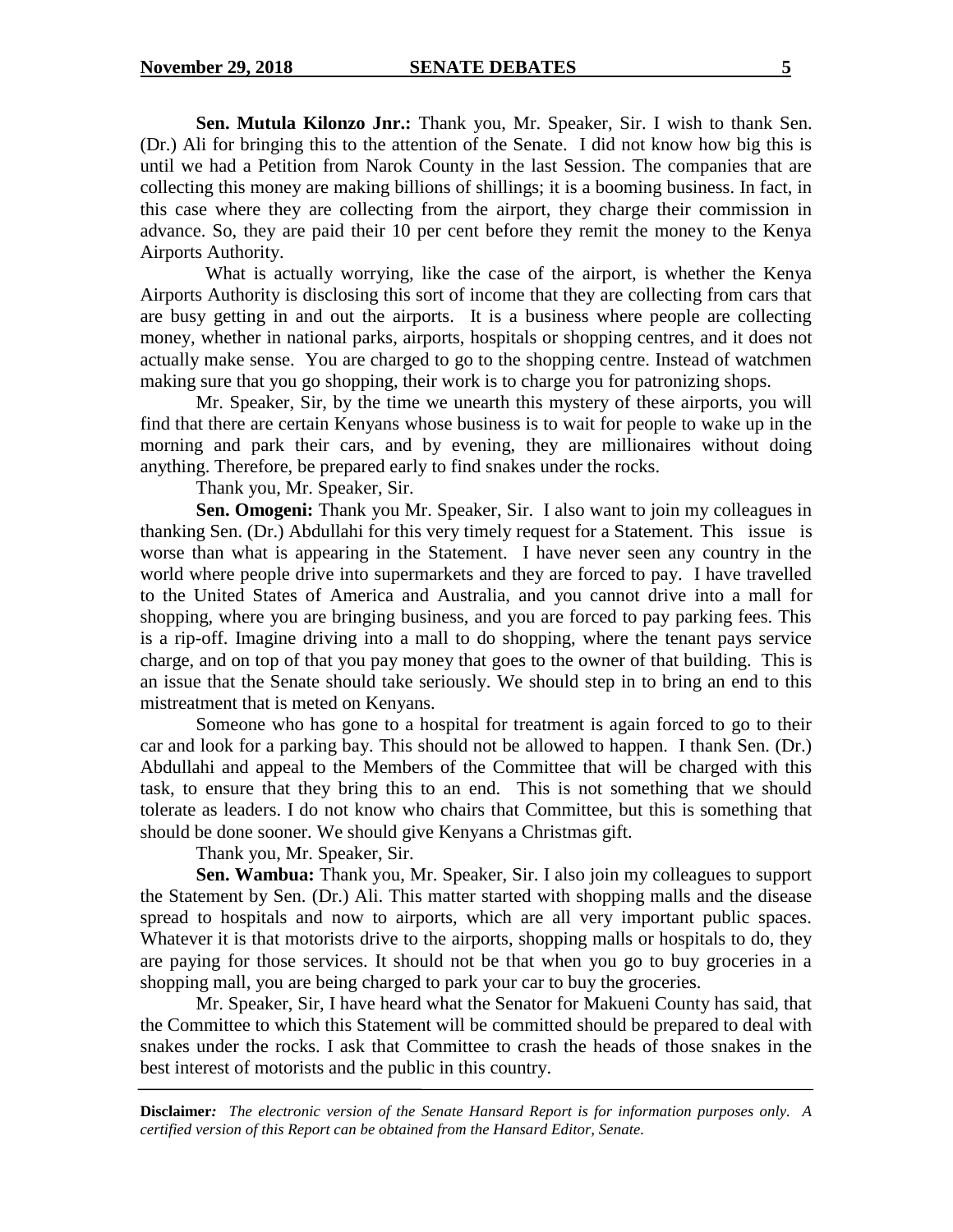Thank you, Mr. Speaker, Sir.

**Sen. Dullo:** Thank you, Mr. Speaker, Sir. I wish to join my colleagues in congratulating Sen. (Dr.) Ali, because this is a very important issue. It is, of course, important for us to regulate what is happening in terms of payment of parking fees.

Mr. Speaker, Sir, if I go to a place nearer my home today, I will come with a parking card that I have paid for. However, after one or two months, the parking company has changed and you end up changing your card every now and then. You then wonder what they are looking for. It is important for the country to regularise this area so that if a parking card is for Nairobi Hospital, it can be used elsewhere. This is because you do not need to have a parking card for Nairobi Hospital, another shopping mall and another one. We, therefore, need to regulate this area. This Statement is, therefore, very critical and timely.

Secondly, Mr. Speaker, Sir, when you go to those parking malls, you will find the security team harassing people. You then wonder what they were looking for in your car because they do not have the requisite equipment for keeping security. They are not regulated and they are not experts in terms of what they are looking for, and you are then subjected to some harassment. We, therefore, need to regulate these issues and stop these shenanigans.

Mr. Speaker, Sir, security is a very important aspect in this county and it is best placed under the relevant ministry to regulate these security agencies who are checking people's cars in those malls and in other places.

Thank you, Mr. Speaker, Sir. I beg to support.

**The Speaker** (Hon. Lusaka): Lastly, Sen. Kang'ata.

**Sen. Kang'ata**: Thank you, Mr. Speaker, Sir. Let me start by congratulating Sen. (Dr.) Ali for this very good Statement. I know that the Committee is going to do a good job of interrogating it. This problem does not only affect people in urban areas, but also those of us who come from semi-urban counties like Murang'a.

Mr. Speaker, Sir, like in my region in Murang'a County, there have been a lot of complaints where motorists argue that they pay a lot of money to the counties yet there are no services being rendered by the County. Therefore, they would want the parking fees which are being levied to be commensurate to the services that are being offered to the people.

Mr. Speaker, Sir, I urge the Committee that will be handling this Statement to look at these issues *vis-à-vis* Murang'a County, and in particular at urban areas like Kangari in Kigumo, Murang'a Town, Kiereini, Mathioya, Kangema in Kangema Constituency; Maragua in Maragua Constituency; Kenol, which is one of the fastest growing regions in Murang'a County; and also Kigwara in Gatanga. There have been a lot of complaints by motorists who use those urban parking slots as to whether, one; the fee being charged is commensurate with the services; and two, whether there is extortion. I, therefore, urge the Committee that, as they consider this Statement, they should hear representations from the people of Murang'a County.

Thank you, Mr. Speaker, Sir.

**The Speaker** (Hon. Lusaka): Thank you, Sen. Kang'ata.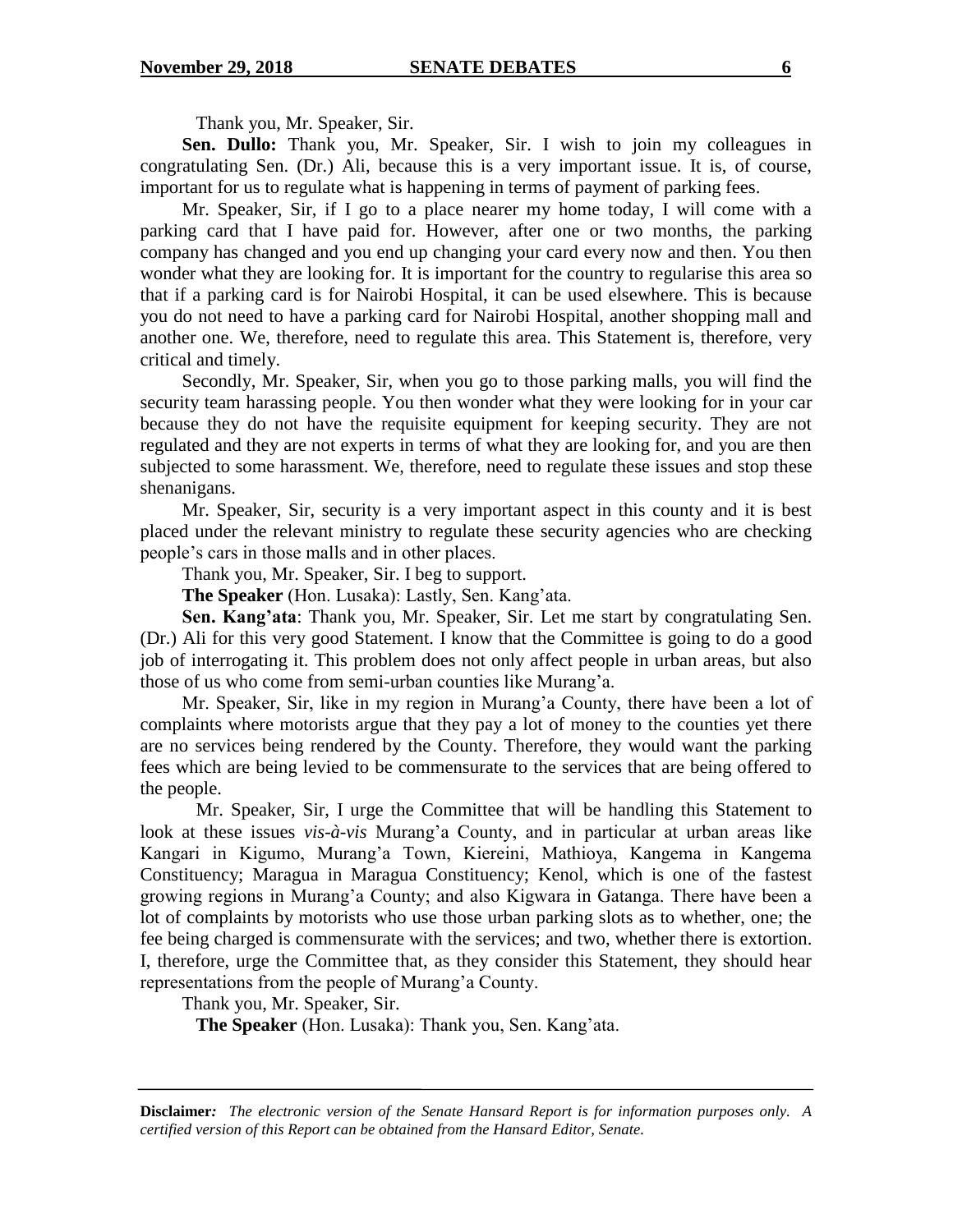We will now receive Statements under Standing Order 51(1)(b). I now call upon the Chairperson of the a*d hoc* Committee on Maize to issue a Statement relating to the activities of the Committee.

#### ACTIVITIES OF THE *AD-HOC* COMMITTEE ON MAIZE

**Sen. Wetangula**: Thank you, Mr. Speaker, Sir. Our Chairperson, Sen. (Prof.) Kamar, is out of the country. I wish to give the Statement, relating to the activities of the *ad hoc* Committee on the maize crisis on her behalf---

**Sen. Wambua**: On a point of order, Mr. Speaker, Sir. I am sorry for interrupting my leader. I am just wondering whether the Statement by Sen. (Dr.) Ali has been committed to any Committee.

**The Speaker** (Hon. Lusaka): It is committed to the Committee on Roads and Transportation.

What is it, Sen. Mutula Kilonzo Jnr.?

**Sen. Mutula Kilonzo Jnr**.: This is my concern, Mr. Speaker, Sir. The Standing Orders – unless I am wrong – the Statement will lapse at the end of this Session. What will happen when we go on recess next week and Sen. (Dr.) Ali has not received a response? There is an issue there.

**The Speaker** (Hon. Lusaka): If it lapses, he may have to bring it up again.

**Sen. Mutula Kilonzo Jnr**.: It will lapse.

**The Speaker** (Hon. Lusaka): Proceed, Sen. Wetangula.

**Sen. Wetangula:** Sen. (Dr.) Ali, be ready to bring it up yet again in an even stronger version.

Mr. Speaker, Sir the *ad hoc* Committee on the Maize Crisis was established by a resolution of this House on Wednesday, 8<sup>th</sup> August, 2018, to investigate and come up with a solution that will enable farmers to overcome challenges related to production, management and sale of maize. The Senate required the Committee to report back within 60 days. The Senate later extended the life of the Committee by a further 45 days vide a Motion passed on  $11<sup>th</sup>$  November, 2018.

Mr. Speaker, Sir, the specific mandate of the Committee was so inquire and report to the Senate on why farmers who have delivered their produce to National Cereals and Produce Board (NCPB) have not been paid to date.

*(Sen. Murkomen consulted several Senators loudly)*

**Sen. (Dr.) Ali:** On a point of order, Mr. Speaker, Sir. There is a group there, near the entrance, who are making a lot of noise and we cannot hear what Sen. Wetangula is saying. It is comprised of the Majority Leader and his team there.

**The Speaker** (Hon. Lusaka): Leader of Majority, let us consult in low tones.

**Sen. Sakaja:** On a point of order, Mr. Speaker, Sir.

**The Speaker** (Hon. Lusaka): What is your point of order, Sen. Sakaja?

**Sen. Sakaja**: Mr. Speaker, Sir, if I heard right, the good Sen. (Dr.) Ali, who is very experienced, has said that Senators are making noise. As far as I know, Senators do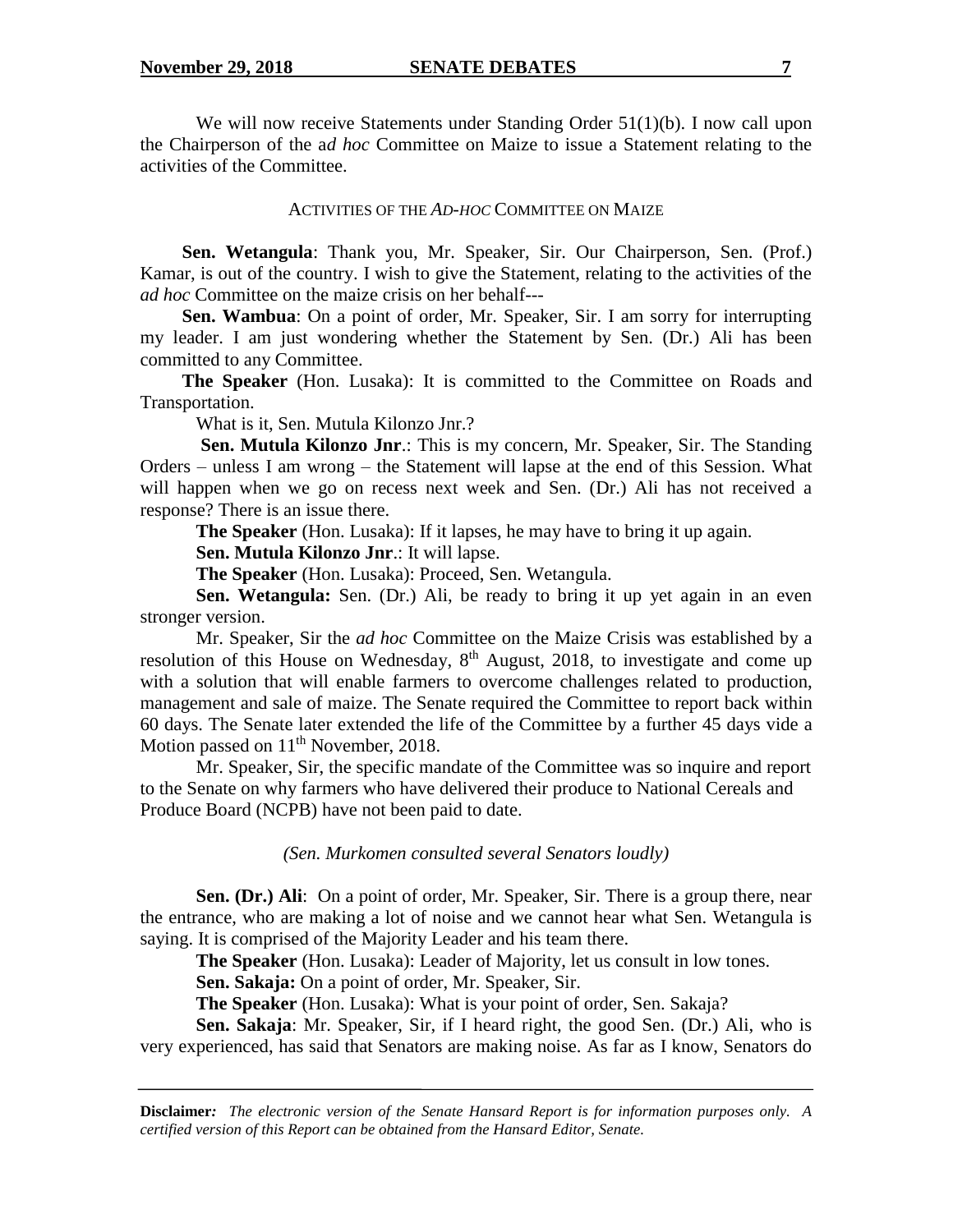not make noise; that will look very bad on the record of his House. Could he, please, clarify what he said? I think they were consulting.

**Sen. (Dr.) Ali:** In a group.

#### *(Sen. (Dr.) Ali spoke off record)*

**Sen. Sakaja**: Mr. Speaker, Sir, he said they were in a group, yet there are no groups in the House, unless there are strangers in this House. Let him clarify that.

**The Speaker (Hon. Lusaka):** Sen. (Dr.) Ali, can you---

**Sen. (Dr.) Ali:** There are some Members of the Senate who are discussing in high tones.

**The Speaker** (Hon. Lusaka): That is now correct.

Proceed, Sen. Wetangula.

**Sen. Wetangula:** Mr. Speaker, Sir, I will give Sen. (Dr.) Ali *pro bono* legal services; it is a grouping of Senators.

#### *(Laughter)*

Mr. Speaker, Sir, the specific mandate of the Committee was to inquire and report to the Senate why farmers had not been paid after delivering maize, the quality of duty free maize imported into the country during the duty free window which was to end in October, 2017 and why the period was extended. It was also to consider the challenges facing the maize farmers and the National Cereals and Produce Board (NCPB) and make recommendations on how to resolve the challenges.

It was also to consider the maize received by the NCPB for the 2017/2018 season; establish the suppliers and the criteria for identification of millers and business persons involved in the importation of maize into the country.

Mr. Speaker, Sir, the Committee conducted and in-depth and detailed inquiry into the maize crisis in the country by inviting submissions from different stakeholders involved in the entire maize value chain and persons of interest concerned with the delayed payments to maize farmers. These included-

(1) Cabinet Secretary, Ministry of Agriculture, Livestock, Fisheries and Irrigation;

(2) Cabinet Secretary, Ministry of Devolution and ASALs;

(3) Cabinet Secretary, The National Treasury;

(4) Cabinet Secretary, the Ministry of Industry, Trade and Cooperatives;

(5) The Council of Governors' Committee on Agriculture;

(6) The Managing Director, National Cereals and Produce Board (NCPB);

(7) The Managing Director, Kenya Bureau of Standards (KeBS);

(8) The Chairman, Ethics and Anti-Corruption Commission (EACC);

(9) The Director General, Kenya Revenue Authority (KRA);

(10) The Chairman, Kenya Ports Authority (KPA);

(11) The Chairman, Strategic Grain Reserve Trust Fund (SGRTF);

(12) The County Executive Committee Members (CECM) in charge of Agriculture;

(13) Grain Millers Associations; and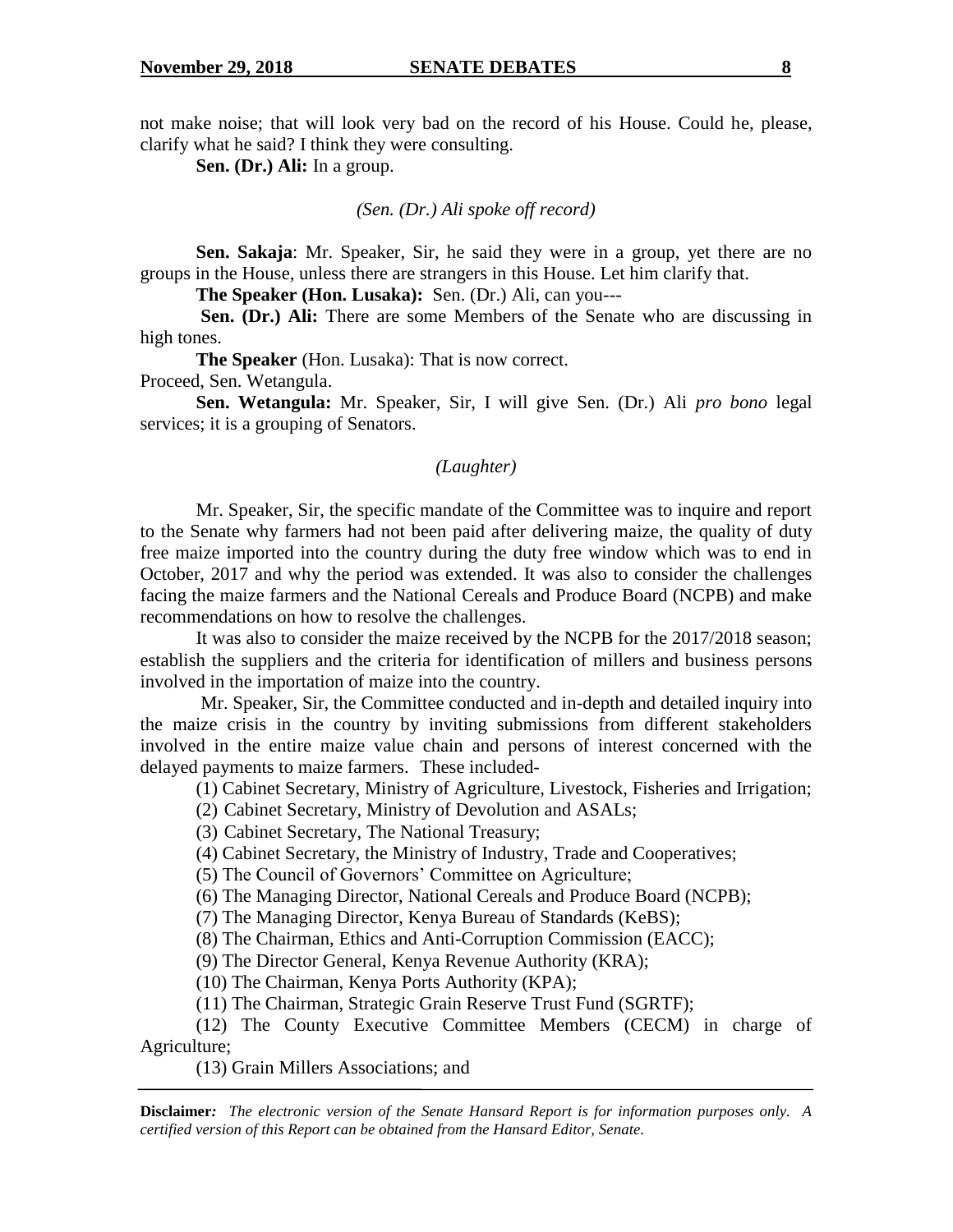(14) Farmers Representatives.

The Committee undertook various meetings with maize farmers and opinion leaders in, among others, Trans Nzoia, Nyamira, Bungoma and Nandi counties.

Mr. Speaker, Sir, the Committee is grateful to you for having attended one of its meetings at the Eldoret Town Hall during the inaugural sitting of the Senate in Eldoret, Uasin Gishu County.

As a consequence of our inquiry, the Government reacted by attempting to hasten the process of paying the farmers, albeit unsuccessfully. Indeed, the workings of the Committee have jerked the Executive to appoint its own taskforce to look into maize farming.

Mr. Speaker, Sir, the Committee was also cognizant that during the process of our inquiry, the DPP and the DCI and other investigative agencies were seized of the matter. Currently, some cases relating to this maize issue are on-going in court. We urge the two offices not to relent in going after all the culprits in the maize scandal until they are brought to book.

The Committee tabled its detailed report on the Floor of the Senate on Tuesday  $27<sup>th</sup>$  November, 2018, which now awaits debate and adoption.

Without anticipating debate, the Committee has recommended a raft of proposals, including legislative interventions by this House which we shall be urging the House to adopt at the relevant time.

**F**urthermore, in order to ensure the work of this and, indeed, other *ad hoc* Committees is implemented, we have proposed that the relevant Standing Committee, in this case, the Senate Committee on Agriculture, Livestock And Fisheries, follows up on specific recommendations – follow up basis on the form of implementation - once the House adopts the report.

Mr. Speaker, Sir, I wish to thank the Members of the Committee, particularly, our Chairperson Sen. (Prof.) Kamar and all the Committee Members who worked with the Committee, for their dedication throughout the inquiry and for producing a good report which if implemented, could transform the maize sector forever.

I also heartily thank the Office of the Clerk and, indeed, the Secretariat of the Committee who worked tirelessly to facilitate the Committee.

Thank you, Mr. Speaker, Sir. I beg to lay the Statement on the table of the Senate.

## *(Sen. Wetangula laid the Document on the Table)*

**The Speaker** (Hon. Lusaka): Thank you, Sen. Wetangula. Let us have the Chairperson, Standing Committee on National Cohesion, Equal Opportunity and Regional Integration.

## ACTIVITIES OF THE COMMITTEE ON NATIONAL COHESION, EQUAL OPPORTUNITY AND REGIONAL INTEGRATION

**Sen. Mpaayei:** Mr. Speaker, Sir, Standing Order No.51(1)(b), provides that at least every three months, the Committee Chairperson is expected to make a Statement relating to activities of the Committee. In fulfilment of this provision, I wish to make a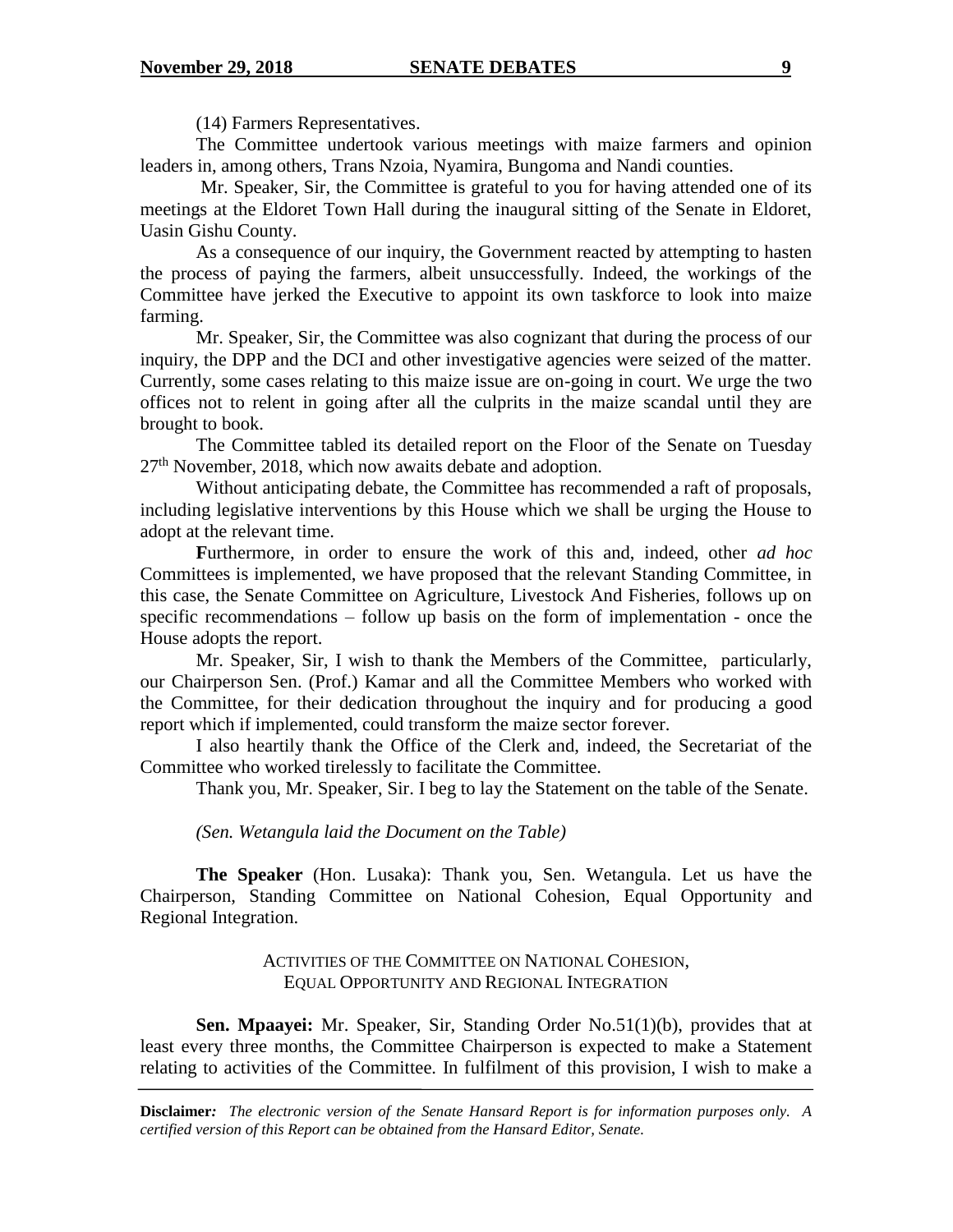Statement in regard to the Standing Committee on National Cohesion, Equal Opportunity and Regional Integration for the period commencing  $9<sup>th</sup>$  August, 2018 to  $9<sup>th</sup>$  November, 2018.

Mr. Speaker, Sir, the Committee was constituted in December, 2017 during the first Session of the Twelfth Parliament, pursuant to the provisions of Senate Standing Order No.218. It is mandated to consider all matters related to National and intercommunity cohesion, the equalization of opportunities and improvement to the quality of life and status of every person.

It also considers matters related to regional integration, the East African Legislative Assembly (EALA) and the Pan African Parliament (PAP).

Mr. Speaker Sir, as outlined in Standing Order 215(2), the activities of the Committee shall entail the following-

- (1) Bills considered by the Committee;
- (2) Statements considered by the Committee;
- (3) Petitions considered by the Committee
- (4) Inquiries undertaken by the Committee and progress of any such inquiry;
- (5) Any county visit undertake by the Committee and the outcome of such visits; and,
- (6) The manner and the extent to which the Committee met its public participation obligations in respect of the business of the Committee.

Under Standing Order 218(4), the Committee is expected to scrutinize the resolutions of the Senate and formal undertakings given by the National Executive, including adopted Committee reports.

Mr. Speaker, Sir, during the period under review the Committee has held a total of six sittings and engaged with several stakeholders. On reporting on the activities of the Committee, I wish to provide the details of each activity as follows:-

On Bills considered by the Committee, it considered the East African Community Statistics Bureau Bill 2017, the East African Community Monetary Institute Bill 2017 and approved them. It also the East African Community Oath Bill and approved it. The Bill is awaiting Presidential assent during the East African Community (EAC) Summit.

Secondly, we have the legislative proposals considered by the Committee. During the period under review the Committee did not receive a legislative proposal from the Senate to consider.

Thirdly, we have the Statements considered by the Committee. It considered a statement on the funding of the East African Community (EAC) and requested a response from the Ministry of East African Community and Regional Development.

Fourthly, in regard to Petitions, the Committee considered a petition to the Senate concerning Kibera Internally Displaced Persons (IDPs). The Committee met with the petitioners from Nairobi United IDPs Community Based Organisation (C.B.O), Kibera Branch and sought to have a meeting with their National Coordination and Consultative Committee which they did not honour today.

Regarding the inquiries undertaken by the Committee, during the period under review, the Committee did not receive any inquiries to consider. On the county visits undertaken by the Committee; during the period under review, the Committee had scheduled to undertake county visits to Narok and Nakuru counties but these were postponed to a later date. On scrutiny of the Senate Standing Order 218(4); the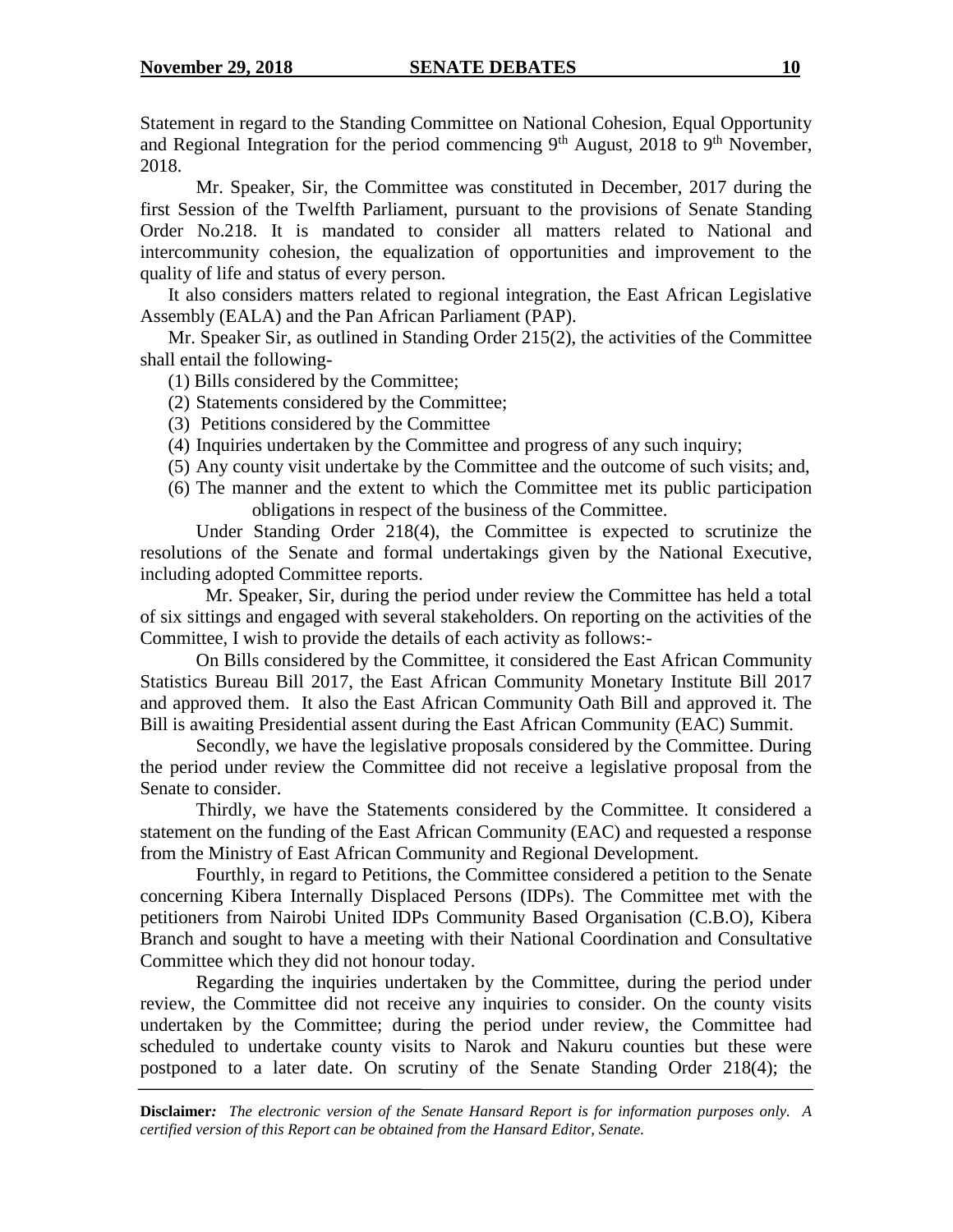Committee had no Senate resolutions to follow up on their implementation status in various government agencies.

On Public Participation, during the period under review the Committee participated in public hearing organized by the East Africa Legislative Assembly (EALA) on the East African Community Whistle Blowers Bill, 2018 with the other stakeholders invited in Laico Regency hotels to handover its memorandum. The Committee recommends that public hearings be held at the local level where a Bill will affect most if enacted. As many media as may be possible like information technology and local radio stations be used to draw the attention of the public to the dates of public hearings and submission of memoranda. On stakeholder engagements, the Committee met the National Cohesion and Integration Commission (NCIC), EALA and the Nairobi United IDPs.

The challenges and recommendations are as follows. The Committee has had to postpone meetings owing to quorum. Inadequate budgetary allocation to the Committee led to the Committee shelving some of its scheduled activities. The Committee has an enlarged mandate which includes equal opportunity and regional integration. For the Committee to fully fulfil its mandate on regional institutions like the EAC, the Intergovernmental Authority on Development (IGAD) and the Pan-African Parliament (PAP), the Committee requires an enhanced budgetary allocation in the next Financial Year.

To this end, I take this opportunity to thank the Committee's stakeholders specifically the National Cohesion and Integration Commission (NCIC) and the Ministry of East African Community and Regional Development for their commitment to working with the Committee on issues Integration of EAC and operationalization of EAC Institutions. I also urge Ministries which domicile regional integration bodies like IGAD and PAP, specifically, the Ministry of Foreign Affairs to engage the Committee in the affairs of those bodies as a way of establishing collaboration and partnership with the Committee, to facilitate it to fulfil its mandate which the Committee will strive to achieve.

In conclusion, the Committee extends its appreciation to the offices of the Speaker and the Clerk of the Senate for the support rendered to it during execution of its mandate.

I beg to lay this Statement on the Table.

*(Sen. Mpaayei laid the document on the Table)*

#### **POINT OF ORDER**

### FAILURE BY GOV. MWANGI WA IRIA TO HONOUR COMMITTEE SUMMONS

**Sen. Mutula Kilonzo Jnr.**: Thank you, Mr. Speaker, Sir, for the opportunity. I was wondering where my good neighbour, the Senator for Kajiado County, has been but I have realised that he was integrating the EAC.

I wanted this opportunity to make a brief comment about the Committee investigating the affairs of maize. I hope that the Members, who will be left here next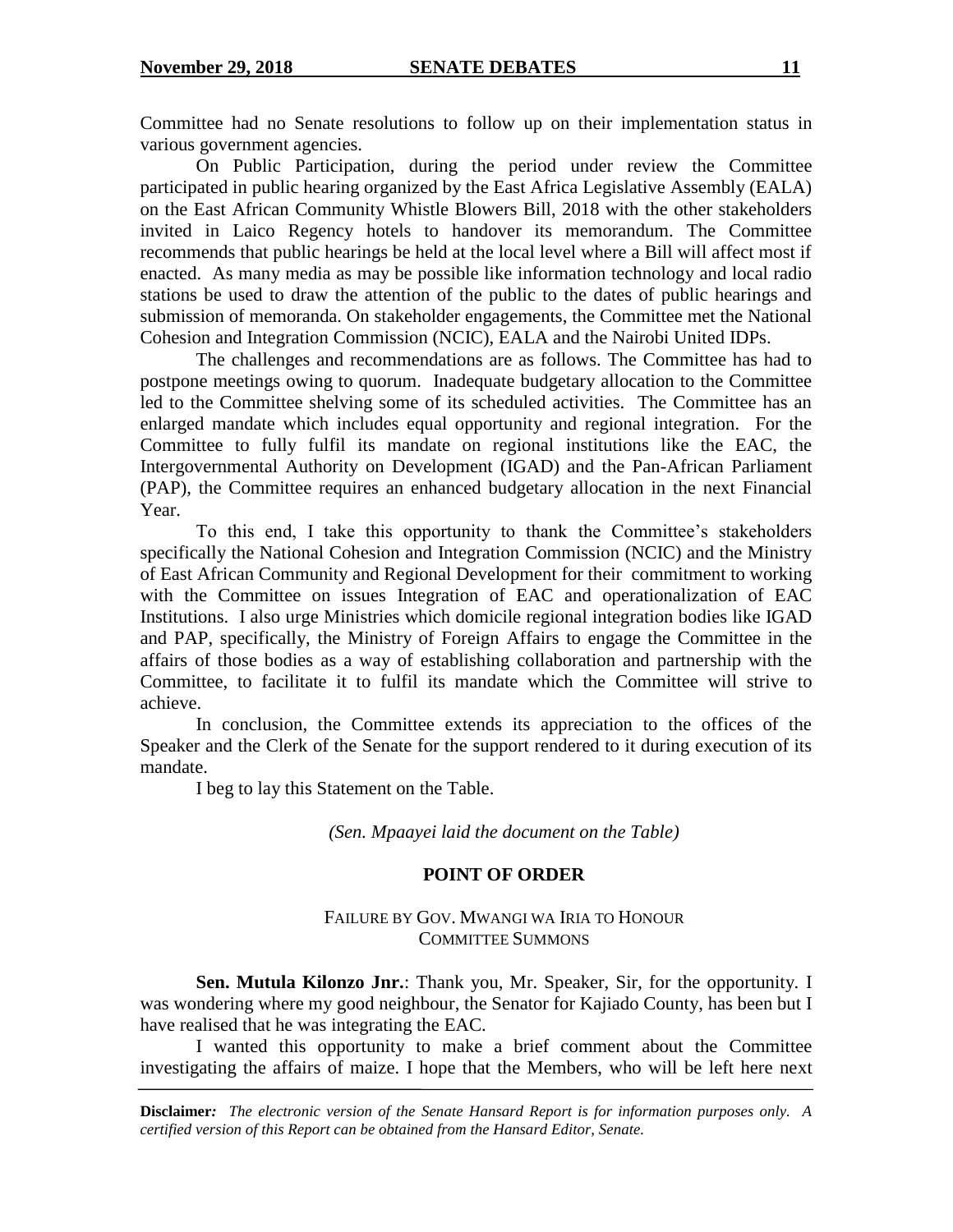week when the rest travel, can get into the details of maize and its effects thereof. I know that Sen. Murkomen has had a run-in with some people about this maize issue. I hope that we can discuss those things.

This morning, I had the privilege of attending one of the Committees and we need to empower our Committees for them to do their work. Some Committees are facing a lot of challenges. There is a Governor who has refused to come to the Senate and he has been summoned but the Inspector General (IG) has refused to bring that Governor. Instead, he says; 'go and get a court order'. We cannot work like that because it is obvious under Article 125 of the Constitution that these Committees are like the High Court of Kenya. We must make it clear that if a Committee issues an order for anybody to appear, they do not need a court order for they are a court.

I was baffled to see that somebody in the office of the IG can write an official note to this Senate saying; 'please bring a court order'. What happens to the people who advise this Senate? This cannot be a negotiation. Otherwise, the Committee like the one investigating maize or the others that we are going to form will face various challenges from these Government functionaries. Let us empower our Committees. Let us give them teeth to bite and let us "bite" one person for the rest to learn a lesson.

**The Senate Majority Leader** (Sen. Murkomen): On a point of order Mr. Speaker, Sir.

**The Speaker** (Hon. Lusaka): What is your point of order Sen. Murkomen?

**The Senate Majority Leader** (Sen. Murkomen): Mr. Speaker, Sir, over and over again, we have insisted in this House that summonses of Parliament are not debatable. You can come and debate the subject matter. You can think of how you will answer the questions for we cannot force you to give an answer that is tailor made for this House but appearing before the Committee of this House is not debatable. We passed that stage a long time ago.

We had the first term governors, and I do not want to mention their names, who gave us lecturers on how the Senate was too small for them to appear but we sorted that issue a long time ago. No wonder, many governors are now attending the sessions of the Committee on County Public Accounts and Investments because that was where the contention was.

I was shocked when I was informed that a Governor of a party that I belong to and a man that we have tremendous respect to, for he forms part and parcel of the leadership of this country and the Jubilee party, would even contemplate defying orders of this House when you are seated there as the Speaker of the Republic of Kenya. You must take that thing seriously. When Article 125 of the Constitution says that we have the powers of the High Court, it means that we do not need to resort to the High Court to summon someone.

It also means that violation of those summonses leads directly to a situation where you are arrested and charged. The question of explaining whether the summonses were delivered in good time and whether you were served with the summonses or whether you had the notice will then be canvassed in court and at that point in time, you will be facing criminal charges.

In fact, even a Member of another House including a county assembly can be summoned by this House and a Member of this House can also be summoned by the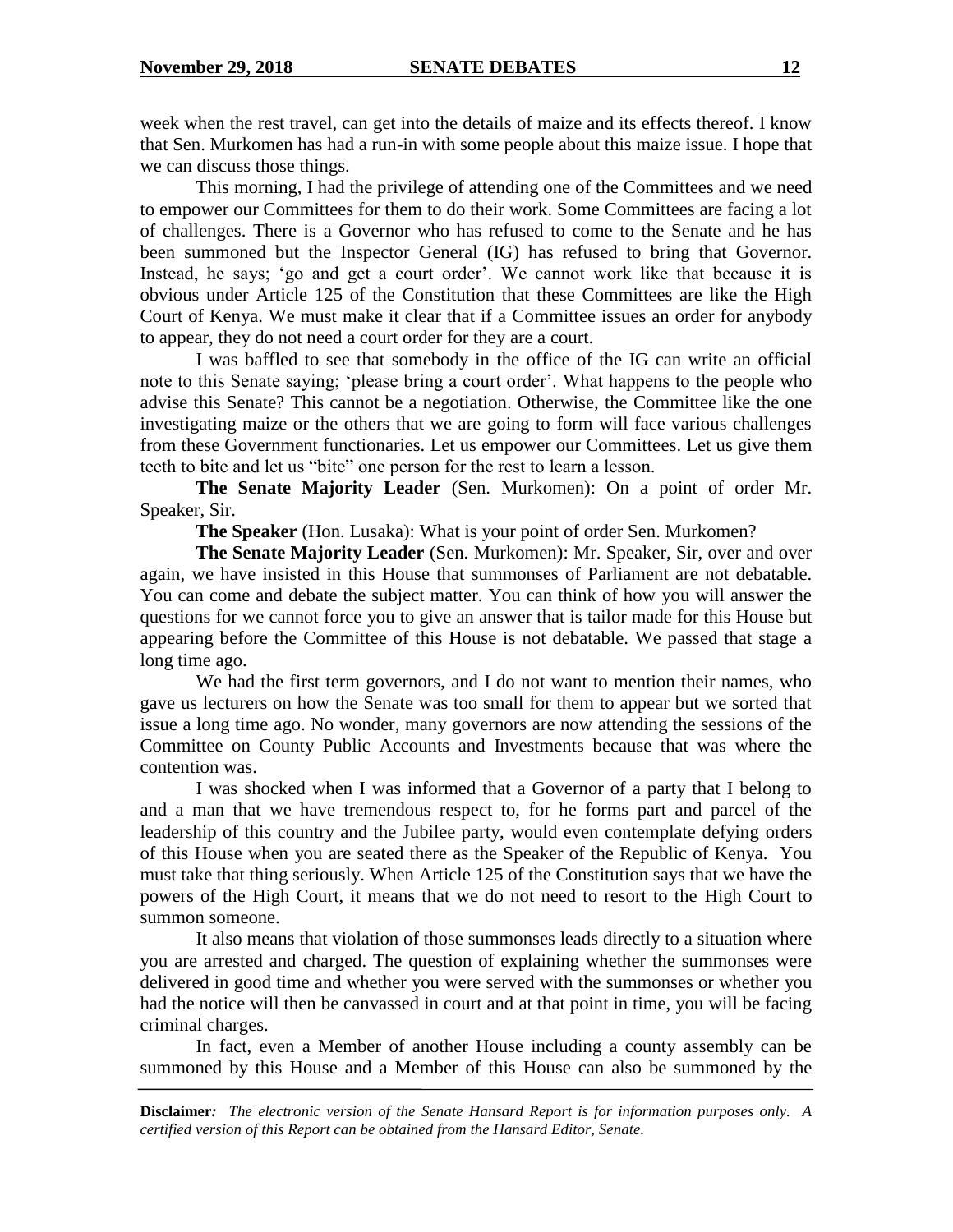National Assembly to answer a question. We have certain responsibilities and we must obey the Constitution. I do not want to go to the other subject matter which includes the maize issues because we will go to the Senate Business Committee on Tuesday and schedule the debate. Hopefully, we will be able to dispense with that Report.

However, at this point in time, your office, must inform this House of what is being done to ensure that this Senate is not put into disrepute and that persons who are required to appear here do so as per the law and aspect of the Constitution. I am not saying that you should provide your ruling right now. That ruling had been provided by your predecessor. We want you to refer to that ruling and enforce it. You should inform this House of what you have done towards its enforcement.

**The Speaker** (Hon. Lusaka): Could we hear from Sen. Wetangula?

**Sen. Cheruiyot**: On a point of order Mr. Speaker, Sir.

**The Speaker** (Hon. Lusaka): Okay, before Sen. Wetangula speaks. What is your point of order Sen. Cheruiyot?

**Sen. Cheruiyot**: Mr. Speaker, Sir, would it not have been in order for the Senate Majority Leader, to tell us who this Governor is, now that he went into great lengths to explain to us that he is a senior leader in a party that he belongs to yet he continues to undermine the great work of the Senate, a House that he leads? That is important for future references because anybody reading the Hansard of this House in another 20 years' time will not know who this Governor is. He should be named and shamed for them to know that they are under the very watchful eye of the Senate.

**The Senate Majority Leader** (Sen. Murkomen): Mr. Speaker, Sir, I am reliably informed, and I need the confirmation of your office, that the otherwise good Governor of Murang'a, Governor Mwangi wa Iria, had been invited to come to a Committee of this House to discuss a matter related to water management in this great Republic but he refused. Summons were issued, he defied them. The Inspector General (IG) of Police has written to say he needs a court order before he can arrest the Governor and have him charged in a court of law.

If that is the position, and we are waiting for your correct information on that position, that must be corrected urgently. Even as we do so, the Senator of Murang'a, who is a law-abiding citizen and a lawyer of good standing, was involved in a petition that led to the removal of a senior officer from the Judiciary. Having represented his client, he must also take remedial actions to talk to his Governor and explain to him the gravity of the matter that is before him.

**The Speaker** (Hon. Lusaka): Sen. Mutula Kilonzo Junior, what is your point of information?

**Sen. Mutula Kilonzo Junior**: Mr. Speaker, Sir, this is not a matter of conjecture. This morning, I saw the letter addressed by the IG, Boinnet to the Committee on Lands, Environment and Natural Resources. We are waiting for your directions from your seat. This is a misconception and misapprehension of the law, where the Senator of this Republic is supposed to go to court to get an order. This could only lead to one thing; that we are subject to the court.

Therefore, Governor Mwangi wa Iria is the assailant; the victim is the Committee on Lands, Environment and Natural Resources, and the Senate, but the perpetrator is IG Boinnet.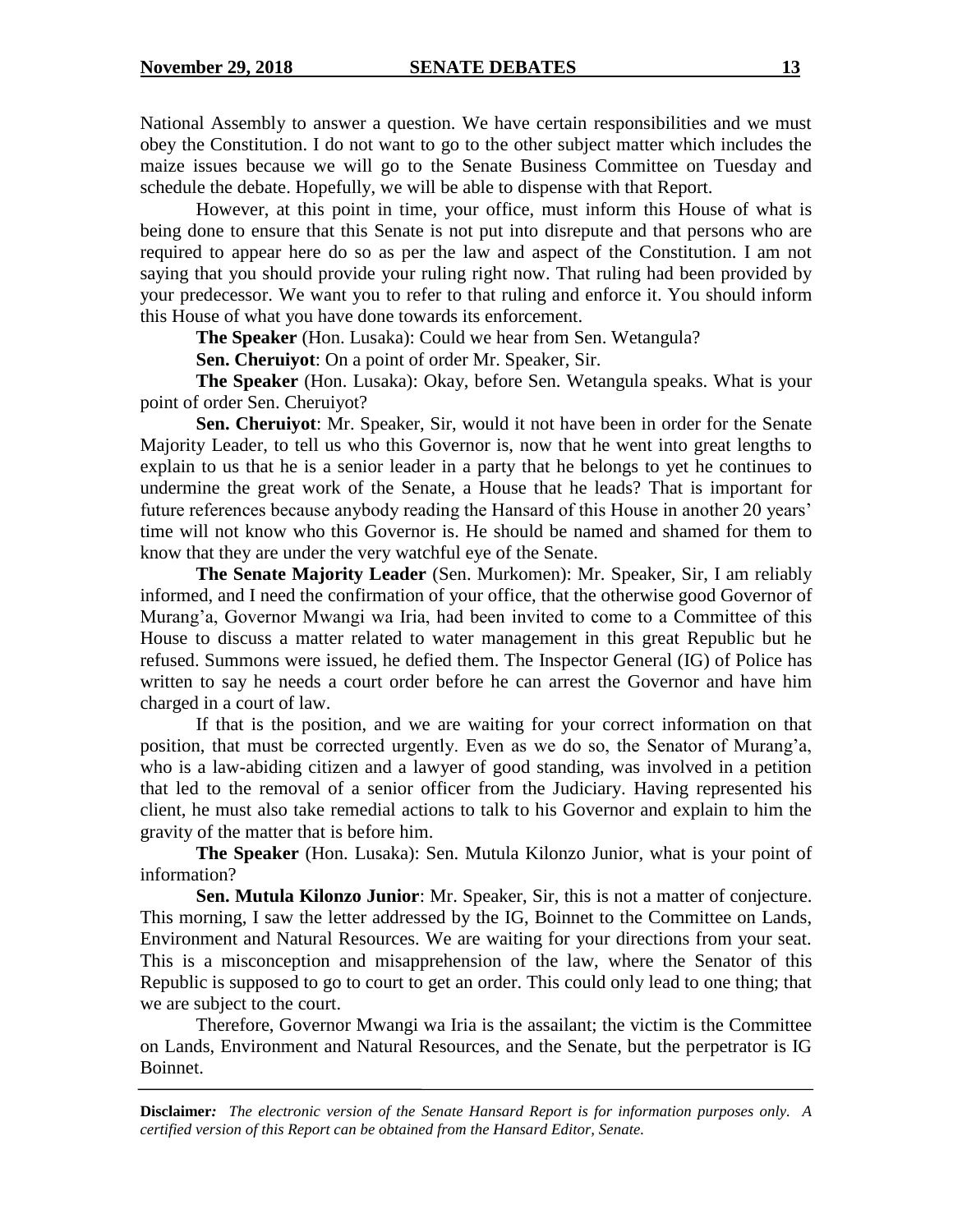**The Speaker** (Hon. Lusaka): Sen. Wetangula was on the Floor.

**Sen. Wetangula**: Thank you, Mr. Speaker, Sir. In the event Governor Mwangi wa Iria is listening, Article 125(2) of the Constitution, for the purposes of section (1) that gives Parliament the power to summon witnesses, states that a House of Parliament and any of its committees has the same powers as the high court. No qualification, no interpretation. It is as clear and as plain as that.

The Senate Majority Leader should sometimes avoid using unnecessarily flowery language. The Governor of Murang'a was brought here on impeachment and we had his case with gruelling evidence of serial corruption and he escaped under very dubious circumstances.

#### *(Laughter)*

So to describe him as a good man is a mis-description.

**The Speaker** (Hon. Lusaka); Sen. Wetangula, let us be careful. Observe Standing Order No.96 so that we do not discuss people who cannot defend themselves on the Floor of the House.

**Sen. Wetangula**: It is factual but let me go to the point, Mr. Speaker, Sir.

I join Sen. Mutula Kilonzo Jnr. and Sen. Murkomen in stating that your office should write to the IG and bring to his attention the import of Article 125 of the Constitution. This is not the only case. Last week when your able deputy was in the Chair, we listened rather sympathetically to my distinguished young colleague from Trans Nzoia and a very good friend, Sen. Mbito, whose father is a great friend of mine.

He told us that they have suffered at the hands of a Cabinet Secretary that they are oversighting.

### *(Applause)*

The Cabinet Secretary has routinely ignored them or refused to give them information they want. We have also been guilty as a House in some way. If you remember, Sen. Linturi - I do not see him in the House – told the House that they were pleading and begging a Cabinet Secretary to appear before their Committee. How can a House that has powers of the high court plead and beg for a CS to appear before them?

Therefore, we would want the Legal Department of this House, under the hand and seal of your office to send clear messages to all public offices that we oversight; that are appearing before the Committees of this House is not an option. It is not a choice and choices have consequences.

**The Speaker** (Hon. Lusaka): Sen. Kang'ata.

**Sen. Kang'ata**: Mr. Speaker, Sir, let me say that the authority of this House is being tested. We need to stand up, as a Senate, and demand that the Governor for Murang'a must attend to the business or adhere to the summons of this august House.

Mr. Speaker, Sir, if we do not honour that summons, we are going to create a very negative precedent. We will find ourselves in a situation where other governors or persons who have been summoned by the Senate fail to come. They will cite that case as a precedent. We have seen several other governors, Cabinet Secretaries and other entities agreeing to the summons of the Senate.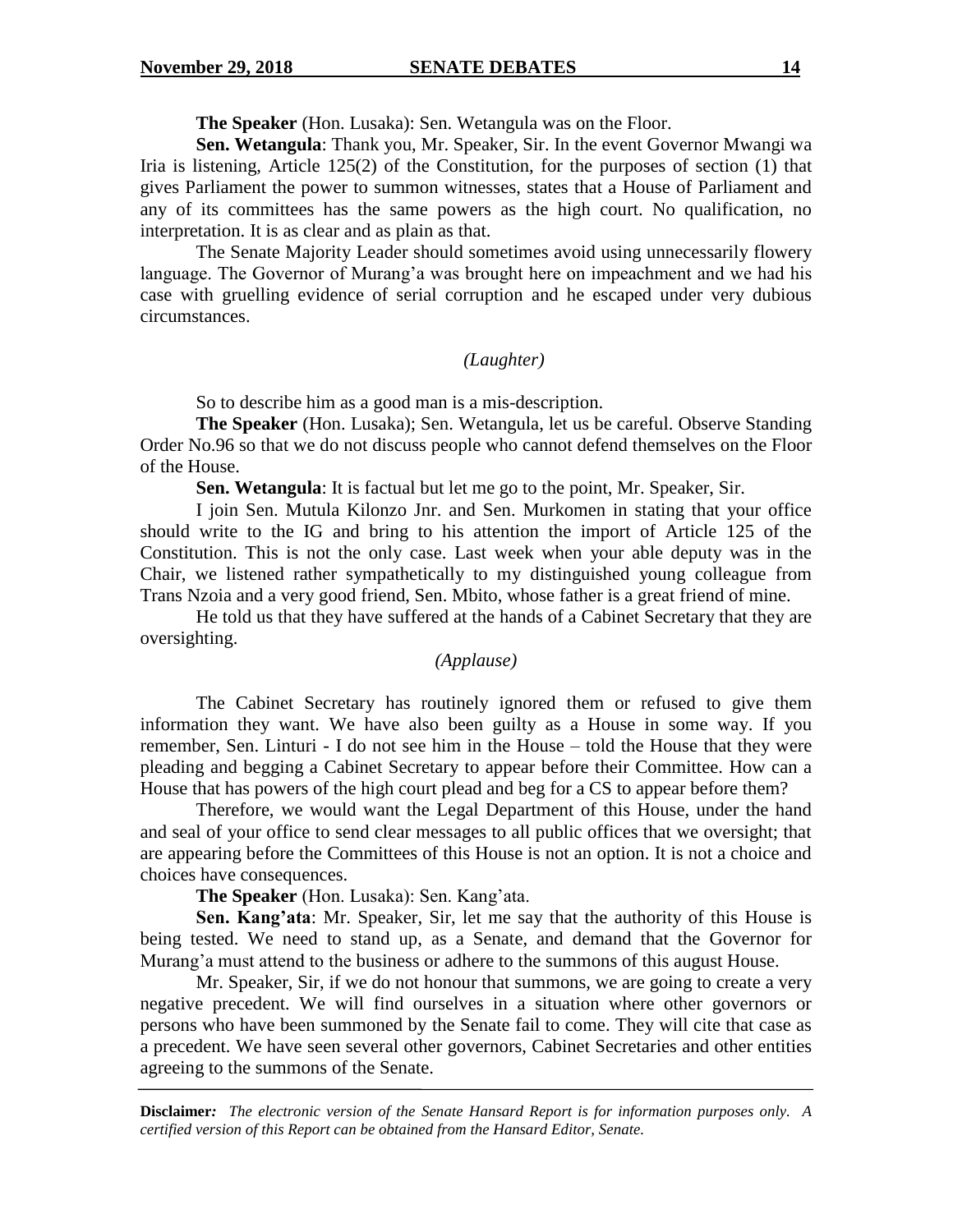Therefore, I would urge you to give a ruling that is going to ensure that what is happening does not recur. It is very dishonourable on the part of a top county official to refuse to honour summons of this Senate. I think the IG was misadvised. We do not have to keep on reverting to courts to get such an authority to compel a governor to appear before this Senate.

Therefore, I concur with the sentiments that have been made by my colleagues.

**The Speaker** (Hon. Lusaka): Sen. Malalah.

**Sen. Malalah**: Thank you, Mr. Speaker, Sir. I want to join my colleagues in supporting the fact that the Senate must be respected but again we need to, first of all, look at ourselves. I have an issue on how we execute Standing Order No.48 on requests for Statements from Senators. You will find that when we ask a question and it is referred to a Committee; the chairperson goes to the respective Cabinet Secretary (CS) to seek for answers. Those answers are directly brought to the House without being interrogated.

This has relegated the Chairpersons of Committees to committee clerks, because we are simply forwarding those statements to the chairpersons of committees. They literally run with those statements to the Cabinet Secretaries who give them answers which are not interrogated, to be presented to this House.

I think we need to relook at the manner in which those statements are interrogated. How I wish we should accumulate the statements and cluster them and ask the CS to come and respond to them and that the answers to those statements be tabled in the House in the form of a Report.

**The Speaker** (Hon. Lusaka): Sen. Cheruiyot.

**Sen. Cheruiyot**: Thank you, Mr. Speaker, Sir. When my good friend, the Senator for Murang'a, Sen. Kang'ata, contributes, he is generally very loud, audible and clear but, today, he was whispering. That tells you how vicious his Governor is, and that his Senator fears him even in Parliament.

#### *(Laughter)*

On a more serious note, the orders that Senators are seeking that you give this afternoon are very important and cardinal to our operations as a House. It will not be the first time that your good office will be stamping the authority of our institution in the Republic of Kenya. I wish to remind you that in the last Parliament, when we were debating the controversial election laws, Senators found Parliament marooned by police officers and we felt that, that was intimidating to us as Members of Parliament.

From that very Chair that you are seated on, your predecessor gave out orders.

**The Speaker** (Hon. Lusaka): What is your point of order, Sen. Kang'ata?

**Sen. Kang'ata**: Mr. Speaker Sir. These days, I have decided to be a very good boy. It is unfortunate that when I talk nicely, people start casting negative aspersion against me. When I ask for the Order Paper in the Senators' WhatsApp group forum, they start asking me questions. Surely, there are honourable Speakers and also the Chief Whip and also Senators here. Even when I do well, they keep asking me questions. Protect me from hon. Senators here.

**The Speaker** (Hon. Lusaka): Sen. Kang'ata, I think what they are saying is that you need to be consistent in your character and behavior. You must be predictable.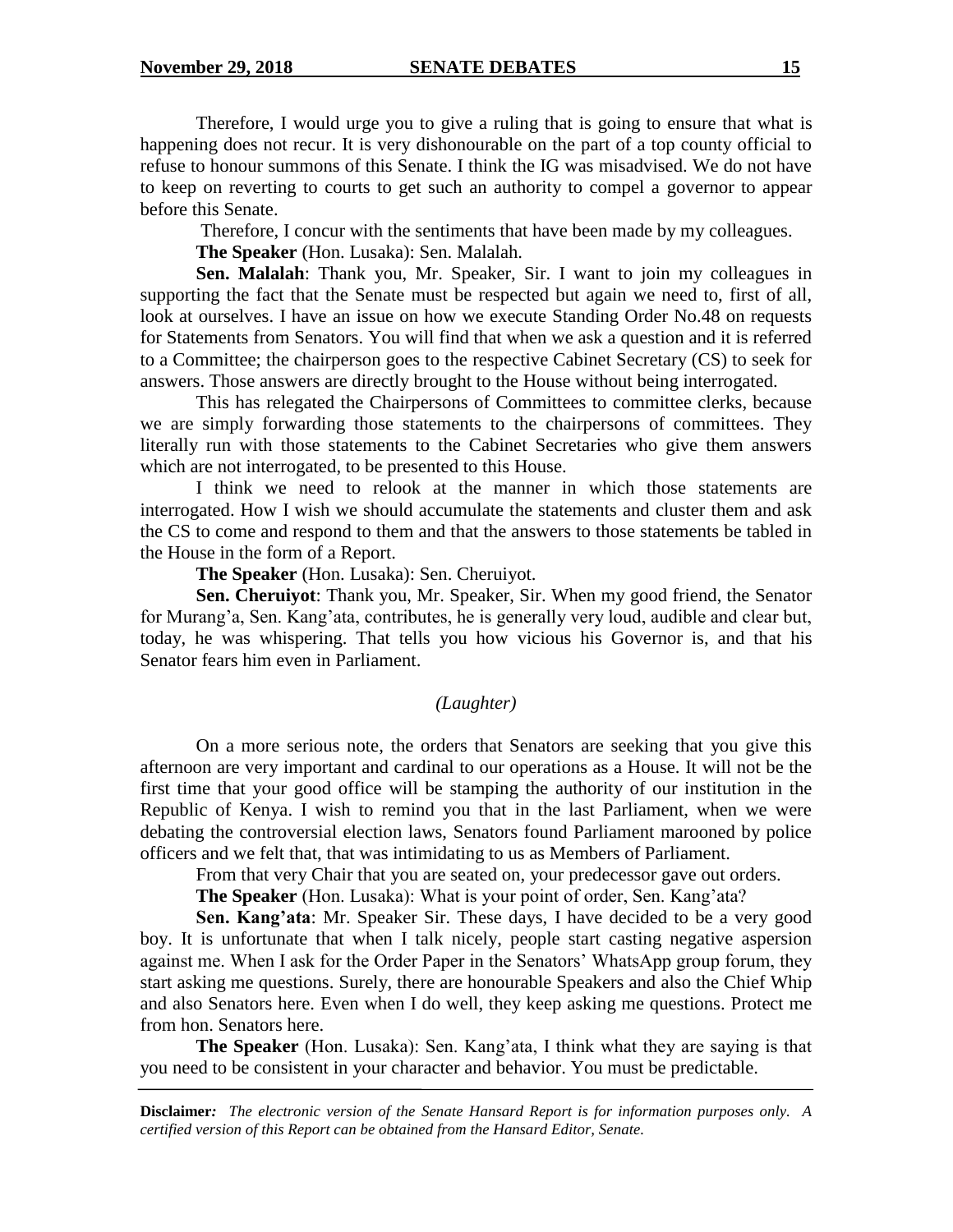*(Laughter)*

Continue, Sen. Cheruiyot.

**Sen. Cheruiyot:** Thank you Mr. Speaker, Sir. As I was saying, the orders that we are seeking you to make are not strange and it will not be the first time. On that fateful day, from the very seat that you are sitting on this afternoon, the then Speaker ordered that there shall be no transaction of any parliamentary business until the police officers who had cordoned off Parliament were asked to move out. Business came to a standstill until they moved away. Therefore, we are pleading with you to protect this institution by telling the Inspector General (IG) ---

I suspect that this letter may be an act of forgery, because there is no properly educated IG who knows his responsibilities that can draft such a letter. This is someone that we vetted in this House; telling us to now be on the lookout for people that we know have gone out of their way to intimidate officers of this House. Therefore, we humbly plead with you that for the sake of this institution, please, give proper direction on what will happen on this extremely grave issue.

In conclusion, I know that you have warned us, in accordance to Standing Order 96, but the truth of matter, as Sen. Wetangula spoke to it earlier, is that when officers of Parliament went to Murang'a County to present the summons from this House, they were chased away and threatened by this very Governor.

Mr. Speaker, Sir, please, stand and make this Senate proud this afternoon.

**The Speaker** (Hon. Lusaka): Sen. Mwangi.

**Sen. Mwangi:** Mr. Speaker, Sir, it is true that we invited Gov. Mwangi wa Iria to the Committee on Lands, Environment and Natural Resources to answer on water supply in Murang'a, because there was a crisis there. He refused to appear before the Committee and we decided to summon him, which he defied. Therefore, we decided to write to the IG, so that he could bring Mwangi wa Iria to the Senate to answer the same questions. Instead of the IG bringing him to the Senate, he wrote a letter and said that he needs a warrant from the court to arrest and bring Gov. Mwangi Wa Iria before the Senate.

Mr. Speaker, Sir, this is arrogance of the highest order. Gov. Mwangi wa Iria should know that we are elected the way he is. In fact, I got more votes than my Governor in my county, and, therefore, we should learn to respect each other. In any case, we are demanding that this same Governor be brought before the Committee, so that he can answer questions pertaining to the shortage and non-supply of water in Murang'a. The IG should also be educated on law, to know that he does not need any document from the court to arrest Gov. Mwangi wa Iria and bring him before the Committee.

**The Speaker** (Hon. Lusaka): Sen. Cherargei.

S**en. Cherargei:** Thank you Mr. Speaker, Sir. As the Chairperson of the Committee on Justice, Legal Affairs and Human Rights, we have had serious issues on some of the invitations to some of the people that we need for the purposes and efficiency of the Committee.

Mr. Speaker, Sir, I know that today you will make the Senate proud, by giving directions that will ensure strict compliance with the law. We are doing this in the interest of protecting devolution and service delivery. I know that Sen. Kang'ata brought the issue of water supply in Murang'a and Nairobi counties, so that we could have a closure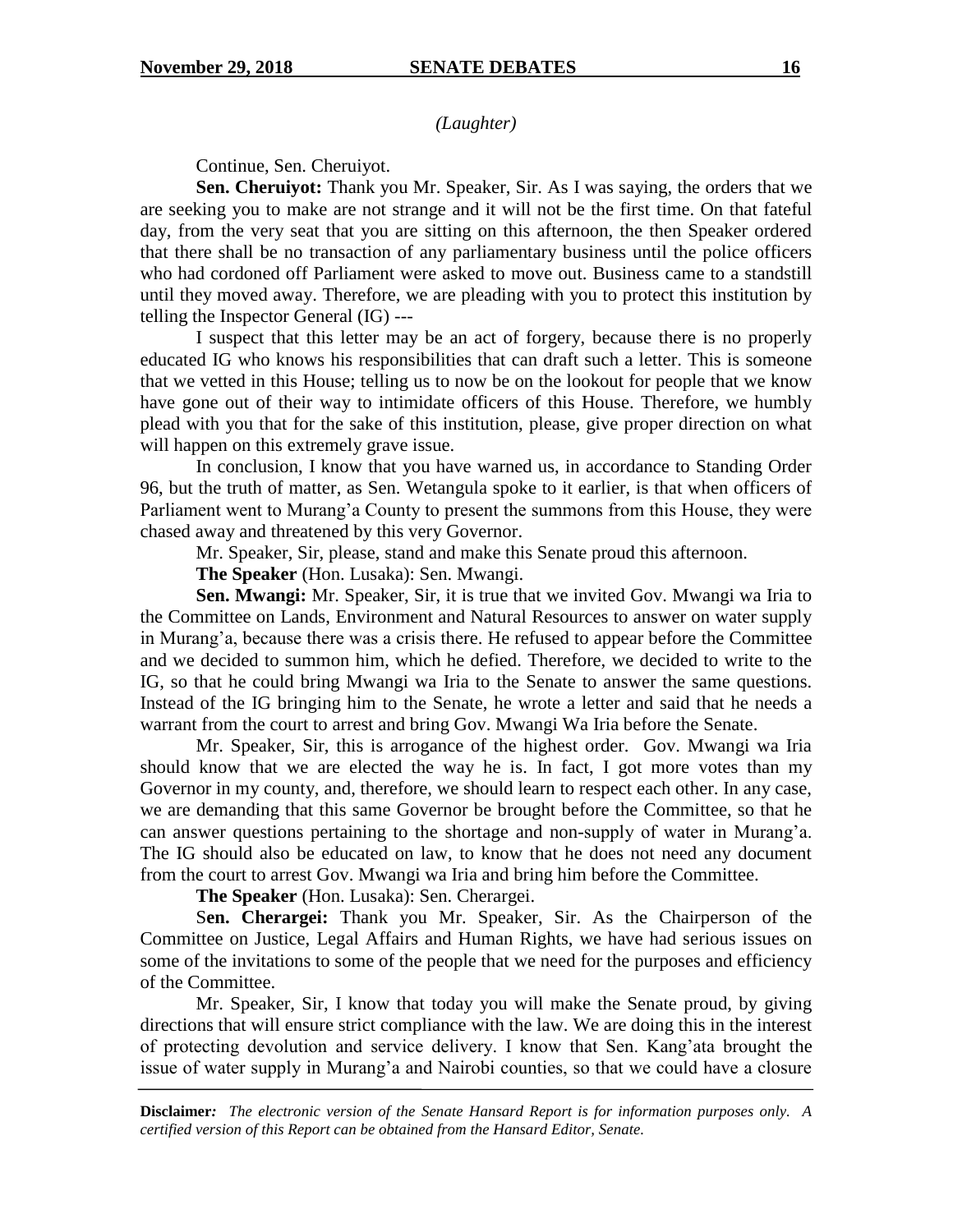to it. The Governor or any other person that is required should respect the Senate and allow us to do our work efficiently

There are so many people – and I will not name them – who have been invited by Committees and have declined, yet the issues that we discuss will help them to discharge their mandate as a Ministry or county government. I hope that we will be able to dispense with this matter and ensure--- I want to thank Sen. Kang'ata because he has appreciated that he is becoming a good man, but we are also happy because he got married the other day. That could be the reason that has brought his excitement in the House and inconsistency in his behavior.

I thank you, Mr. Speaker, Sir.

#### **COMMUNICATION FROM THE CHAIR**

## FAILURE BY GOV. MWANGI WA IRIA TO HONOUR COMMITTEE SUMMONS

**The Speaker** (Hon. Lusaka): Thank you, Sen. Cherargei.

Hon. Senators, the issues you have raised this afternoon of summoning witnesses before the Committees are grave. Unfortunately, they are not new. We have had incidences in the past where witnesses have been invited and failed to appear before the Committees.

Under Article 125 of the Constitution, like you have rightly said, it is clear that the Senate has powers to summon any person, including Cabinet Secretaries (CS) and Governors before its Committees. The courts have also had occasion to consider this matter and made it expressly clear that Article 125 bestows this power on the Senate.

I just want to assure the hon. Senators that we shall ensure that the power of the Senate, under Article 125, is respected. Also, tell those who are being summoned that by being summoned, they are not being criminalized. They are just being called to come and clear up certain things that may be in doubt. In my past life, I also used to appear and it was very clear. I want to encourage all those who have been summoned to appear before the Senate to come because it is provided for under Article 125 of the Constitution, and all must respect the Constitution.

Sen. Mutula Kilonzo Jnr.

**Sen. Mutula Kilonzo Jnr.:** Mr. Speaker, Sir, since a letter has been issued by the IG, I expect your office to issue a response, attaching the summons to the Governor for Murang'a County. The direction you have given is general. The response to the IG should be clear, with summons attached, on his misapprehension of the Constitution and bringing Mwangi wa Iria here by hook or crook.

**The Speaker** (Hon. Lusaka): I think I want to be clear.

What is it, Sen. Sakaja?

Sen. Sakaja: Mr. Speaker, Sir, in addition to that, I volunteer my Committee of National Security, Defence and Foreign Relations to give the IG and his team a reorientation on the place of the Senate. Even as we deal with that, it is a matter that we have to take seriously as a Committee, because we oversight the functioning and work of IG. If he can consider what we are saying with so much disdain, because probably it is a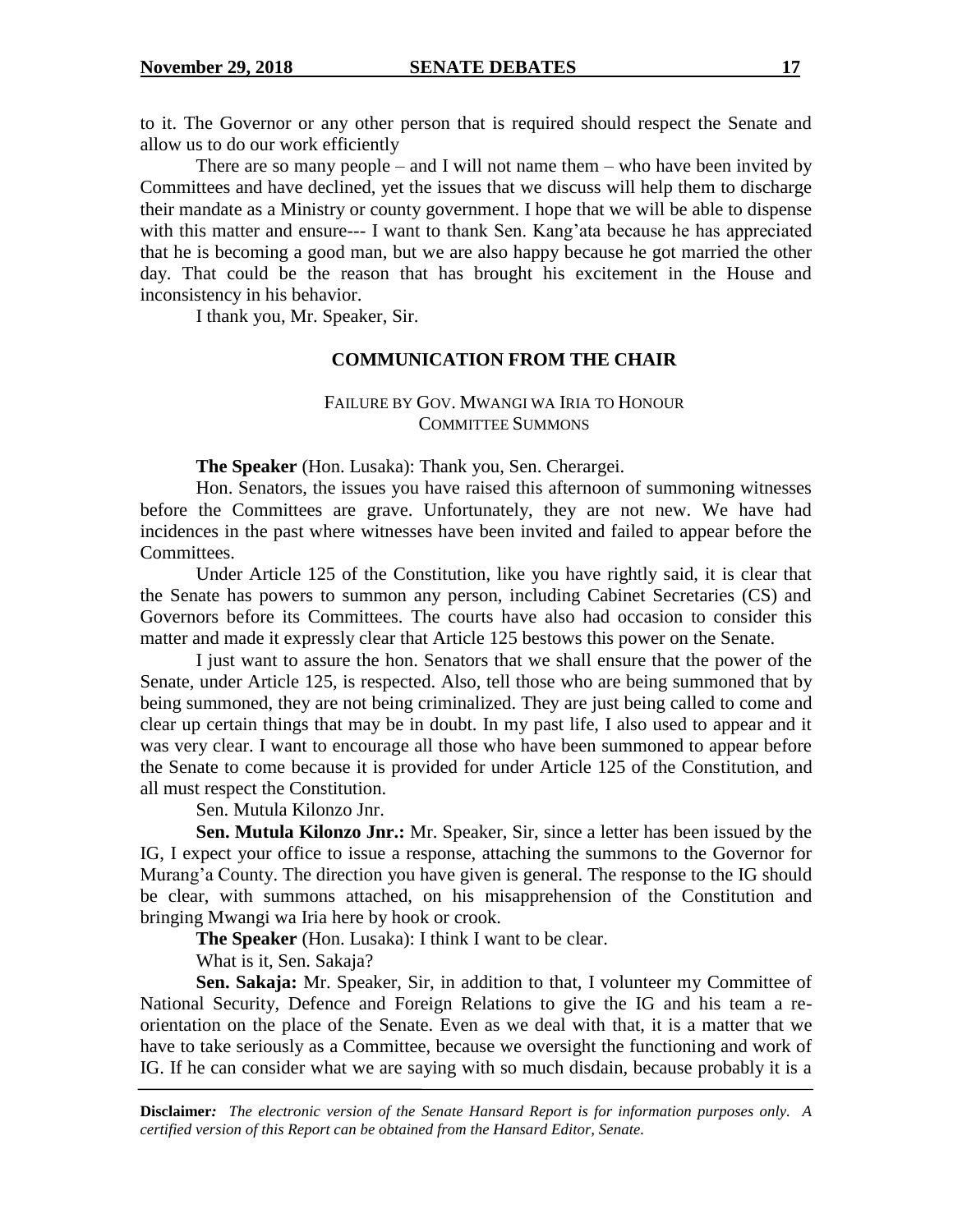letter that somebody else drafted for him and he signed it without taking the matter seriously, it is a grave matter of concern to the Committee on National Security, Defence and Foreign Relations. We will take it up, in addition to your instructions.

**The Speaker** (Hon. Lusaka): Hon. Senators, let me be clear that the Constitution is the supreme law of the land. No other letter can contradict what the Constitution says and, therefore, the Governor who was summoned must appear before that Committee because it has the powers of the High Court. You do not need any other direction from any other institution. I think that is clear and it is so ordered.

Chairman, Committee on National Security, Defence and Foreign Relations.

#### **STATEMENTS**

## ACTIVITIES OF THE COMMITTEE ON NATIONAL SECURITY, DEFENSE AND FOREIGN RELATIONS

**Sen. Sakaja:** Thank you, Mr. Speaker, Sir. This is a statement relating to the activities of the Standing Committee on National Security, Defense and Foreign Relations, pursuant to Standing Order 51 for the period between  $9<sup>th</sup>$  August to  $9<sup>th</sup>$ November, 2018. In the interest of time, I will not introduce the Committee and say the number of Members and how it was formed; that is in the record of the House.

Mr. Speaker, Sir, we have considered a number of Bills during this period as follows-

(1) The Prevention of Terrorism (Amendment) Bill (Senate Bills No.20 of 2018), sponsored by Sen. Waqo. The Bill was referred to the Committee by you on 11<sup>th</sup> September, 2018. We held a meeting with the sponsor of the Bill and we conducted a public hearing on this Bill. We thereafter considered the submissions received. We met with the National Counter-Terrorism Committee and other stakeholders and we are waiting for the adaption of that report.

(2) The County Law Compliance and Enforcement Bill (Senate Bills No.25 of 2018), sponsored by Sen. Khaniri was referred to us as well. We held public hearings on it and considered the views received as well as proposed amendments to the Bill. We have also prepared a report on the same. The Bill is scheduled for Second Reading today.

Mr. Speaker, Sir, we have also processed the following statements-

(1) Border dispute between Isiolo and Garissa counties by Sen. Dullo, who is also a very diligent and ranking member of this Committee. We received a response from the Ministry of Interior and Coordination of National Government and we intend to visit the two counties to assess the situation.

(2) Inventory of land and property belonging to the National Police Service (NPS) by Sen. Farhiya. We received a response from the Ministry of Interior and Coordination of National Government, and we are scheduled to interrogate them with the Committee and further engage Sen. Farhiya.

(3) The Statement on Migingo Island by the Leader of Minority, Sen. Orengo, which was referred to us. We held deliberations with the Cabinet Secretaries (CS) for the Ministry of Defense as well as the Ministry of Foreign Affairs. However, the Committee was not satisfied with the response and the lethargy displayed by the two ministries. We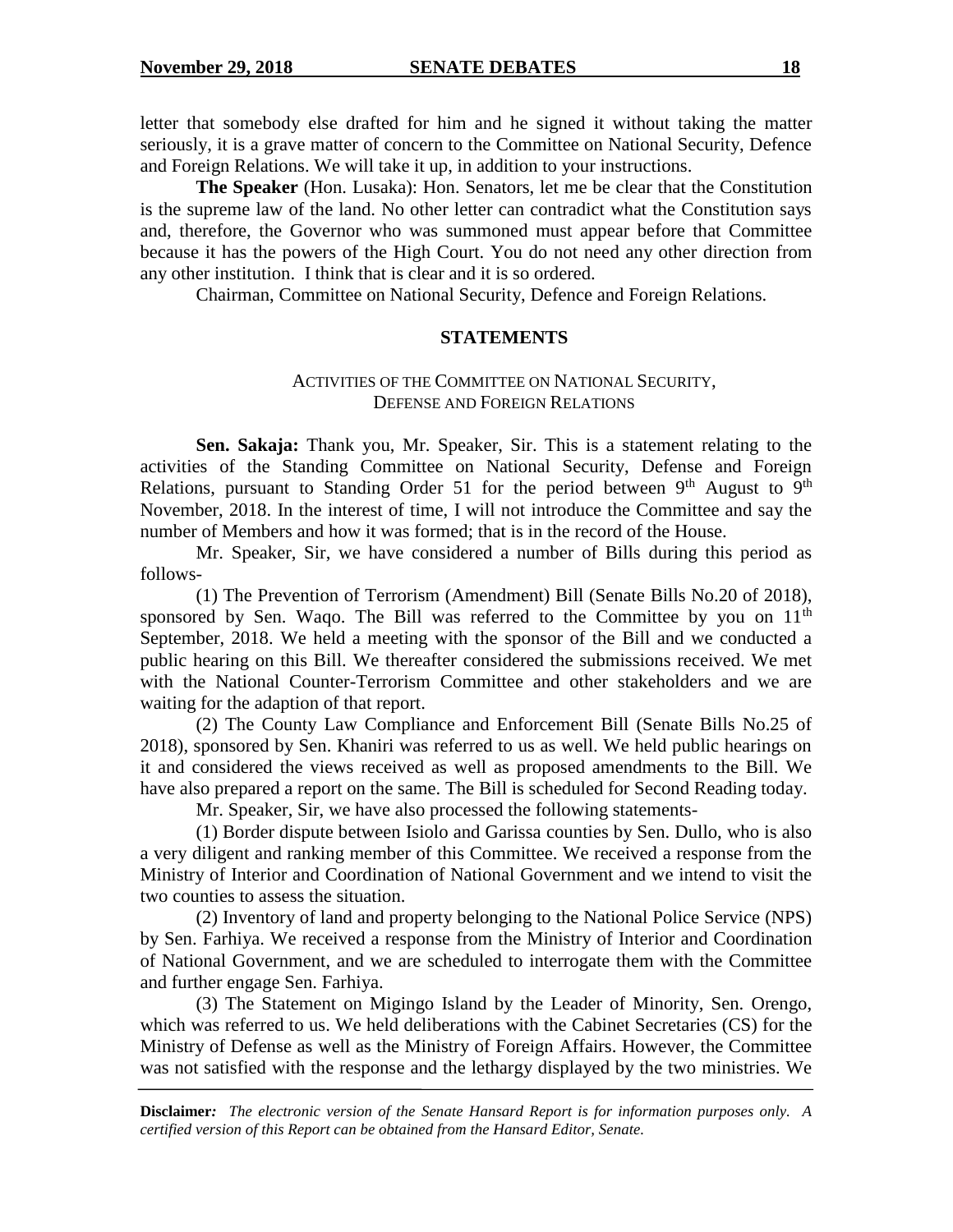promise to continue dealing with this matter and report back to both the Senator and the House.

Mr. Speaker Sir, during this time the petitions considered were as follows-

(1) Petition on non-local teachers working in Mandera County. We have interrogated that petition jointly with the Committee on Education, met stake holders and tabled our report.

(2) The Petition on the settlement of awards to ex-Kenya Air Force officers and servicemen by the Courts, which was referred to the Committee on  $14<sup>th</sup>$  June, 2018. We have so far met petitioners, stakeholders, the Ministry of Defense and the National Treasury. When they came to us with a response, we sent them back. We are scheduled to meet them again, together with the Attorney-General (AG), to finalize the petition and file a report.

During this period, Mr. Speaker, Sir, we were unable to do much of the county visits. We had already visited a number of counties as the Committee on National Security, Defence and Foreign Relations; but we intend to continue with that because we still have a long way to go. During this period, we held engagements with citizens' participation in security committees – that is the *Nyumba Kumi* Initiative – on 16<sup>th</sup> October, 2018. The main objective was to understand the mandate, achievements and challenges of the committee in the security sector; to assess collaboration of the Committee and other security agencies and to find out any legislative gaps to ensure success of the committee.

One of the key issues that arose was the lack of synergy between the *Nyumba Kumi* Initiative and other security agencies in the security docket. We have advised them on how to better entrench themselves, including with the National Private Security Workers Union (NPSWU), which has security officers across the country, and of which yours truly is the patron. Therefore, to this end, we resolved to engage all security agencies on this matter.

Finally, Mr. Speaker, Sir, I wish to thank Members of this Committee for the continued support and dedication; and also the Office of the Clerk for the continued facilitation in the course of the committee work. Unlike other committees, we have never had quorum challenges; our members are very diligent, they are on time and they are committed.

Thank you, Mr. Speaker, Sir. I beg to lay this statement on the table of the Senate.

*(Sen. Sakaja laid the document on the Table)*

**The Speaker** (Hon. Lusaka): Thank you Chair, for your brief statement.

Proceed, Chairperson of the Senate Standing Committee on Tourism, Trade and Industrialization.

#### ACTIVITIES OF THE COMMITTEE ON TOURISM, TRADE AND INDUSTRIALIZATION

**Sen. Kibiru:** Mr. Speaker, Sir, Standing Order 51(1)(b) provides that a Committee Chairperson shall, at least once in every three months, on such a day that shall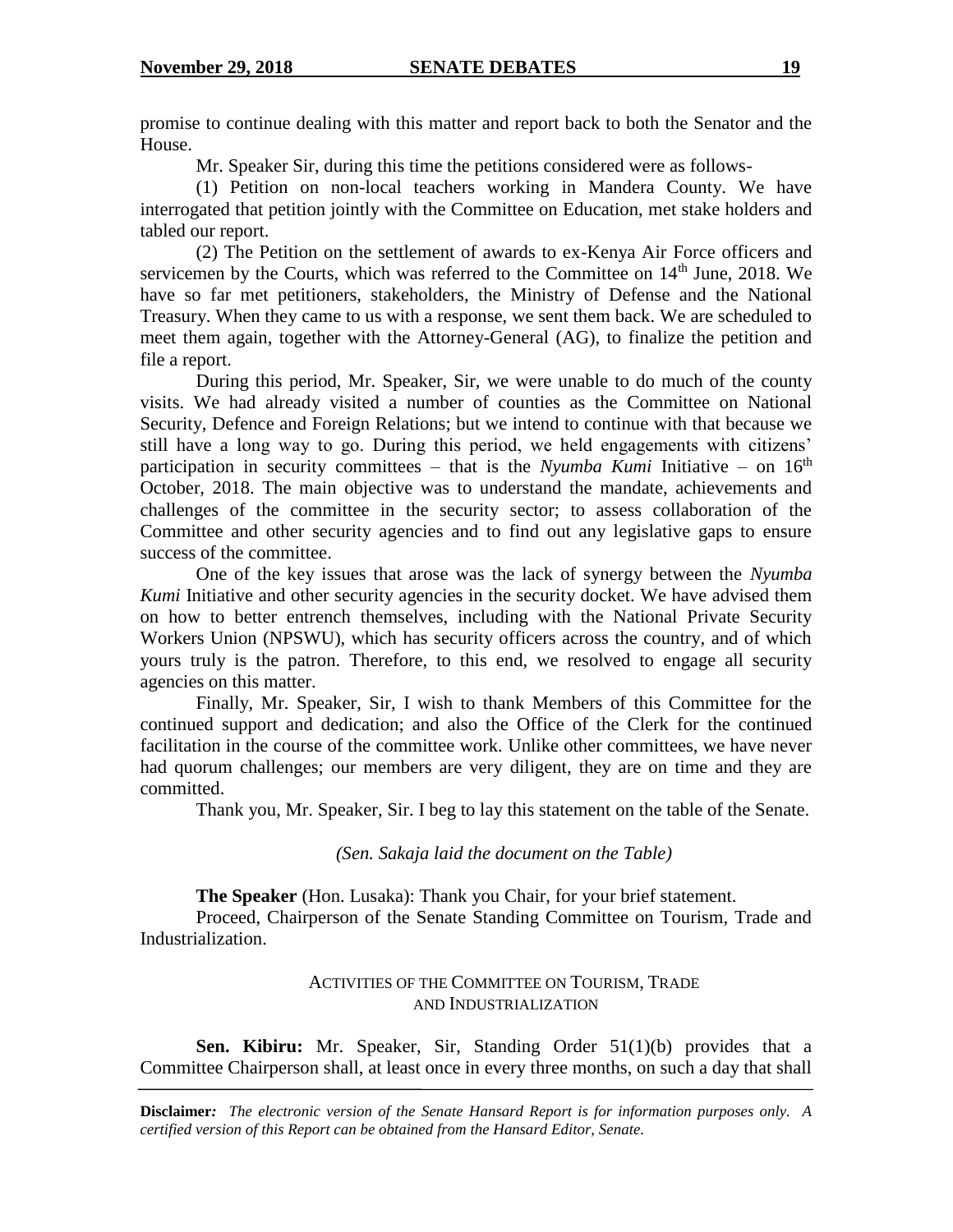be assigned by the Senate Business Committee, and at any other time if so required by the Speaker, make a Statement relating to activities of the Committee. In fulfillment of this provision, I wish to make a statement regarding the Senate Standing Committee on Tourism Trade and Industrialization for the period commencing  $9<sup>th</sup>$  August, 2018, to  $9<sup>th</sup>$ November, 2018.

Mr. Speaker, Sir, like my friend, Sen. Sakaja, I will not go into the issues of how the committee was established. During the period, we held at least 15 sittings and one retreat with the Kenya Bureau of Standards (KEBS) and The Anti-Counterfeit Agency (ACA). On reporting on the activities of the Committee, I wish to provide the following details of each activity as follows-

(1) Bills considered by the committee: we did not consider any Bill within that period.

(2) Legislative Proposals by the Committee: There were no legislative proposals by the Committee during the period. However, The Hawkers and Street Vendors (Protection of Livelihood and Regulation of Street Vending) Bill was referred to the committee from the Speaker's office on  $7<sup>th</sup>$  March, 2018. The Committee met with the sponsor of the Bill – the man who has just been discussed here, Governor Mwangi wa Iria – and received various memoranda from interested stakeholders. The Bill was forwarded to the Senate Legal Services Office for further action and publication and it is still pending in that office.

3. Statements Considered by the Committee: The following statements were forwarded to the Committee in that period-

(a) State of East African Portland Cement, which was committed to the Committee on  $20<sup>th</sup>$  September, 2018. The Committee invited and met the Principal Secretary (PS) for the Ministry of Industry, Trade & Cooperatives, and Sen. Pareno on Tuesday, 28<sup>th</sup> November, 2018. The matter was concluded and the Committee agreed to make a follow up on the human resource and skilled appointment issues.

4. Petitions Considered by the Committee: The following petitions were referred to the Committee-

(a) Petition on counterfeited and contraband goods in Kenya on  $11<sup>th</sup>$  July, 2018. We took the necessary action, the petition was concluded and the report tabled in this House on 17<sup>th</sup> October, 2018. Key among the recommendations was the inclusion of the gazettement of the Kenya Ports Authority (KPA) in the Multi-Agency Team; amending the Kenya Trade Remedies Act, 2014; strengthening the capacity of other anti-counterfeit agencies, review of investment policy to provide for type and size of businesses that foreigners can engage in.

(b) Petition on disruption of retail trade in sugar by Government actions and sanctions. The Senate invited the CS for the Ministry of Agriculture and the CS for the Ministry of Industry, Trade and Cooperatives; and the Kenya Association of Manufacturers (KAM). The process is on-going and the report will be tabled in due course.

(c) Petition on business premises, which was committed to the Committee on  $11<sup>th</sup>$ September, 2018. We invited stakeholders, who included the petitioner, the Law Society of Kenya (LSK), the Chairperson of the Business Premises and Rent Restriction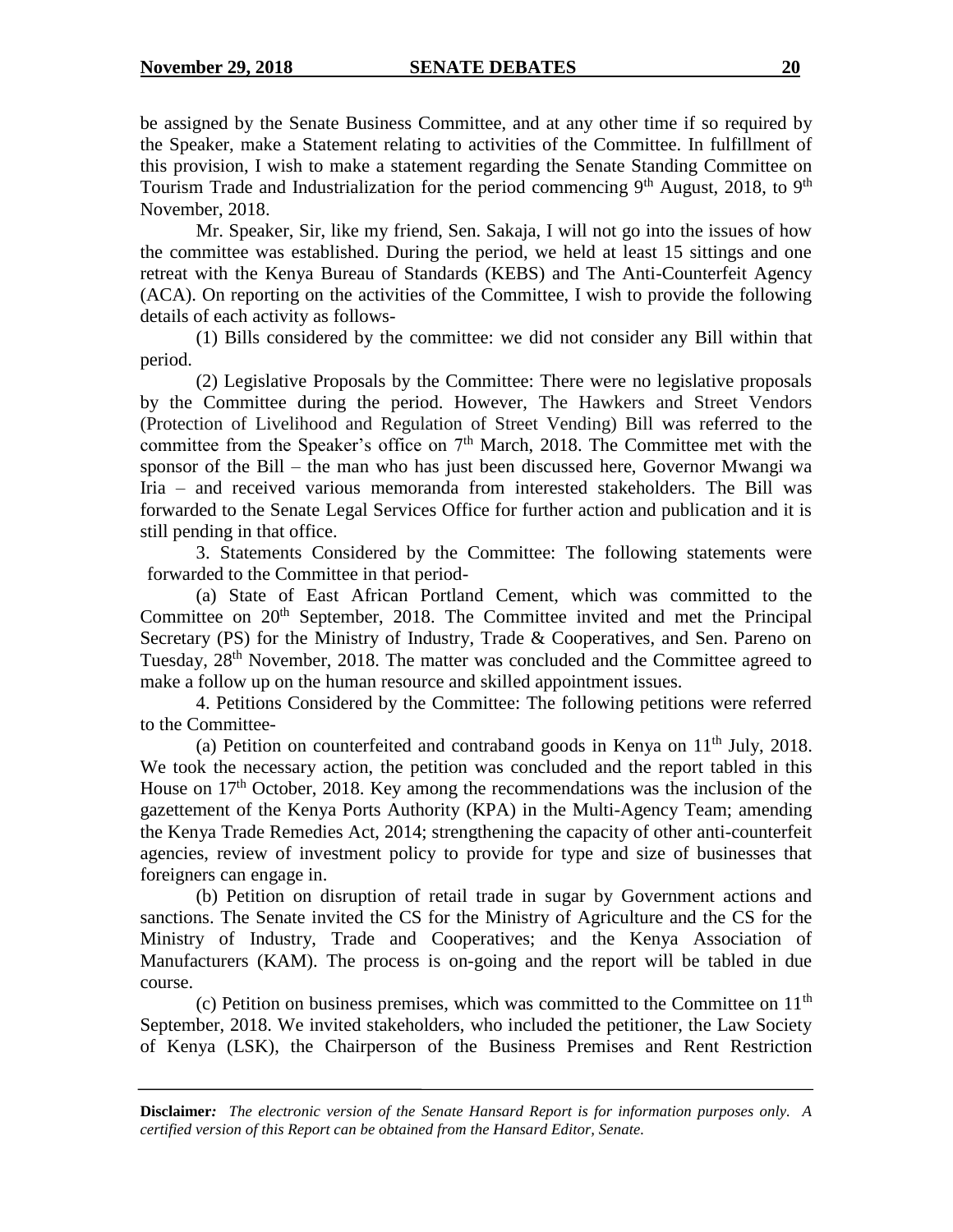Tribunal; and the Principal Secretary (PS) for Trade and Housing. The petition due date of reporting is  $11<sup>th</sup>$  December, 2018, and we are committed to report back by then.

5. Inquiries undertaken by the Committee: The Committee has undertaken two inquiries-

(a) The inquiry into the fall of major supermarkets in Kenya; and,

(b) A fact finding mission on the management and operations of the national parks in Taita Taveta, Isiolo and Samburu. Both inquiry reports were tabled on 17<sup>th</sup> October, 2018.

6. County Visits undertaken by the Committee: The Committee undertook three county visits to Taita Taveta, Isiolo and Samburu counties during this period. The key findings, for the record, were negligent and undue raise of compensation by KWS, lack of legal framework on matters of community conservancies and land ownership wrangles.

7. Scrutiny of resolutions of the Senate Standing Order No.218.

The Committee received two scrutiny of House resolutions, namely: Compensation to victims of human-wildlife conflict by Sen. Mwaruma and improvement of Kenya's position in the World Economic Forum Travel and Tourism Competitiveness Index by Sen. Olekina. The Committee is yet to receive a report from the Cabinet Secretary pursuant to Article 15(4) (b) of the Constitution and Senate Standing Order No.215(2).

8. Stakeholders' engagement: The Committee undertook several stakeholder engagements before  $9<sup>th</sup>$  August, 2018, and engagements during the period of August to November with the community conservations and county government officials in Isiolo and Samburu. One of the stakeholders was community conservatives in Taita Taveta, Isiolo and Samburu counties.

9. Public Participation: The Committee, during the county visits, used public *barazas* and engagement of community opinion leaders as strategies for public participation. The Committee noted the need to involve the community at the grassroots level because their opinion mostly varies from the leaders' views with the purpose of enhancing full public participation. It is prudent for the Committee to cater for logistics and expenses for invitees during these engagements at the counties. That could be a recommendation.

The challenges faced by the Committee were as follows-

(1) Delays from frequent postponement of meetings by invitees thus affecting the time as required by the Standing Orders to report on Petitions.

(2) Lack of media publicity and investigative research on issues concerning the Committee and non-response from the Ministry on House resolutions.

I would want to conclude by thanking the Committee Members. We have never lacked a quorum.

With those few remarks, I beg to table the Report.

*(Sen. Kibiru laid the document on the Table)*

**The Speaker** (Sen. Lusaka): Sen. (Dr.) Musuruve, let me give you an opportunity to briefly make your Statement.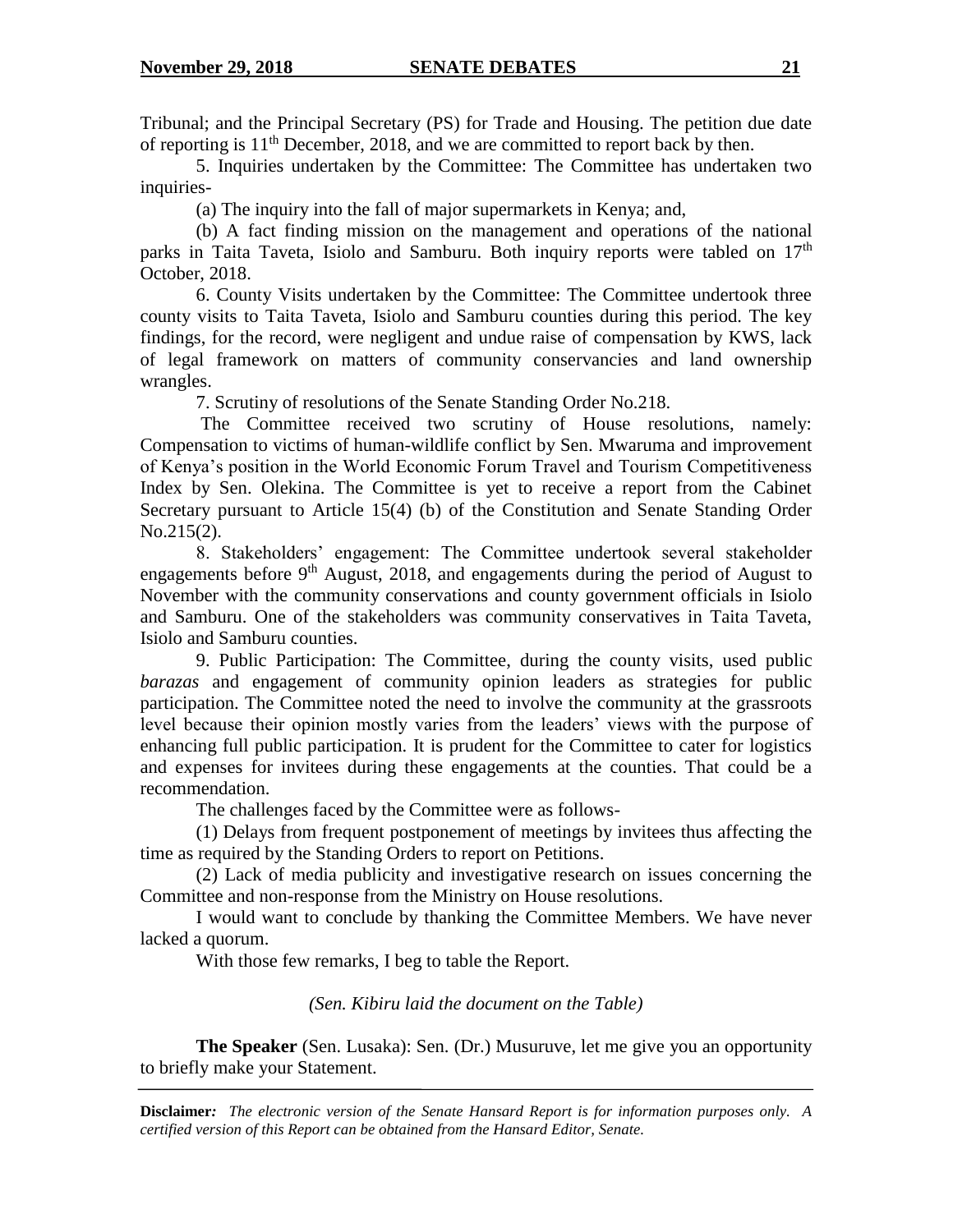#### SPECIAL OLYMPICS WORLD SUMMER GAMES

**Sen. (Dr.) Musuruve:** Mr. Speaker, Sir, I want to thank you for this opportunity that you have given me. Pursuant to Standing Order 47(1), I rise to make a Statement on an issue of general topical concern on the Special Olympics World Summer Games.

Hon. Speaker, Sir, the Special Olympics World Summer games are a multi-sport event for athletes with intellectual disabilities in the tradition of the Special Olympics Movement.

The Special Olympics Movement is a global movement of people creating a new world of inclusion and community where every single person is accepted and welcomed regardless of ability or disability. These games are held every two years alternating with summer and winter games. The next Special Olympics World Games are scheduled to happen in March 2019 in Abu Dhabi.

This movement was started to give children and persons with intellectual disabilities an opportunity to participate in athletics and provide year-round training and competitions. This has stirred confidence and joy in children and adults with disabilities who are learning coordination, mastering skills, participating in competitions and preparing themselves for more productive lives.

Further, as the movement continues to grow, the joy is that sports is bringing together people with and without intellectual disabilities from every continent. Kenya has participated in previous editions of the Special Olympics. On each occasion, the players have experienced challenges owing to lack of funding and support locally from the Government.

A notable effort has been made in Kenya to enhance the lives of Persons Living with Disabilities (PWDs). However, more needs to be done, especially in the area of sports and physical activity for PWDs.

Inclusion of PWDs into everyday activities cannot be overstated to enhance their participation in society. It is for this reason that I wish to bring this matter to the attention of the Senate and appeal to the national Government and the relevant Government agencies to support this Special Olympics movement and consider funding participants from Kenya, in terms of training, accommodation, upkeep and insurance.

**The Speaker** (Sen. Lusaka): Thank you for your Statement. You have been heard or did you want to add something?

**Sen (Dr.) Musuruve:** Mr. Speaker, Sir, I am happy that I have been heard. I would wish Senators to comment on this issue. You remember very well just recently when PWDs slept in offices because their issues were not addressed. There is surely need for the Senate to intervene for the purpose of supporting PWDs in sports. Kindly allow Senators to comment for two or three minutes.

**The Speaker** (Sen. Lusaka): I can only allow if there is a request. I have seen one. Sen. Mwaruma, you may proceed.

**Sen. Mwaruma:** Thank you, Mr. Speaker, Sir, for this opportunity to support the Statement by hon. (Dr.) Musuruve. This issue of inclusivity is something that has been discussed and canvased in all spheres. Even yesterday we talked about voting for women to be included in Parliament. Today we are talking about Special Olympics World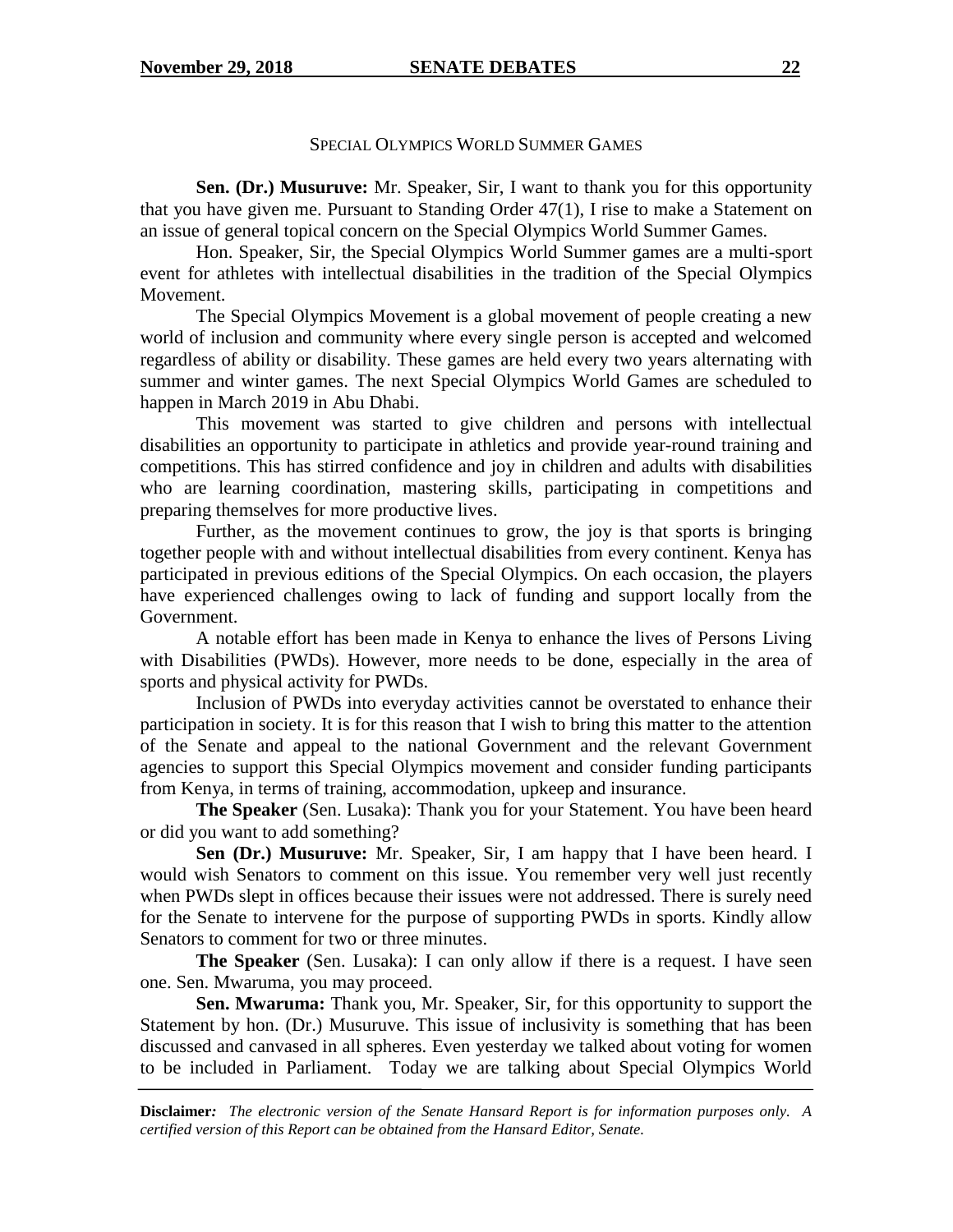Games. The hon. Senator talked about the Government sponsoring PWDs, especially those with intellectual disability to participate in these games.

I have mentioned over and over again that we cannot pretend to be moving forward and developing as a nation when we leave a section of the population behind. In this case, we need to support the PWDs to attend sporting activities because they will do well and make us proud. Maybe we have somebody who is intellectually disabled, but they are physically okay. They can run and play different games. As the Senator is putting it clearly, let us prevail upon the Government to support them to attend these Olympic games.

With those few remarks, I support the Senator.

**The Speaker** (Sen. Lusaka): Sen. Mwaruma, you were bordering on irrelevance, but let me let you off the hook.

Senate Majority Leader, you may proceed.

## BUSINESS FOR THE WEEK COMMENCING TUESDAY, 4<sup>th</sup> DECEMBER, 2018

**Sen. Murkomen:** Thank you, Mr. Speaker, Sir. Hon. Senators, pursuant to Standing Order 52(1), I hereby present to the Senate the business of the House for the week commencing Tuesday, 4<sup>th</sup> December, 2018.

On Tuesday 4th December, 2018, the Senate Business Committee will meet to schedule the business of the Senate for the week, subject to further direction by the House Business Committee. The Senate will on Tuesday 4<sup>th</sup> December, 2018, consider Bills scheduled for Second Reading at the Committee of the Whole. The Senate will also continue with consideration of business that will not be concluded in today's Order Paper.

On Wednesday  $5<sup>th</sup>$  and Thursday  $6<sup>th</sup>$  December, 2018, the Senate will consider business that will not be concluded on Tuesday and other business scheduled by the House Business Committee.

Hon. Senators, the following Bills are due for Second Reading stage-

(1) The Local Content Bill (Senate Bill No. 10 of 2018);

(2) The County Statutory Instruments Bill (Senate Bill No. 21 of 2018);

(3) The Statutory Instruments Amendment Bill (Senate Bill No. 25 of 2018);

(4) The County Compliance and Enforcement Bill (Senate Bill No. 25 of 2018);

(5) The County Early Childhood Education Bill (Senate Bill No. 26 of 2018);

(6) The Preservation of the Human Dignity and Enforcement of Economic and Social Bill (Senate Bill No. 27 of 2018);

(7) The County Oversight and accountability Bill (Senate Bill No. 28 of 2018);

(8) The County Government Retirement Bill (National Assembly Bill No. 10 of 2018) and,

In addition, there are 19 Bills at the Committee of the Whole stage. These are-

(1) The County Government Retirement Scheme Bill (Senate Bills No.6 of 2018);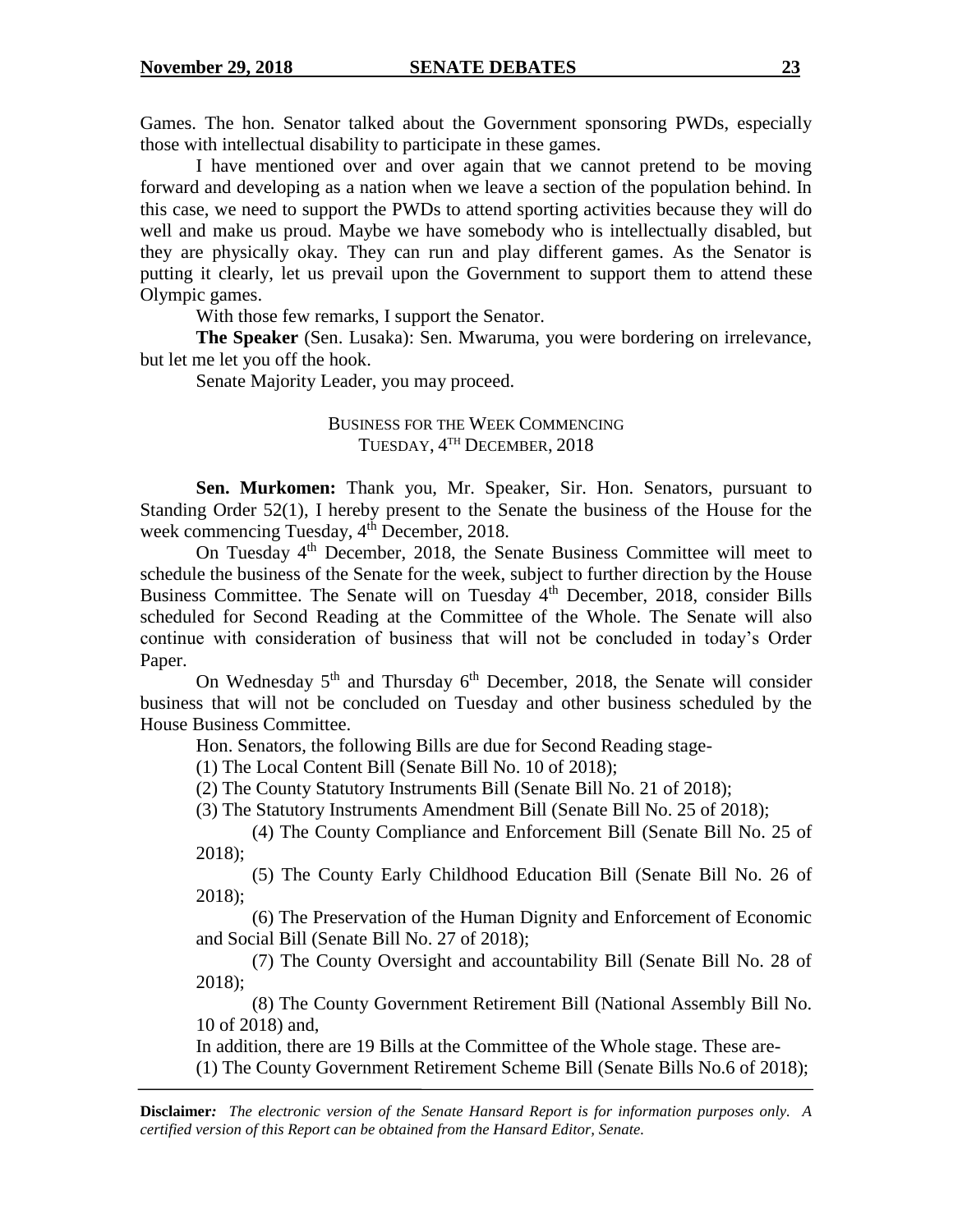(2) The Public Participation Bill (Senate Bills No.4 of 2018);

(3)The Retirement Benefits (Deputy President and Designated State Officers) (Amendment) Bill (Senate Bills No.2 of 2018);

(4) The County Government (Amendment) Bill (Senate Bills No.13 of 2018);

(5) The Irrigation Bill (National Assembly Bills No.46 of 2017);

(6) The Kenya Roads Bill (National Assembly Bills No.47 of 2017);

(7) The Energy Bill (National Assembly Bills No.50 of 2017);

(8) The Fiscal Planning Bill (National Assembly Bills No.34 of 2017);

(9) The Impeachment Procedure Bill (Senate Bills No.15 of 2018);

(10) The Petroleum Bill (National Assembly Bills No. 48 of 2017);

(11) The Care and Protection of Older Members of Society Bill (Senate Bills No. 17 of 2018);

(12) The Prevention of Terrorism (Amendment) Bill (Senate Bills No.20 of 2018);

(13) The Petition to County Assemblies Procedure Bill (Senate Bills No.22 of 2018);

(14) The Data Protection Bill (Senate Bills No.16 of 2018);

(15) The County Planning (Roads, Pavements and Parking) Bill (Senate Bills No.18 of 2018);

(16) The County Outdoor Advertising Control Bill (Senate Bill No.19 of 2018);

(17) The Copyright (Amendment) Bill (National Assembly Bills No.33 of 2017);

(18) The Land Value Index Laws (Amendment) Bill (National Assembly Bills No.3 of 2018); and,

(19) The Public Private Partnership (Amendment) Bill (National Assembly Bills No.52 of 2018)

I continue to urge Standing Committees to expedite consideration of all pending Bills referred to them and table the reports in the House. This will facilitate the House to effectively navigate the Committee of the Whole stage on the said Bills. Likewise, I urge Standing Committees to expeditiously consider pending Petitions and table reports on them.

Hon. Senators will notice that the House has only one week left to end the Session on 6th December 2018, in accordance with the Senate Calendar. Accordingly, the importance of transacting the aforementioned business within the remaining time cannot be gainsaid.

Mr. Speaker, Sir, I thank you and hereby lay the statement on the Table of the House.

*(Sen. Murkomen laid the document on the Table)*

**The Speaker (Hon. Lusaka):** Next Order.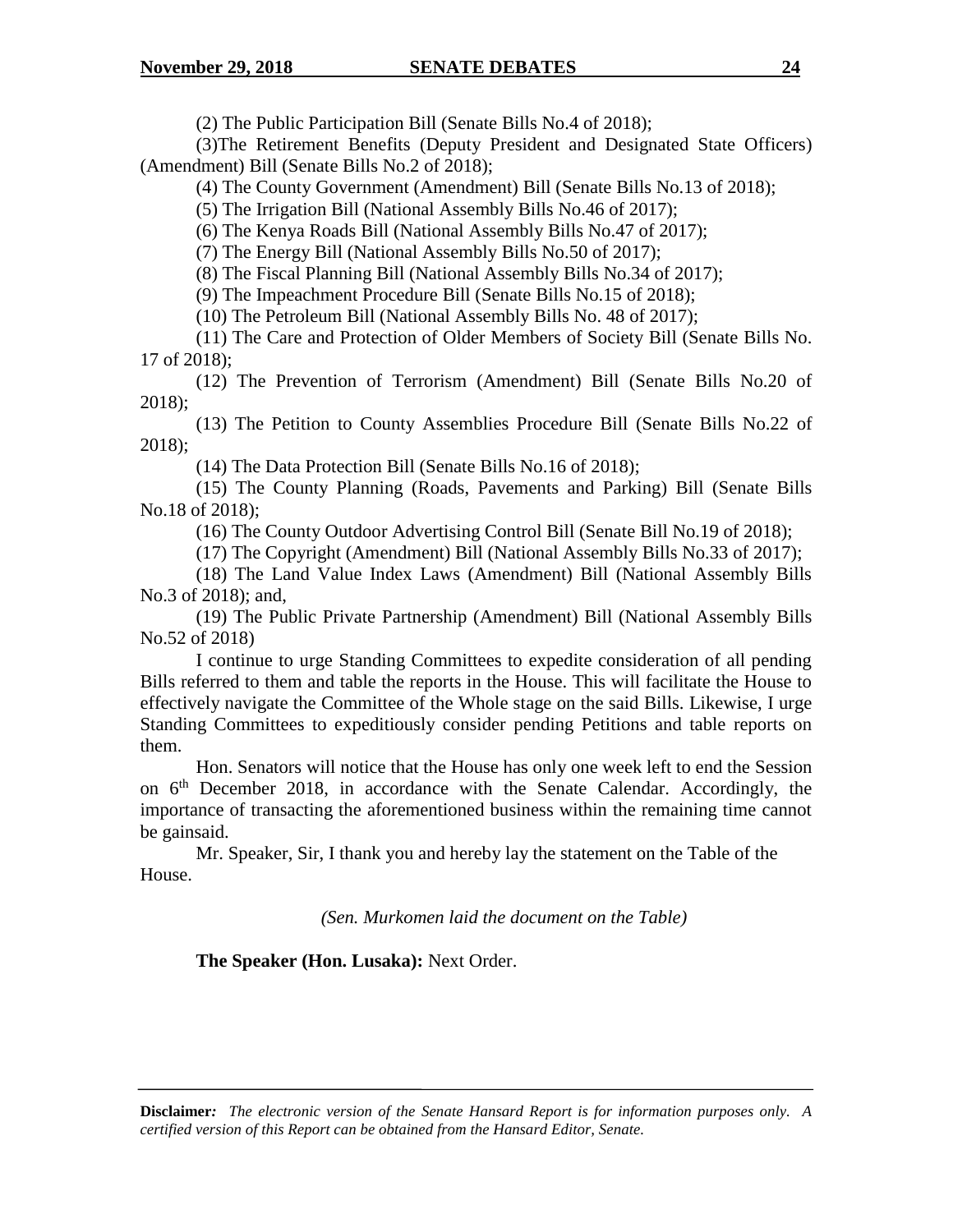#### **BILLS**

#### *First Reading*

#### THE NATURAL RESOURCES (BENEFIT SHARING) BILL (SENATE BILLS NO.31 OF 2018)

*(Order for First Reading read-Read the First Time and Ordered to be referred to the relevant Senate Committee)*

*[The Speaker (Hon.) Lusaka left the Chair]*

*[The Deputy Speaker (Sen. (Prof.) Kindiki) in the Chair]*

**The Deputy Speaker** (Sen. (Prof.) Kindiki): Next Order!

*Second Reading*

THE COUNTY EARLY CHILDHOOD EDUCATION BILL (SENATE BILLS NO. 26 OF 2018)

*(Sen. (Dr.) Langat) on 28.11.2018)*

*(Resumption of Debate interrupted on 28.11.2018)*

**Sen. (Dr.) Zani**: Thank you, Mr. Deputy Speaker, Sir, for allowing me to contribute to this Bill. From the outset, I support this Bill

This Bill was processed by the Senate during the  $11<sup>th</sup>$  Parliament and, unfortunately, it did not become an Act of Parliament. It is a clear Bill that tries to show that there is a framework for Early Childhood Development (ECD) education which is critical. In fact, this is part and parcel of the responsibility of county governments as enshrined in Article 4 of the Constitution. This Bill is very extensive.

For a long time, most stakeholders in education and especially in early childhood education have been waiting anxiously for the passage of this Bill because it stipulates everything; from the right of a child to go into education to management boards, to processes and to details about the classroom.

In the Committee on Education, we visited schools to establish whether some of these centers have been established within the counties as they are meant to do. In some counties, some of the schools have had very good ECD centers. In fact, some of these ECD centers are so good that we were told that some pupils do not want to proceed to primary school when they have graduated from pre-unit. However, there are some schools that have not met the standards, because they are not clear. This Bill sets those standards. It talks about how the classrooms should be, where the curriculum should come from and registration of centers which is very critical.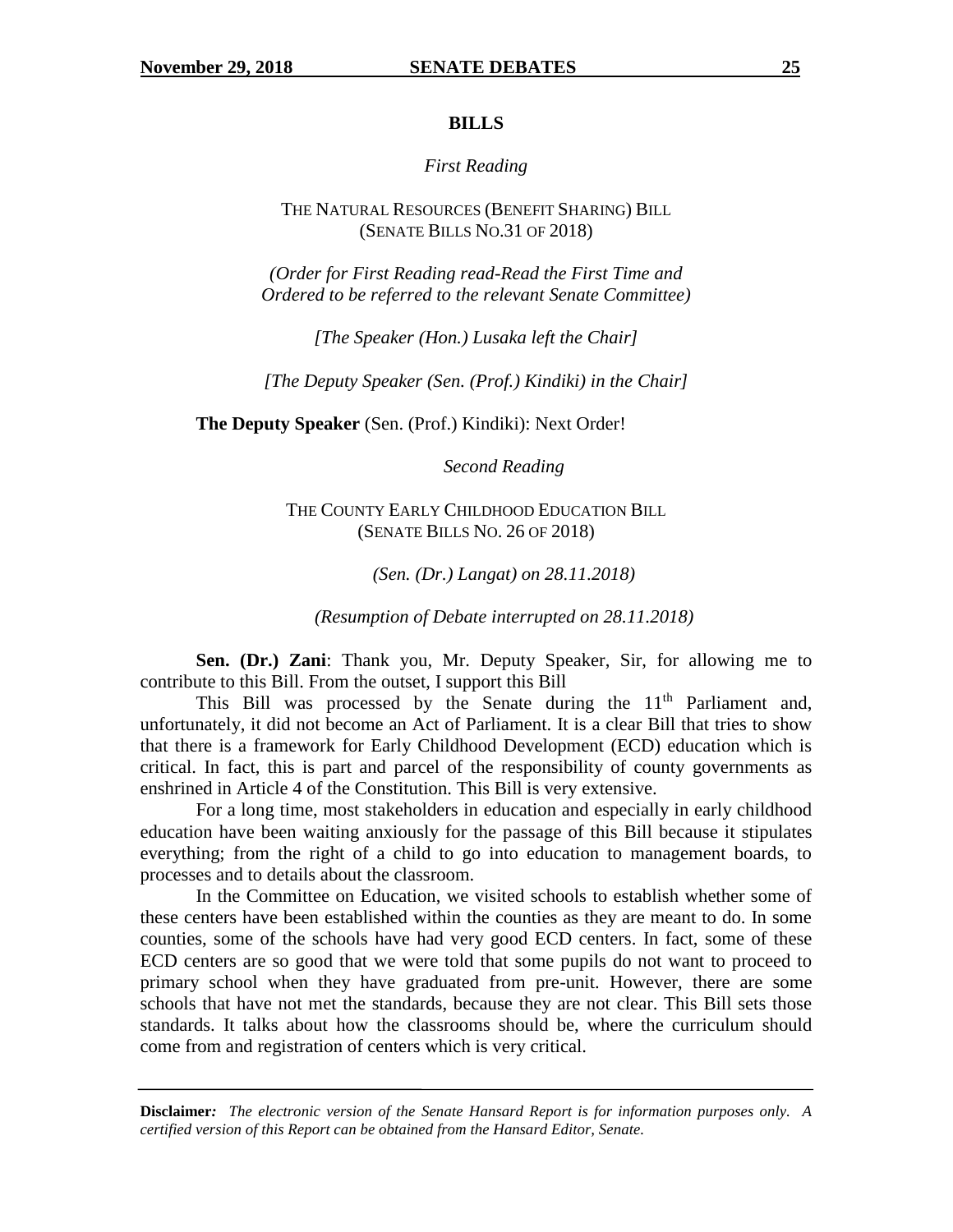We know that for a long time, some of the centers have operated without registration. This is important especially where a center is giving education and if it is not controlled, it might not be streamlined. It is important to know that in most of these centers, you can find somebody who is not registered or accredited teaching anything in these centers.

This Bill corrects that by ensuring that there is a curriculum. According to this Bill, that curriculum must also be followed by private institutions, which are allowed to operate ECD centers but must do so within the framework of this Bill.

For a long time, we know that in education, when you are educating a child, you are creating an impression about their education and life. Therefore, the issue of quality of education becomes very critical including the type of education that is offered to this child. This Bill specifies, for example, the sort of desks and furniture which is appropriate for the pupils., and teachers must be diploma holders. Thus, right from the beginning, we are handling the education of our children right and ensuring that they have an enabling environment to learn and enjoy.

The issues of swings and the ability to play is very critical. It is impressive that in some of the schools we have gone to, we have seen these students express themselves and talk about their education experience, recite poems and enjoy themselves in those institutions.

For a long time, the issue of employment for these particular teachers has been handled by various agencies. This Bill specifies that they should be employed by the county. So, it is the one that will coordinate that. We also know that there is a specific role that is critical as well for the Teachers Service Commission (TSC). This has been expounded in this Bill.

Another issue which is critical is that there will be a management committee to ensure that the day-to-day running and rationale of the particular center has been put in place. They can project and find out what sort of education they want to give and how they can streamline that education through the specific curriculum.

It also creates context for a generalization, for example, we do not have private institutions that are religiously run imparting a particular type of education which is different from other institutions. This is very clear.

This Bill is critical in ensuring that the right of the child, from the word "go", is addressed, and the right of the child is at various levels. One of the key issues in this Bill is with regard to people living with disabilities. They should not be subjected to any form of discrimination within the early childhood centers. It goes on to clarify the various levels of disabilities and put a context for how this should be handled within the education system. Thus, everybody is happy to do that and be there.

There are provisions and clauses in this Bill that ensure that no child is discriminated. In fact, there are clauses that address the fact that if a child should be in school and is not in school, then the parent can be fined. The institute needs to also find out why that child is not in school. The Bill spells out the duties and obligations of the headteacher and guardians at various levels.

One of the other important components of this Bill is that it sets a school board so that there is control about the management of the schools within that board and how it can be gauged and expedited.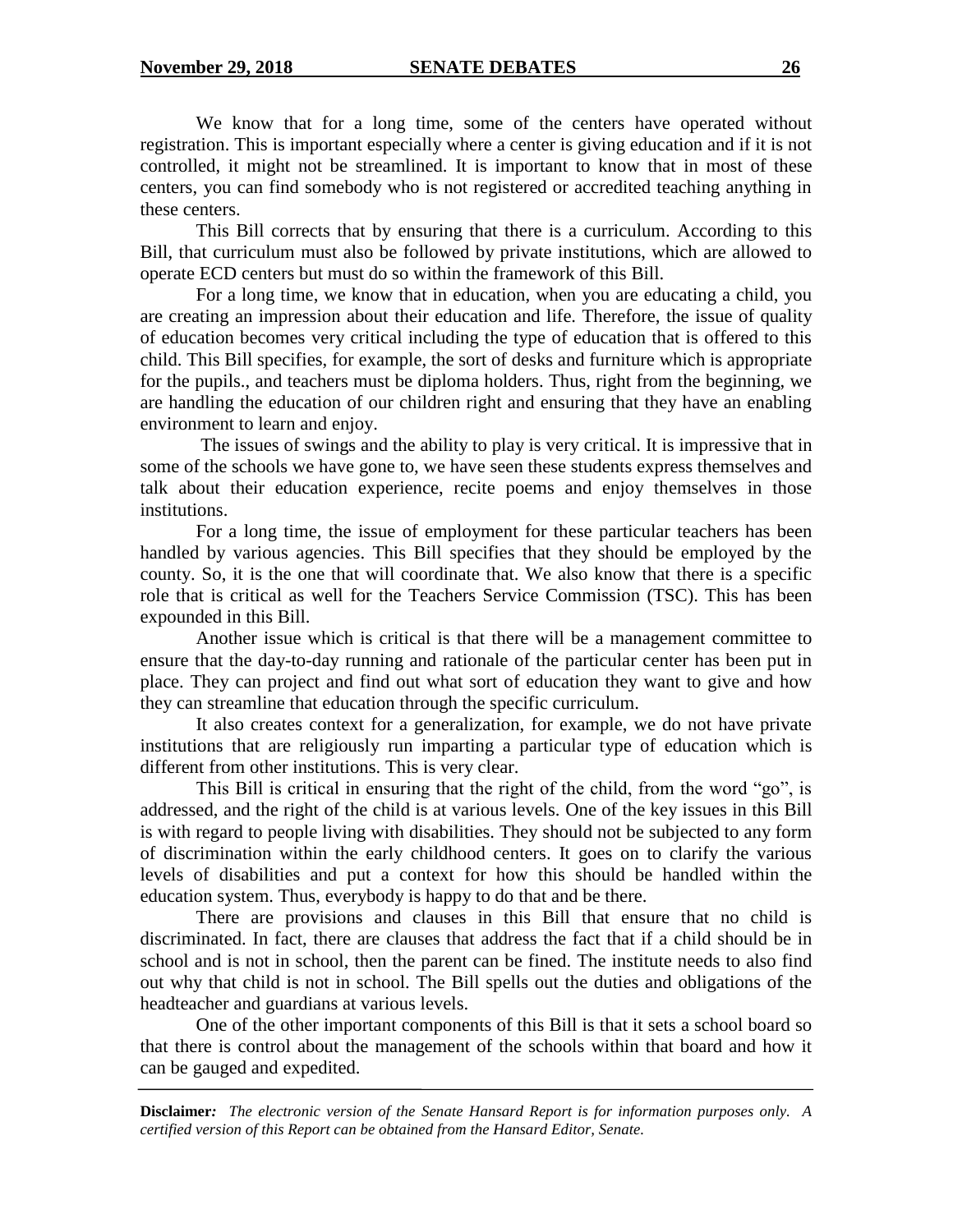It also deals with what to do in cases where the institution does not follow particular rules and where it has also been deregistered. If the process of deregistration is unfair, there is a provision for a tribunal where the institution can appeal to and they will be heard.

There is provision for cancellation of registration altogether and also for mobile schools. We know that this has been a problem in areas where there are pastoralists and students are moving from one place to another. This Bill ensures that there is no excuse why any child should be unable to be in school especially in a system of education and at this early level.

Mr. Deputy Speaker, Sir, it not only touches on the sort of sponsors, but also ties them up within the curriculum that has to be offered in the school and the registration processes for the Early Childhood Development Education (ECDE) centres.

We know of instances where some people have opened ECDE centres in a home and sometimes, in a particular area, maybe where people move up and down. Those areas are not conducive for development and learning of the child. This Bill addresses this at the level of a board, parents and committees within the various boards that are very well established.

Mr. Deputy Speaker, Sir, it also requests for an annual report on governance. The board must give an annual report on governance, raising the various issues that are within the school, including record-keeping and teaching staff. It identifies who the teaching staff are and what the ratio is. It, therefore, addresses all the things, which are very critical and important.

The framework for curriculum is key. The teacher to child ratio as well is very important. Probably the most ingenious part of this Bill is actually in Part VII, which talks about quality assurance. It addresses issues like the safety equipment, for example, ensuring that the type of education that the child receives, right from the outset, will catapult them to a level where they will have an interest in education *per se,* and they will be able to move in a systematic way up to the highest level.

Mr. Deputy Speaker, Sir, on the issue of public participation, Clause 4 is very clear. There is the right to free and compulsory education, but there is also the right to public participation in the processes that actually bring this process into the fore.

In Clause 5, the county governments' responsibility is very clearly stated. The same issues are canvassed to ensure that early childhood is well supervised, and the availability and accessibility of these particular education systems. Each county will make sure that the public education centres that are necessary are also created.

Mr. Deputy Speaker, Sir, for a long time, especially in many of the counties, there is no interest generally from education personnel in terms of the sort of education that is offered in ECDEs. The only difference is that there was no Bill to manage that. In terms of the infrastructure, everything that is given out is very clear now. It enables particular centres to go out of their way and follow the stipulations that have been given in this specific Bill. Therefore, there is no aspect that is left out; be it registration, process, provision, the curriculum or how to appeal for a particular registration process that has been set out. All these have been well canvassed within the Bill.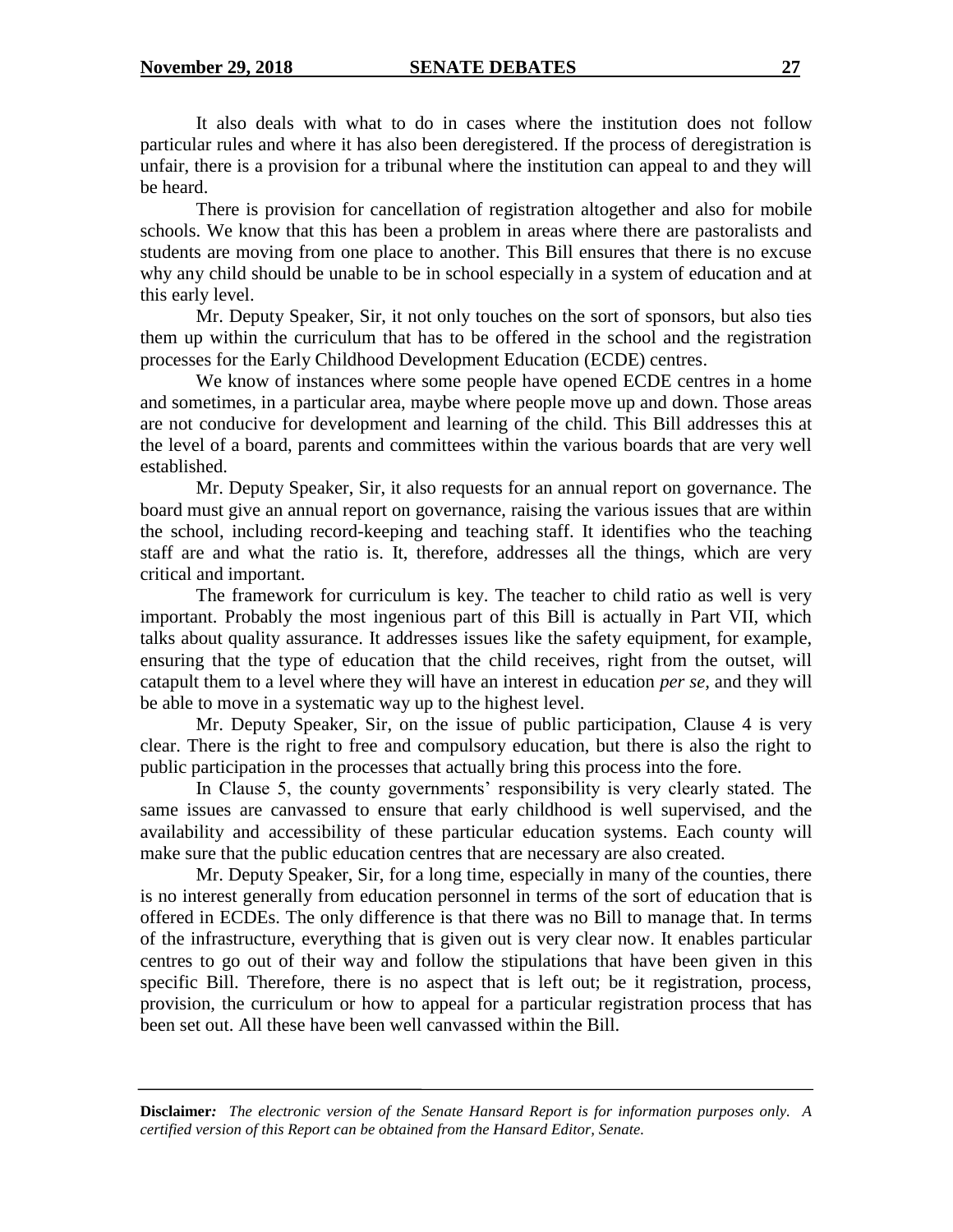Mr. Deputy Speaker, Sir, Clause 33 canvasses the issue of Parents, Teachers Associations (PTAs) so that they can send the qualification process and follow through the expectations that are meant to be there.

Part VI is very critical on accreditation, the processes and specific ways that the same will be made. If it needs to be accredited, it has to be looked at, to ensure that the life and the level of education that is being given, can be transferred into an ECDE centre and be promptly and adequately available for the students at that level.

Mr. Deputy Speaker, Sir, I do not want to over-deliberate the importance of this Bill. The necessary clauses have been covered. This Bill seeks to ensure that ECDE centres now have a framework through which they can hinge ECDE education in this country. This is key for us and the children of this country.

I beg to support.

**The Deputy Speaker** (Sen. (Prof.) Kindiki): Thank you, Sen. (Dr.) Zani.

Sen. (Eng.) Mahamud, proceed.

**Sen. (Eng.) Mahamud**: Mr. Deputy Speaker, Sir, thank you very much for giving me the chance to contribute to this very important Bill. The Bill seeks to---.

**The Deputy Speaker** (Sen. (Prof.) Kindiki): Order, Sen. (Eng.) Mahamud. Kindly put the microphone closer to your mouth.

#### *(Sen. (Eng.) Mahamud moved closer to the microphone)*

**Sen. (Eng.) Mahamud**: Mr. Deputy Speaker, Sir, again, thank you for giving me the opportunity to contribute to this very important Bill. The Bill is set to provide a framework for the implementation of early childhood education, as stipulated in the Fourth Schedule of our Constitution.

Under the Fourth Schedule of the Constitution, county governments are mandated to undertake and implement early childhood programmes in this country. In fact, for the first time, this Bill sets out that framework that lists what needs to be done in terms of implementing the requirement of that Schedule.

Mr. Deputy Speaker, Sir, Article 53 of the Constitution requires that every child must get access to free basic education, which includes early childhood education. This Bill also confers various obligations on the county governments, parents or guardians and teachers in ensuring that the right to early childhood education is realized.

Hitherto, the establishment and running of early childhood programmes or what is called nursery schools has not been very much coordinated in some parts of this country. In fact, in some places, they are not even there. Children go straight to Class One. So, this framework is important because it will ensure that children get access to early childhood education, before they go to primary school.

Mr. Deputy Speaker, Sir, the Bill is very elaborate in the sense that it gives the criteria for registration of early childhood education centres, so that they are not just buildings somewhere. They will have to follow some regulations. They will be properly registered and fulfill the requirements of the law.

In fact, the furniture, equipment, classrooms and sanitary facilities that are supposed to be given are all listed in this Bill. Our early childhood education learners will benefit a lot if this particular Bill is passed.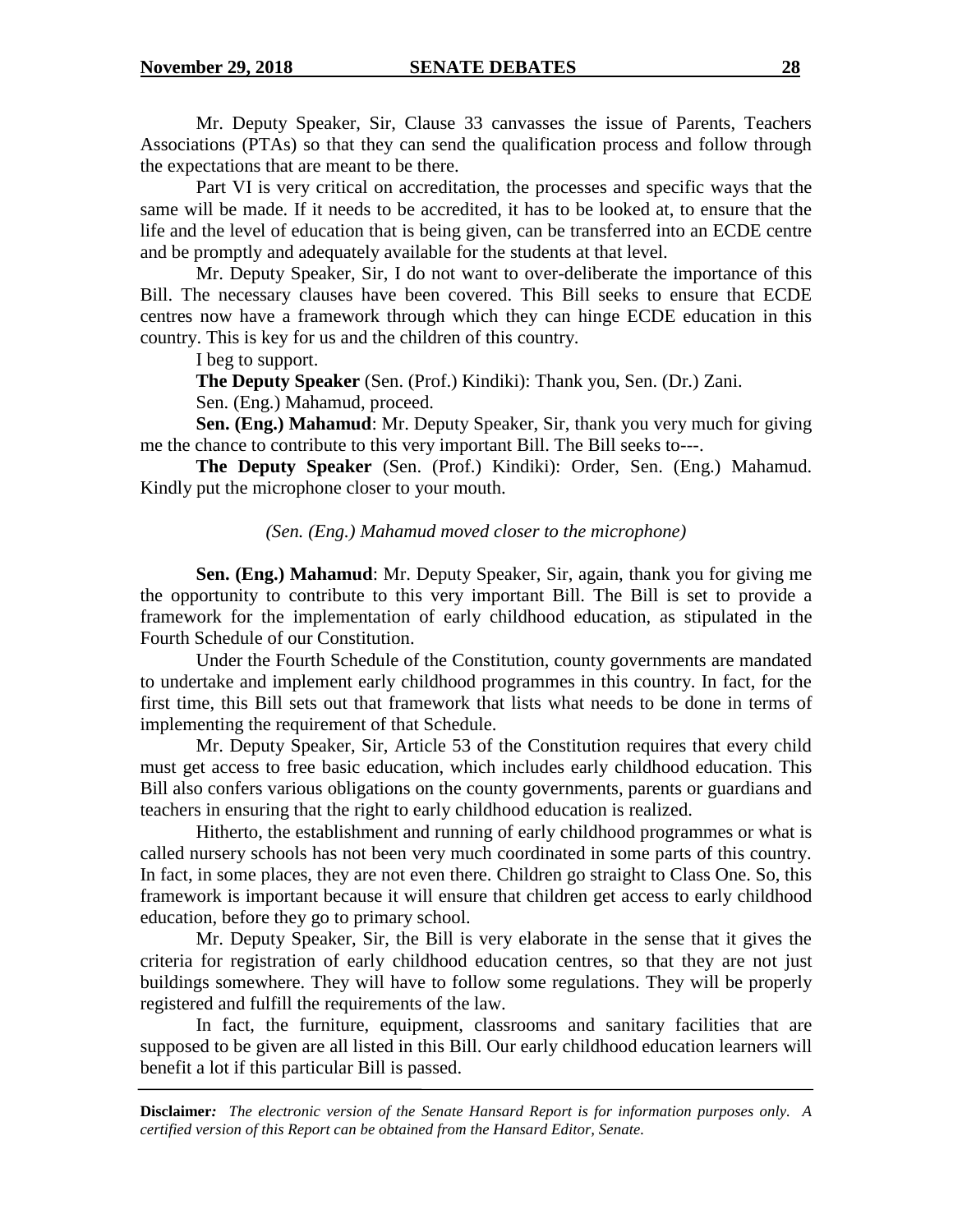Mr. Deputy Speaker, Sir, the Bill also provides for the management of Early Childhood Education Centres. It provides for the establishment of boards to manage Early Childhood Centres, in collaboration with the county education boards. It also provides that should anybody who establishes an early childhood programme want to implement foreign curriculum, they must follow a certain process in order to comply. The education board shall maintain a register of all accredited education centres.

The standard and the quality of education that is imparted to the children in those centres is also a requirement, so that quality is ensured. There is a standardized curriculum that is followed by all early childhood learners and once they come out of the centres, they are prepared accordingly.

Mr. Deputy Speaker, Sir, the Bill tries to outline the safety requirements in those centres, since they deal with children. There must be proper safety requirements. Children being what they are, must be given the right environment to play and act as children.

Mr. Deputy Speaker, Sir, this is a very important Bill and the mandate of counties, under the Fourth Schedule is limited to early childhood programmes. So, there is no reason they should not undertake this programme, in terms of making sure that the infrastructure, the staffing and whatever else that is indicated in the Bill, is undertaken. This is a Bill that must be supported and the sooner we pass it the better.

With those many remarks, I beg to support.

**Sen. Wetangula:** Thank you, Mr. Deputy Speaker, Sir. I also wish to lend my support to this important Bill in furtherance of achieving the provisions of the Fourth Schedule of the Constitution.

Under the Constitution, Early Childhood Development Education (ECDE) programmes are domiciled in the counties. Therefore, I thank Sen. (Dr.) Langat for bringing this Bill to the House in such a detailed form that will help in management of these centres.

I have few comments to make on this Bill. First, I would want to make it absolutely mandatory for each primary school to have an ECDE centre so that the process of transition from early childhood education to Standard One is orderly and properly managed. This is because sometimes children go to some ECDE centres in isolated places and when they graduate to Standard One, parents run all over looking for schools and so on. When children in ECDE centres are part of an established school, it orientates them early enough on the culture of school because they are able to see their older colleagues in Standard One, Two up to Seven. The teachers in the ECDE classes should also be part of such a larger family of a school. Therefore, I want to see a clear provision in that regard.

Mr. Deputy Speaker, Sir, education in this country is free and compulsory at every primary level. Clause 7 of the Bill has provided sanctions. However, I urge Sen. (Dr.) Langat to know that many parents in the villages are unlikely to meet the punishment he has provided of Kshs10,000 fine.

We must appreciate that people in this country are extremely poor and as such, many parents with many children are in the category of those who are below the line. Therefore, when parents offend the law by not taking their children to school, we should emphasize community service as a form of punishment rather than fines and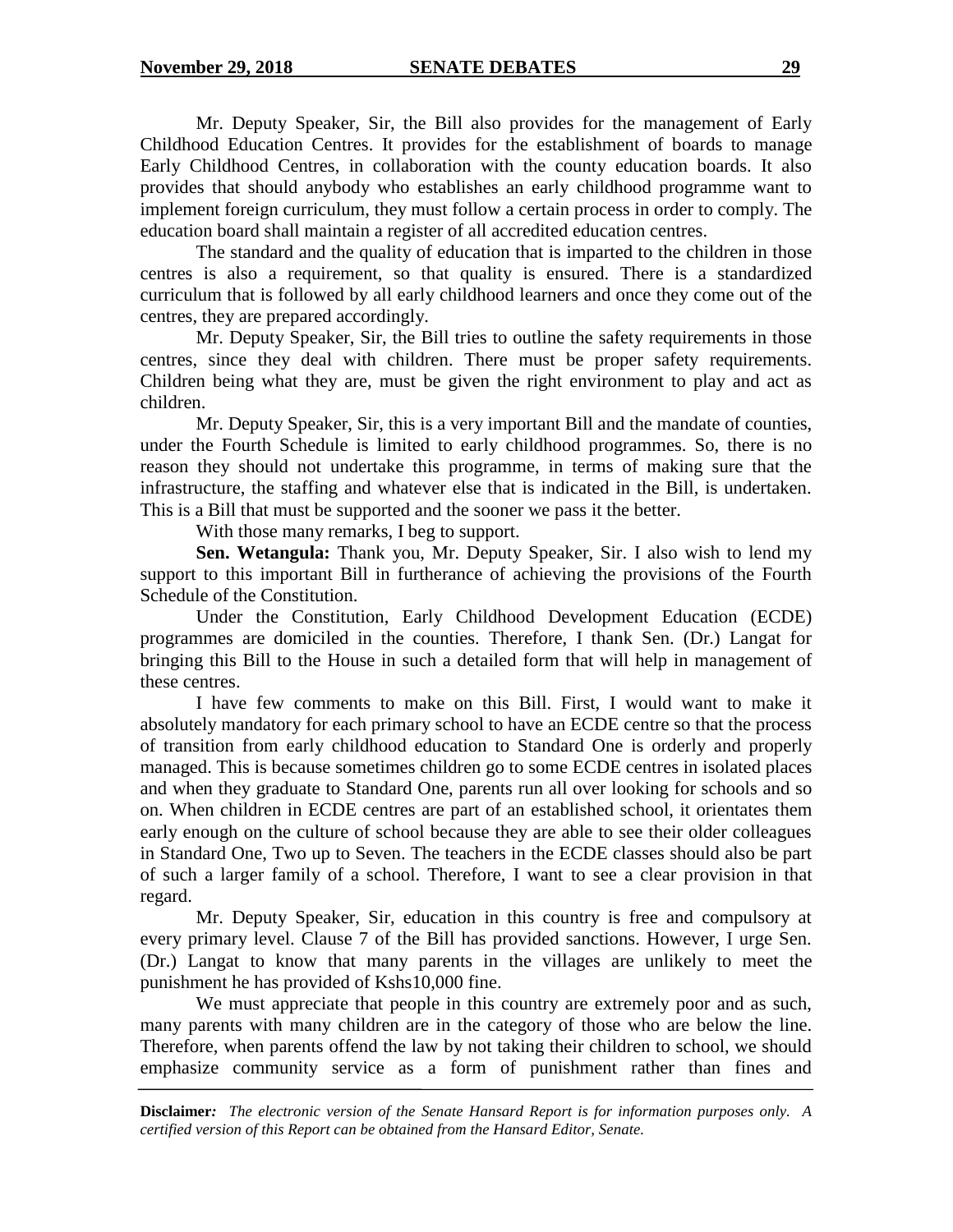imprisonments. This is because if people in the villages are fined Kshs300, they will not be able to raise it, they will just end up in jail.

Therefore, I propose that Clause 7 be recast so that parents who break the law by not taking their children to ECDE classes are named, shamed and punished through community service. They could, for example, be made to sweep markets or cut grass in schools so that other children can see that they are the offenders and they be brought to order. However, I will not go the route that the Bill proposes of fining or sending somebody to jail for a period of one year.

Mr. Deputy Speaker, Sir, the parent being sent to jail could be the only provider for the family. So, the child will be deprived much more than education by jailing the father or mother for one year. Sometimes, we have single parents. Therefore, if we jail a single parent, who will take care of the child? Therefore, this provision of fines and custodial sentence should be removed altogether.

I say this because being a professor of law yourself, you know the risk of misapplying the law. You will find over-enthusiastic law enforcers dragging parents to court and when they get to court, it has a tendency of imposing the slightest fine but with an alternative custodial sentence to people who cannot afford.

Mr. Deputy Speaker, Sir, I also support the provisions of Clause 8 on the duties of the head teachers in maintaining proper records in school and making sure that children who go to school get the correct facilities. It is very important in terms of standardization. Although ECDE centres are domiciled in the counties, for purposes of shaping our children in a unitary state like we have, to have uniform standards for Mandera, Nairobi, Bungoma, Tharaka-Nithi, Bomet and everywhere else. ECDE teachers must be trained with a common curriculum in those colleges.

I see no mention by the sponsor of the Bill of training curriculum in the school for ECDE teachers. I want the provisions in the Bill to also provide for a standard curriculum for ECDE teachers. Such that an ECDE teacher trained in Turkana is the same as one teacher trained in Murang'a, Nairobi and elsewhere. This will help them start off the foundation of children at the same level. They either get it right early enough or ruin the children forever.

Mr. Deputy Speaker, Sir, you may recall that in the old days - this is also not provided although there is a casual mention of culture and so on -when we were going to school from pre-primary to standard four, we used to be taught in vernacular. Therefore, people are also meant to understand their cultural activities, orientation and language.

Our Constitution recognizes that we are different nationalities in terms of culture. There is no point to deny children in Turkana an opportunity to learn Turkana language at their formative stages or in Bomet to learn Kipsigis language which is a dominant language and so on. We must have uniform standards for teachers.

Mr. Deputy Speaker, Sir, even if the management of these schools is under the counties, they set up boards of management to ensure that facilities are readily available. However, I encourage ECDE teachers to find a way of being part of the Teachers Service Commission (TSC) for purposes of standardization. Such teachers, within the context of the counties, should be transferable from one school to another so that they do not become owners and fixtures in the school once they are employed. This is because I have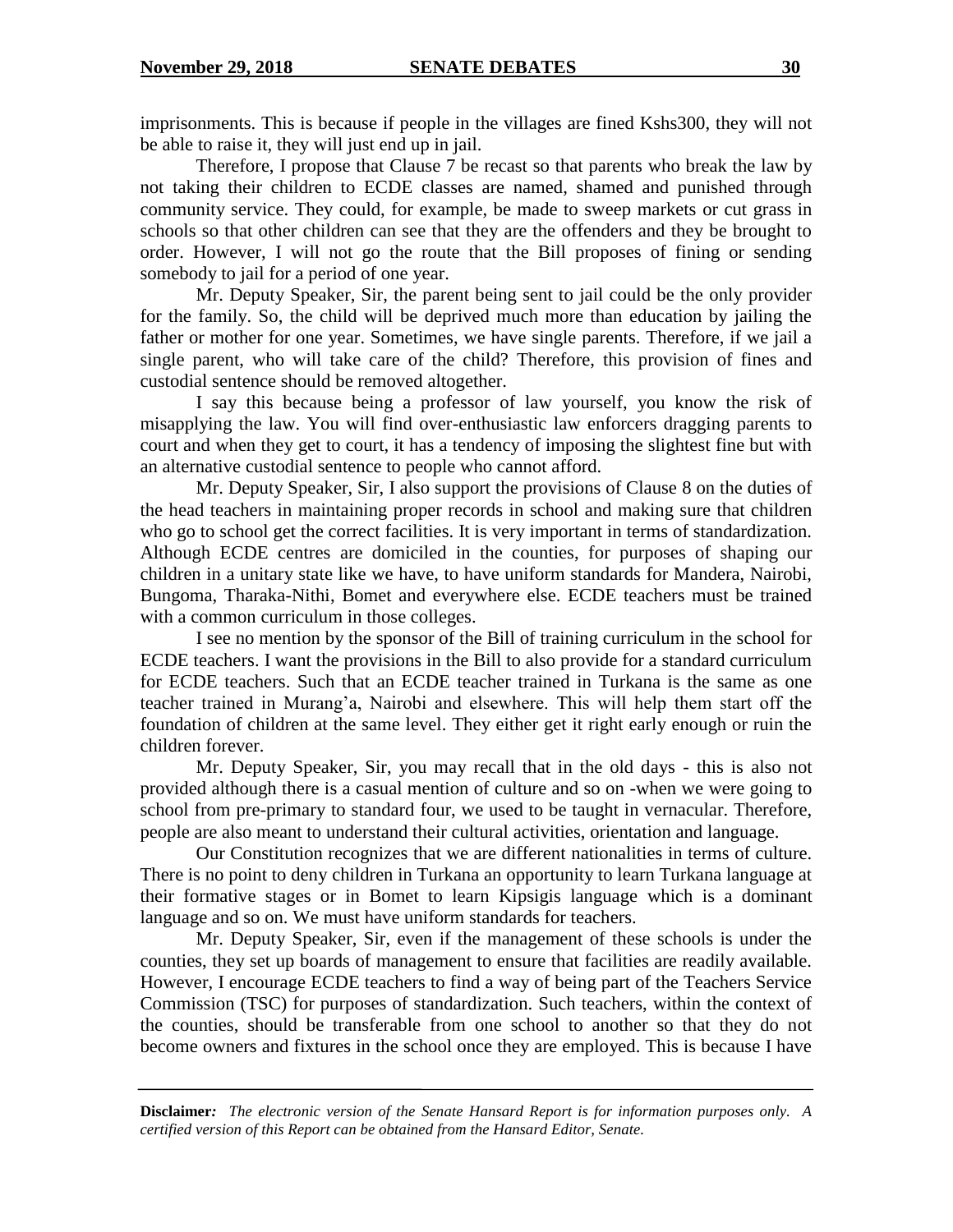seen counties employing teachers and giving them letters designating them to particular schools with no provision that they may be transferred to other ECDE establishments.

Clause 22 mentions that such teachers must be qualified and registered by the TSC but there is little mention of the curriculum standards of training teachers that must also be provided for.

Mr. Deputy Speaker, Sir, in Part IV on the management of these institutions, the Bill is just a cut and paste which is wrong and unhelpful. For example, Clause 29 is lifted to standard Bills about boards of management. When the Bill says that the board of management of an ECDE establishment will have the power to borrow money. What are they borrowing money for?

These are small institutions which are funded by the county and have no pressure to borrow because, for example, the classrooms are built by the counties. Therefore, such innocuous provisions should not find a way in this Bill.

In Clause 29 (2) the Bill states that-

"The board of management shall be a body corporate with perpetual succession and a common seal and shall in its corporate, be capable of-

- (a) suing and being sued;
- (b) taking, purchasing or otherwise acquiring, holding, charging or disposing of movable and immovable properties;
- (c) borrowing of money;
- (d) entering into contracts, and,

This is totally misplaced. This is because once teachers are recruited by the county governments or TSC, the board of management will have no business entering into any contracts with them because they are standardized and managed by the public body; the TSC.

(e) doing or performing all other things or acts for the proper performance of its functions under this Act which may be lawfully done or performed by a body corporate".

This kind of drafting is borne out of lazy minds; it is just a cut and paste scenario when we are legislating. We should be more innovative in bringing provisions of the law so that the purpose of the law is to create order. Where a law is moribund, it is meaningless to the society.

Mr. Deputy Speaker, Sir, the composition of the boards of management once again lists a person elected from among the parents, which is alright. It also lists a representative of the teaching staff. Two persons with experience in matters of nutrition working in Early Childhood Development Education (ECDE) centres, which is also alright. What has probably been left out by Sen. (Dr.) Langat, who is the sponsor of this Bill, are the trained nurses. This is because these are little children, and you need somebody who has some qualification in matters of looking after the health of children.

You need some people with some basic knowledge of pediatrics because they are not the kind of children who, when they have a problem, look for big hospitals. You need somebody who will constantly tell these teachers that when you see a child with these kinds of symptoms, you deal with it this way. In fact, I dare say that going to the future,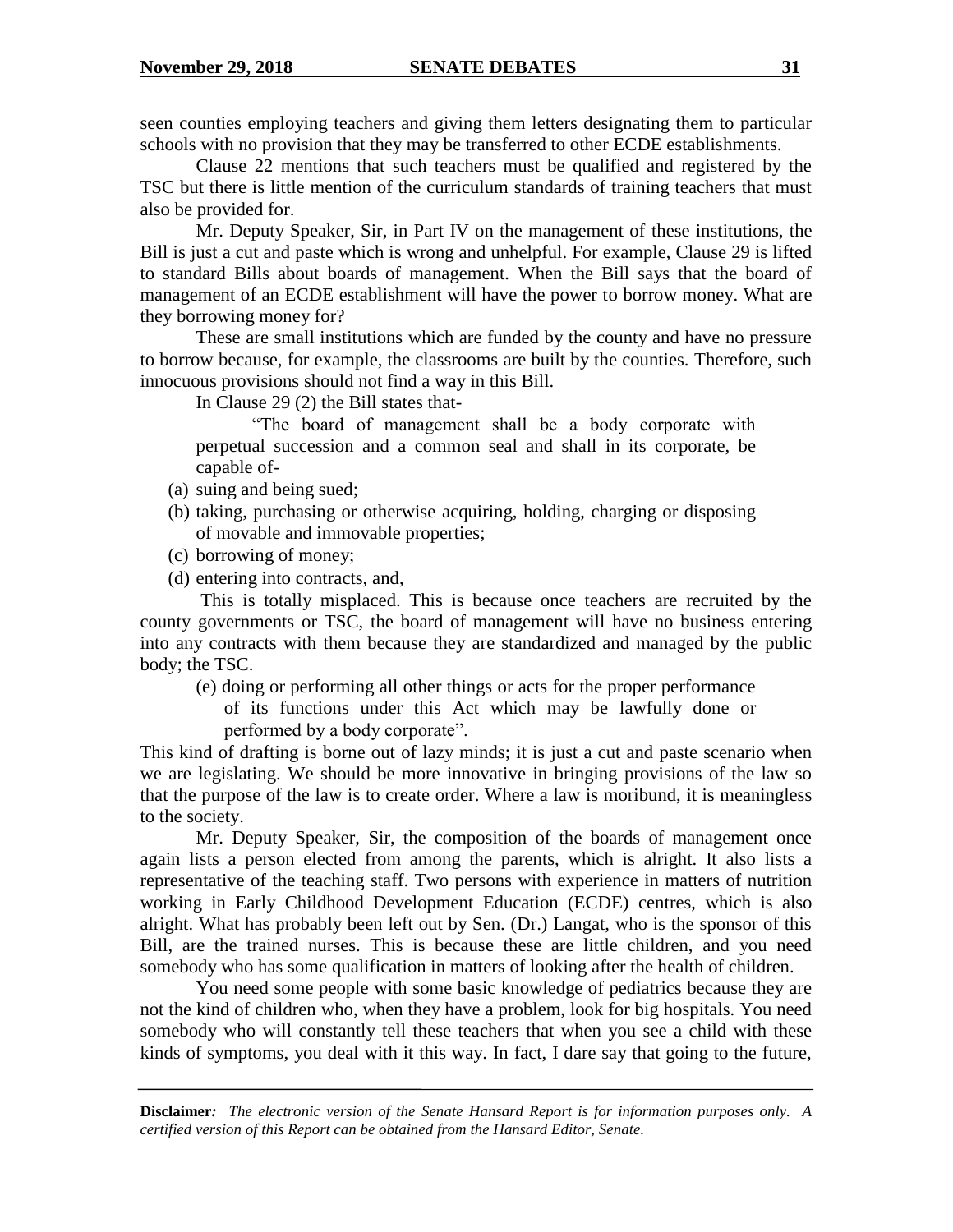availability of resources allowing, each ECDE establishment should have a nurse to take care of these children.

Mr. Deputy Speaker, Sir, there is one school in my County which has now been elevated to a national school – a CBM school that takes care of children living with the challenges of disabilities. We started this school and I continuously thank the British Government's Department for International Development (DFID), which has pumped a lot of money into it. They have built a first class, health centre in the school and equipped it properly with equipment for physiotherapy for the children with limb challenges, *et cetera*. They have employed four full time nurses for us who look after the children. They are checked every morning to see that they are okay.

Mr. Deputy Speaker, Sir, I salute Sen. (Dr.) Musuruve for being on the frontline of championing these issues. I want to assure her that she is not the only one. We also live with people with challenges. We represent people living with challenges and we also feel the way she feels in making sure that wherever they are, they must be made part of the society.

We should provide in this Bill, that as far as is practically possible, ECDE establishments should have a basic nurse to help look after these children. Where counties have an endowment of resources – like Nairobi, Narok or Mombasa, the counties with big, attractive and alternative sources of raising resources can do it. Gradually, this Senate can actually obligate the national Government to give conditional grants to counties to take care of this kind of requirement. This is so that when children go to school, like I said earlier, you start it early, you get it right and you have good children going to school.

This is because when a child at the age of four or five goes to school, it must find the school better than home for them to like the school. However, if you take a child to school and it gets there and the school looks horrible and unacceptable, that child will rebel himself or herself from school forever.

Mr. Deputy Speaker, Sir, what is also not provided for is that we have some teachers with propensity for cruelty and they never care whether these are little children or not. They just enjoy punishing children. I believe in discipline, like we all do, but there could be a provision given which outlaws ill treatment of children. Ill treatment is not necessarily physical; if the children are supposed to have a cup of milk, they must have it. You may have situations  $- I$  have seen it – where some teachers have even been prosecuted, where milk meant for the little children in school is ferried home by the teachers at the expense of the children. That is a criminal offence of theft.

Therefore, we should have provision where discipline for the management and discipline for the children is also the same discipline for the teachers. In fact, for the teachers, you should then put proper sanctions of law where a teacher carries away materials meant for teaching aids in school or where a teacher carries away provisions of milk or water for the children.

There are many people with criminal minds out there who we need to check. Not everybody is a criminal, but out of every ten, you will find one crooked character who thinks that what is available for the children is better available in his or her home. We, therefore, need to deal with such people as well.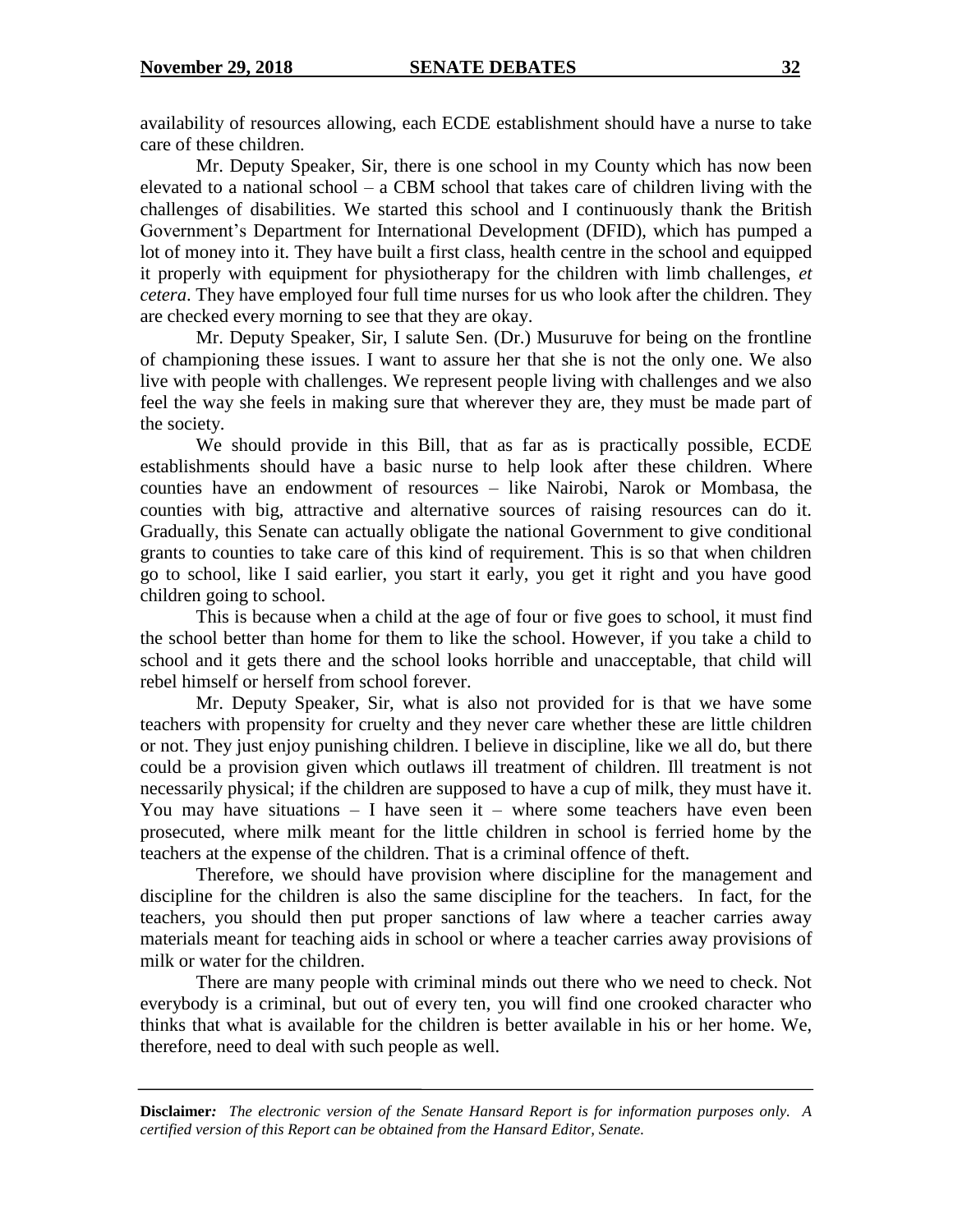Mr. Deputy Speaker, Sir, the orderly running of these institutions is very critical. With regards to the process of transition, we need to have a provision for the curriculum that helps children's transition. Of late, I have heard very dangerous statements coming from the Ministry of Education. For example, the Cabinet Secretary (CS) saying that every child who sat for the Kenya Certificate of Primary Education (KCPE) will go to Form One. What then is the purpose of examinations? There are some who may not qualify to go to Form One, and you have to help them to find another level to exploit their talents. However, when you say that you are going to do an examination, and regardless of your results, you will just move on, then what is the purpose of examinations?

When you go to comparable jurisdictions – whether it is in the United Kingdom (UK), Australia and even the whole of the European Union (EU) – examinations grade children and students, and that is why you have lawyers, doctors and engineers. You cannot say that whether you get "E" or "D," you must decide what you want. It then defeats the whole purpose of examinations. Therefore, these dangerous statements coming from the Ministry are very disheartening and worrying.

Mr. Deputy Speaker, Sir, now that we are talking about education, I want to join those who have condemned the militarization of examinations in this country. How can you go to an examination where children are sitting papers, for example, in civics and a President, Deputy President or a CS walks in? At the same time, helicopters are hovering all over the skies, distracting the children from sitting those very exams. This is an indictment of terrible failure in our management of public affairs; that when we get to examinations, the country comes to a standstill. It is like a war situation, because we have invisible examination thieves hovering everywhere, ready to do the mischief in our examination system.

I am very worried about this because you did examinations in your early days and you never even saw a policeman in your school during your examination days. It was a somber day. The rest of non-examinable students were told to keep away and stay at home; in the examination room, there was just you and the invigilator. You are given your papers, you finish and go away.

Mr. Deputy Speaker, Sir, how do you allow children who are going to do an examination arrive at the examination centre only to find ten heavily armed men in dark glasses standing at the gate? The direction we are taking is wrong and dangerous. The Ministry of Education should be telling Kenyans how they are protecting the integrity of examinations by keeping away people who pilfer papers and sell them, instead of using crude force; the police and the Administration Police (APs).

In fact, during examination time, criminals have been having a field day because all the law enforcement agencies are deployed to go and police examination centres while criminals are molesting people in the villages, slums and all manner of places.

Mr. Deputy Speaker, Sir, we want to bring better morals to our society. Better morals mean that it is the duty of parents to tell their children to go to school and work hard. And that there will be examinations at the end and they have to pass to go to the next level. It is not for a policeman to come and stand there with a Kalashnikov as they sit examinations. This must be stopped. I urge the President to find alternative ways of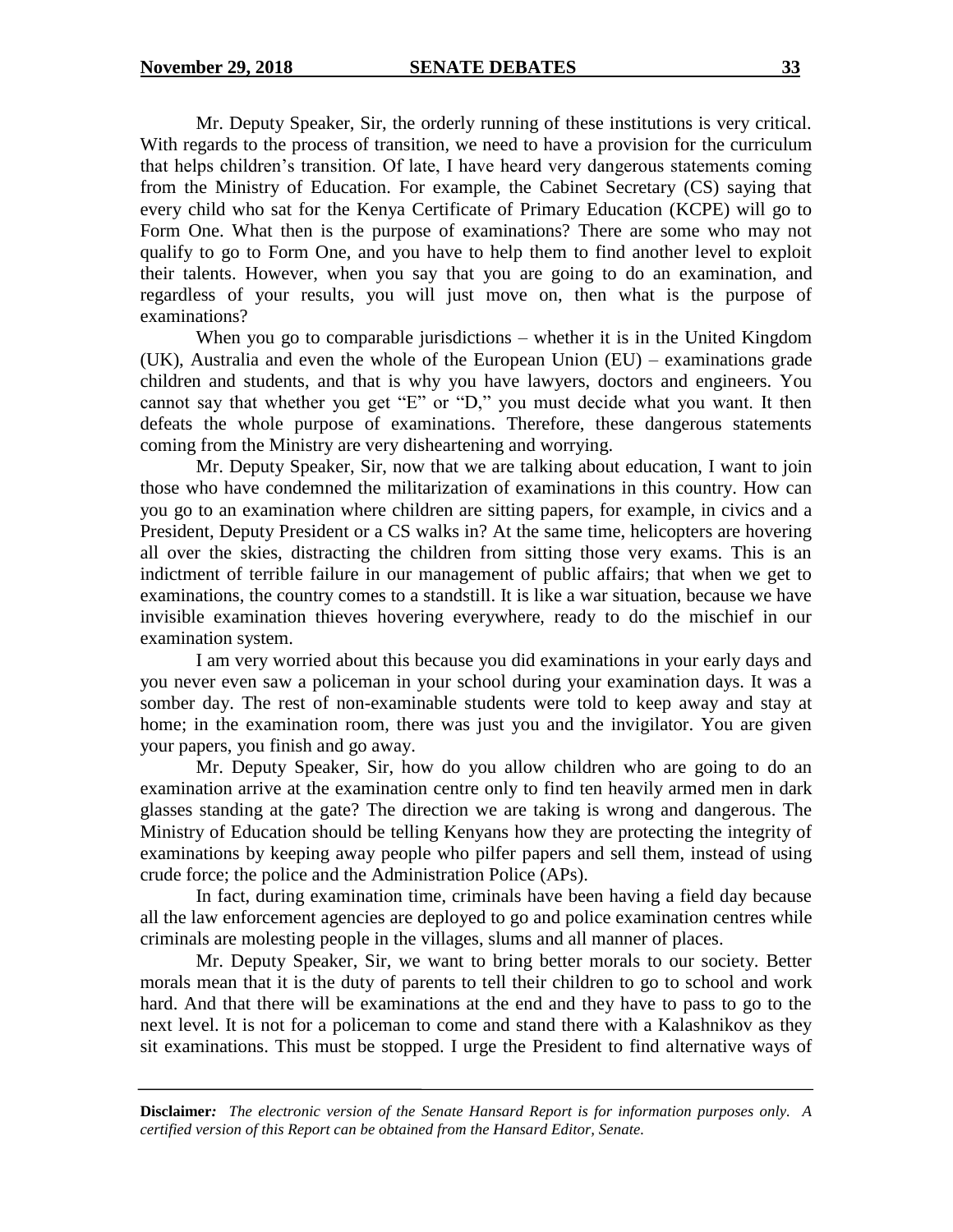instilling public probity, morality and behaviour that takes away this militarization of anything that we do in public, more so, examinations.

I would like to hear from the Ministry of Education what the Minister means by saying that one moves on regardless of their examination results. Why have examinations then?

With those remarks, I beg to support.

**The Deputy Speaker** (Sen. (Prof.) Kindiki): Thank you, Sen. Wetangula for very interesting remarks. I hope the Mover is noting some of the input.

Sen. Wetangula, in your usual manner, the graphic nature of militarization phenomena is quite intriguing. I want to, perhaps, ask you to consider the recommendation you have made about transition. This is because we, as a House, the recommendations we make must be in tandem with the overall structure of our Constitution. Basic education under Article 53(1) (c) of the Constitution is free and compulsory. Basic education is defined as studies up to secondary education. I think the Minister could have been using that imperative to force every child to have basic education. However, that is food for thought.

Very well. I thank you, Sen. Wetangula.

Proceed, Sen. (Dr.) Musuruve.

**Sen. (Dr.) Musuruve:** Mr. Deputy Speaker, Sir, I thank you for giving me this opportunity to contribute to this very important Bill.

From the outset, I commend the Chairperson of the Senate Committee on Education and his team for coming up with this Bill. This is important to all Kenyans.

The Early Childhood Development Education (ECDE) forms the basis of a child's lifelong journey into the world of learning that eventually transits into the world of work, or absorption of a child to the wider society.

Mr. Deputy Speaker, Sir, many children leave home to go for ECDE when they are still egocentric. They do not have proper mannerisms, for instance, sharing and interacting with each other. It is during the ECDE years that a child learns to accept others, share and make friends.

ECDE helps in developing an all-round child. It ensures that the child has holistic development. The etiquette that a child acquires at early childhood moulds him to be a responsible adult in future. For example, a child learns to respect other people at an early age. This is a virtue that will make him or her easily interact with other people, be appreciated and acceptable in the society.

It is important for us to instill discipline in children at a very early age. This is what ECDE does. At an early age, children learn to respect the grown-ups, share with others, love and play with their peers. Play is very important for children as they grow up. It is during this time of playing together that they learn to concentrate even in class work.

If a child is not groomed in proper mannerism at an early age, it becomes very difficult for him or her to become an upright citizen. A child that does not have good ECDE background, can easily become deviant in a society. When we plant a tree and we do not take care of it at an early stage, it might bend. Once it matures, it will be difficult to put it upright. We must get it right at an early age if we want to have well behaved children in our society. Our children acquire good values if they are exposed to ECDE.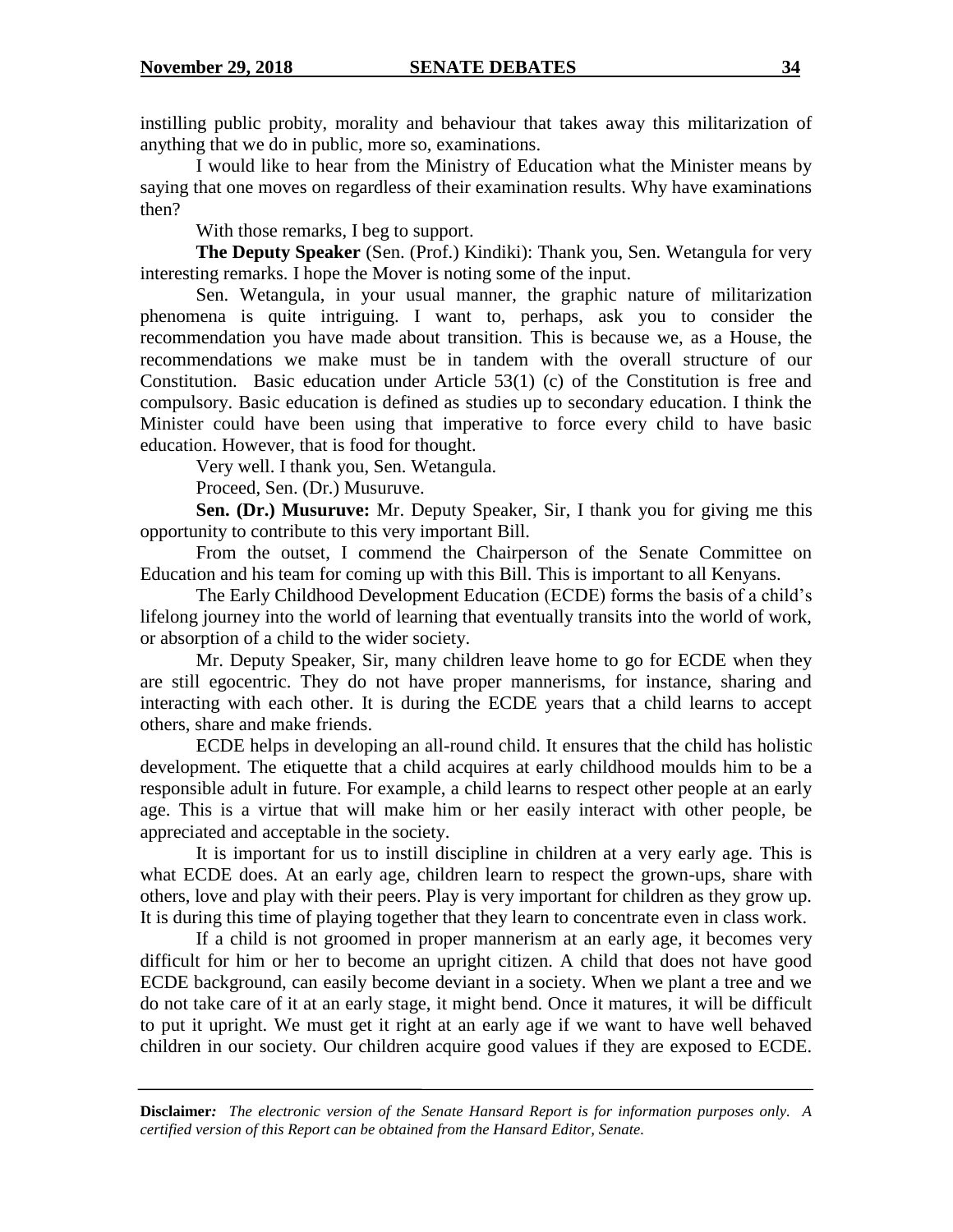We do this knowing very well that one day we will hand over the mantle to them. Our children are our future and we must nurture them properly.

Early childhood education can prevent far reaching consequences at an early age. For instance, we will avoid having deviant behaviour in our society if we instill discipline in our children at an early age. We will not have children misbehaving because they will learn values and other virtues from their parents and teachers. At the end of the day, they will grow up to be productive and respected adults in society.

ECDE inculcates the culture of reading in our children. It motivates them from an early age to love books, learning and going to schools. If we do not take them to school at an early age, it will be difficult for them to cope and enjoy learning. That transition from early childhood to grade one is very important in a child's life. If ECDE is appropriately done at early childhood, then at grade one, the children will not have difficulties.

Mr. Deputy Speaker, Sir, ECDE is also a constitutional right as stated in Article 43 of the Constitution. A right to education is a right for every child in this country. This Bill ensures that the county government plays a key role in ensuring that ECDE is implemented at an early age to the letter and at the right time. The county governments ensure promotion and protection of ECDE and make sure children access it in their respective counties.

The Bill also calls upon parents to ensure that their children are in schools. The parental role of ensuring children access early education is very critical. There are some parents who are not very keen about taking their children to school. However, this Bill is now compelling them to ensure that their children go to school without failure. In a situation where parents are not keen about their children going to school, they will be fined. They will be taken to task so that they ensure that their children are in school.

Apart from parents, the Bill is also speaking to head teachers. Headteachers must make sure that children remain in schools. If parents and headteachers insist on children learning at an early age, then children will have no alternative, but to love education.

Mr. Deputy Speaker, Sir, a good relationship between parents, teachers and children is important. It will make a child also love to read and always want to be in school. The Bill also speaks about issues of infrastructure. There are some ECDE centres where education is being conducted under a tree. There are no classrooms and the infrastructure is not appropriate even for the boarding facilities. This Bill compels county governments to ensure that they provide infrastructure for ECDE so that learning is not conducted under trees. If we have learning being conducted under trees, it defeats the purpose of us promoting ECDE.

We, as Senate, are here to protect the counties and their interests. ECDE is one of the important issues in a county. This Bill is good because it is touching on issues that are pertinent in our counties.

I also like the fact that this Bill is talking about provision of resources. It is important to talk about the provision of infrastructure but infrastructure alone cannot make a child perform well. We need infrastructure and resources and this is an issue that the Senate must intervene by interrogating the counties so as to ensure that there are enough and appropriate resources in Early Childhood Development (ECD) schools. We have to help the child to eventually have life skills which will help him as he transits from early childhood school to primary one and primary two.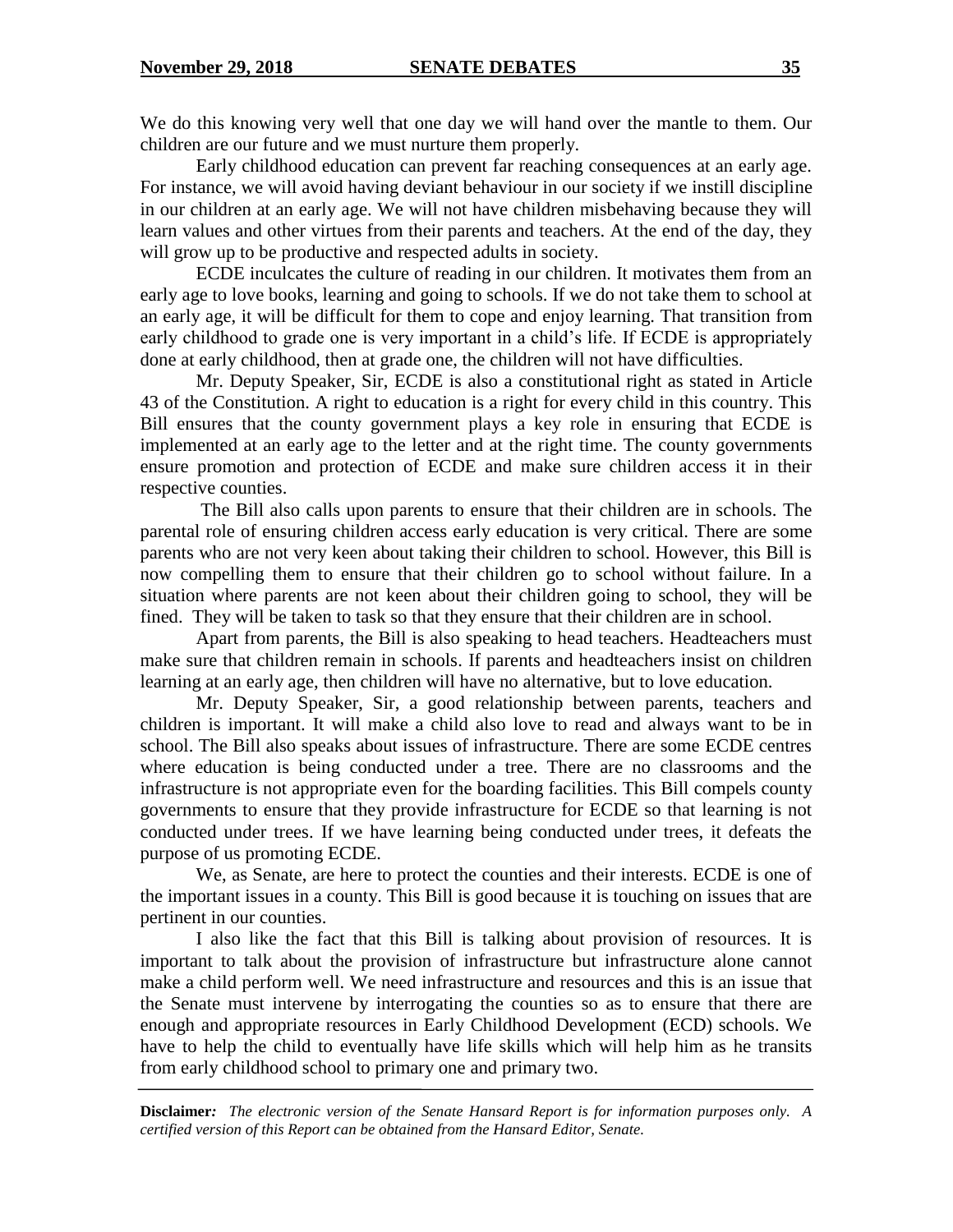This is a good Bill for it is also speaking on the issue of disability. Sen. Wetangula has mentioned that the issue of disability is an issue that is important. He has mentioned that he has significant others who have disabilities. I am happy because this Bill is speaking on issues of disability and children with disabilities. However, I want to bring it to the Floor of this House that there is need for the Senate, through the Committee on Education, to interrogate this issue. The Committee should go to the ground and see what is happening there regarding the children with disability who are in ECD schools.

As we speak, there are some issues in the curriculum and the syllabus that are not clear on children with disabilities. There is need for the Senate Committee on Education to interrogate and ensure that we have a proper curriculum for children with disabilities because they are always forgotten. Recently, when the results were announced, the media talked of how the children had performed well and the whole nation was happy but nothing in the media spoke of the performance of children with disabilities.

I want this Senate to know that the performance of children with disabilities was dismal. Something needs to be done in this country so as to help them right from early childhood, in order for them to get the right papers so as to transit to proper secondary schools and the working world. I decided to interrogate and see how the children with disabilities performed in the just concluded Class Eight examinations. It was painful to find out that the highest child in special schools did not have more than 270 marks, especially those in the schools for the deaf.

As we talk about the ECD schools and early childhood, can we interrogate the system so as to see where we have gone wrong as Kenyans and when we interrogate, we do so because we are well meaning. We want to ensure that we leave a legacy as a Senate such that we can later say that, this was the situation on issues of disability in ECD, there was a mismatch or the curriculum was not there or it had not been developed but as Senate, we pressed on and worked with the right stakeholders and ensured that there was a curriculum.

As I speak right now, we have the competency-based curriculum but the ECD children with disability have been neglected to date. There is no direction for teachers. They do not know how to approach teaching ECD and there is no direction for the children, hence the competency-based curriculum is competency based for the regular children. There is a gap that needs to be addressed.

I support this Bill but it should be inclusive so as to ensure that our children get the education that will eventually help them at an early age and it should be the same for children with disability. When that is done, we will avoid having a few people with disabilities dotting the colleges and universities. There should be a reasonable number of children with disabilities at college and university level and that can only happen when it starts right from early childhood.

Thank you, for giving me this opportunity. I support this Bill and I insist that it should interrogate further on issues of disability.

**Sen. Cherargei**: Thank you, Mr. Deputy Speaker, Sir, for this opportunity. From the onset, I want to congratulate the Chairperson of the Committee on Education, Sen. (Dr.) Langat, the Senator of the great County of Bomet. This is long overdue.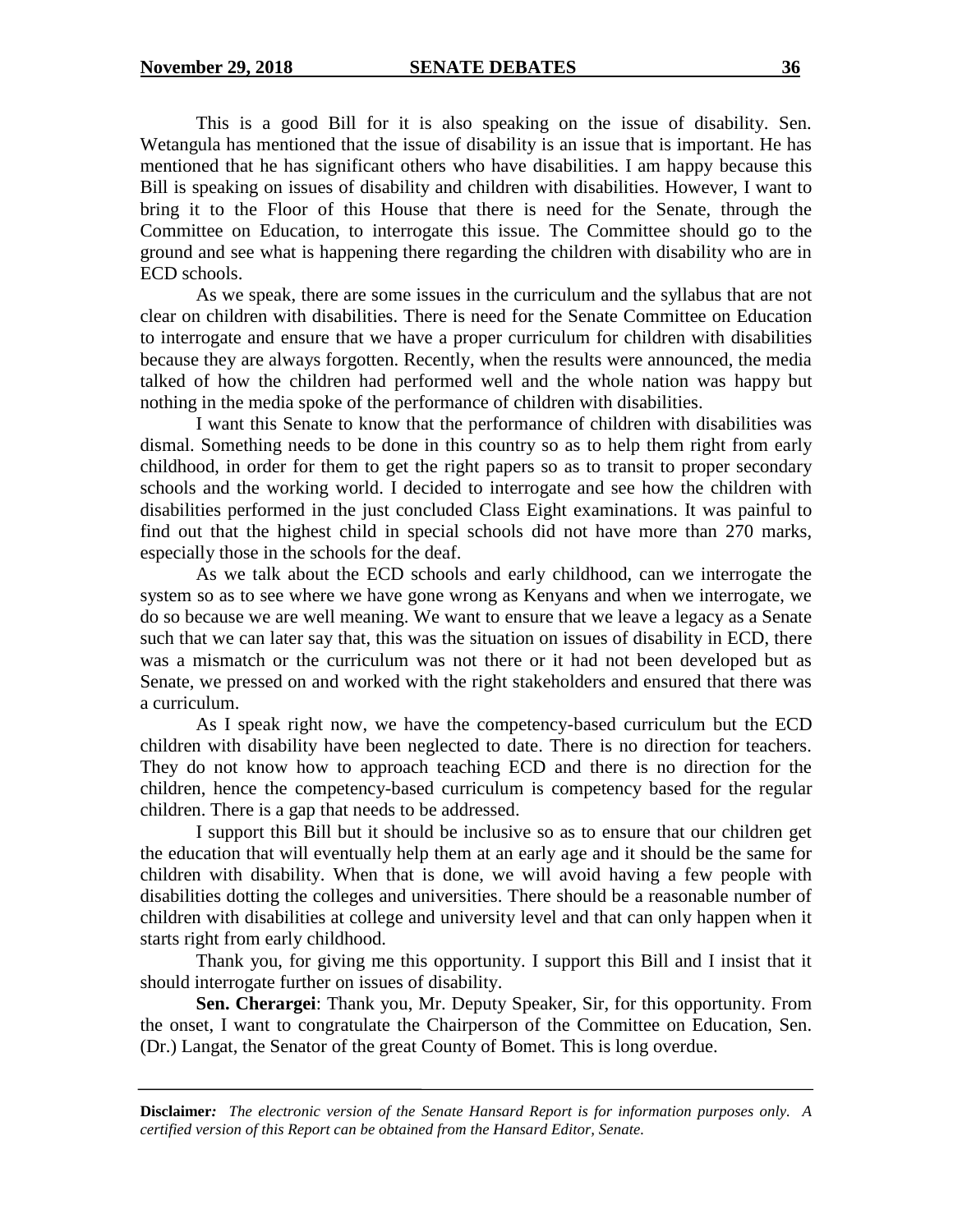One of the key functions that forms the basis of our lives and that of our children is basic education and this is there in Article 53(b) of the Constitution. Apart from the right to nationality, name and recognition and family, one of the key aspects is the right to basic education. Article 53 has been well captured and it has been given some breadth of life by the County Early Childhood Education Bill (Senate Bills No. 26 of 2018).

I know that most counties have enacted, in their own way at county assemblies, various legislations that regulate how ECD's operate. ECD has been a serious issue at the grass root level. I want to agree with most of my colleagues that the foundation of any child in his education life is key to the success of both primary and secondary education which also includes higher learning or college education. Any child who has had a proper foundation in terms of basic education will always have a better understanding of anything that they encounter either at primary or secondary level and that is key.

In this country, ECD has been taken very seriously. When I was growing up, the only thing that you could do at ECD was mould using clay. In those days, they used one's height to clear them to move to the next class and one needed to touch their ears to qualify class one. Unfortunately, because of my stature, I almost stayed in nursery school for five years.

Therefore, I think that this is the right law for us not to have, so as not to ask our children to hold their hands across their head to touch their ears for them to be cleared to move to the next class. I did not know that education was about the mind and the capacity of understanding. I used to think that it was mechanical but I now agree that it is good for us to have the law in place. I support.

The Bill is to provide a framework for establishment of development, culturally and linguistically. I know that there was a Petition that was brought by the great people of Homa Bay, where Sen. M. Kajwang' hails from, on the issue of linguistic. I remember my parents telling me that they used to be taught in their local dialect. As a country, when we lose our identity, we no longer have a signature of who we are. I want to commend the Chairperson because by including this aspect of culture, we will be able to understand where we are coming from and where we are going. It will also help us to understand the reason as to why we are different. We will understand the reason as to why I come from a certain part of the country and why you and Sen. Mwaruma come from a different part of the country. As a Senate, we are giving meaning to our identity and we should respect the diversity that we have as a country, going forward.

Mr. Deputy Speaker, Sir, Clause 4 is very important, and I had seen Sen. Kang'ata, because it is the right to free and compulsory basic education---. Under the Bill of Rights, this is very key because it is the basic. I know some of the Senators have closed the business of siring children, but those people who are still siring like yours truly, should be very conversant with the law. Sen. Kang'ata is here and he was blessed the other day when he solemnized his marriage in church. I know he is in the process of baby making. So, we should pass this very important law that will assist most of our children to get everything right.

On the aspect of public participation, if there is anything that is a blessing in this Constitution, it is public participation, where the public is given priority based on need assessment. Even as we discuss about the Public Participation Bill, which is before this House and come up with how it should be conducted, this is very key. I hope it will be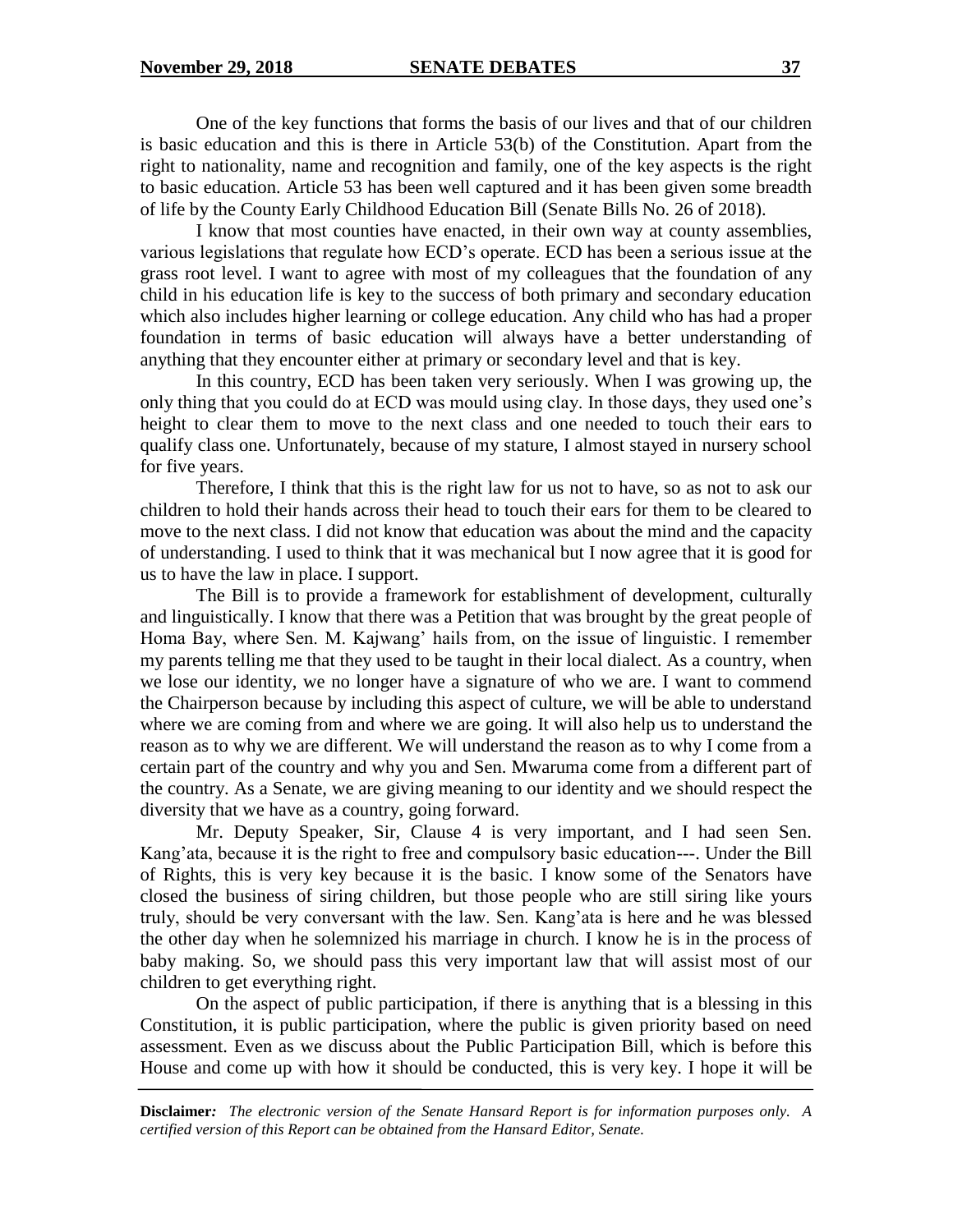implemented because when you look at Article 10 of the Constitution on national values and principles of good governance, it is very critical in implementation, monitoring and evaluation of policies. I know parents and guardians will have an opportunity to do that.

Mr. Deputy Speaker, Sir, Clause 4(c) speaks on the holistic approach towards meeting education and other development needs. I think Sen. (Dr.) Musuruve and most Senators have canvassed that our children need to grow up in a less toxic environment. When we say holistic, it means that apart from ensuring that they develop mentally, they should also develop in terms of capacity of understanding, knowledge and ability. That is what this Bill is trying to bring out.

Where I come from, we used to wonder why my brothers from the region Sen. M. Kajwang' represents were brilliant than all of us, there was a perception that fish has a unique component that makes them more learned than where I come from. We did not know that until the other day, when we learnt in biology in high school. Most of the learned people in this country, courtesy of Sen. M. Kajwang', come from his region. However, we did not understand that it involves a holistic approach on the development, ability and understanding of the child.

The recognition of parents and family of the child as the primary caregivers is important. It is so sad in this country when you walk around, you will find children that have been abandoned, and are doing child enslavement. Yours truly will be part of the process on enactment with my Committee on Justice, Legal Affairs and Human Rights, on the issue of servitude or modern slavery. You find the biggest victims of modern slavery are young children. It means that the primary caregivers; that is, the parents and guardians, have abandoned their responsibility.

The school holidays are on now, and as you walk across anywhere and you find people who are in traffic jams or where you park your vehicle, asking for Kshs10 and Kshs20 are young children. Which means that we are denying those children the opportunity to grow up in the right environment. The recognition of the parents is very critical. That is why there was the thorny issue of early teenage pregnancies. It is because there is an abdication of the role by the primary caregivers.

I agree that parents and guardians should play a critical role. I know there are amendments being proposed by the National Assembly on adoption of children. I hope some of those proposed amendments will address the issue of modern slavery and servitude, so that our children are not exposed, but given primary care.

When we were growing up, where I come from in my small village called Kapkeben in Mosoriot, Nandi County, if you messed up while herding cattle, anybody could beat you up. This meant that it was a communal issue and role to ensure that children grow up as mature, disciplined and responsible persons. If we, as parents and guardians could take care of our roles as parents, we could have less of early childhood pregnancies.

If you visit our prisons, you will find juveniles who have been convicted because of crime. We need them to be more responsible citizens. In addition, we could have a less free corrupt society in this country. However, because we are as corrupt as early as childhood, that is why by the time you grow up, people become gurus of corruption, because we are stealing sugar, doing small mistakes as children and no one is preventing us.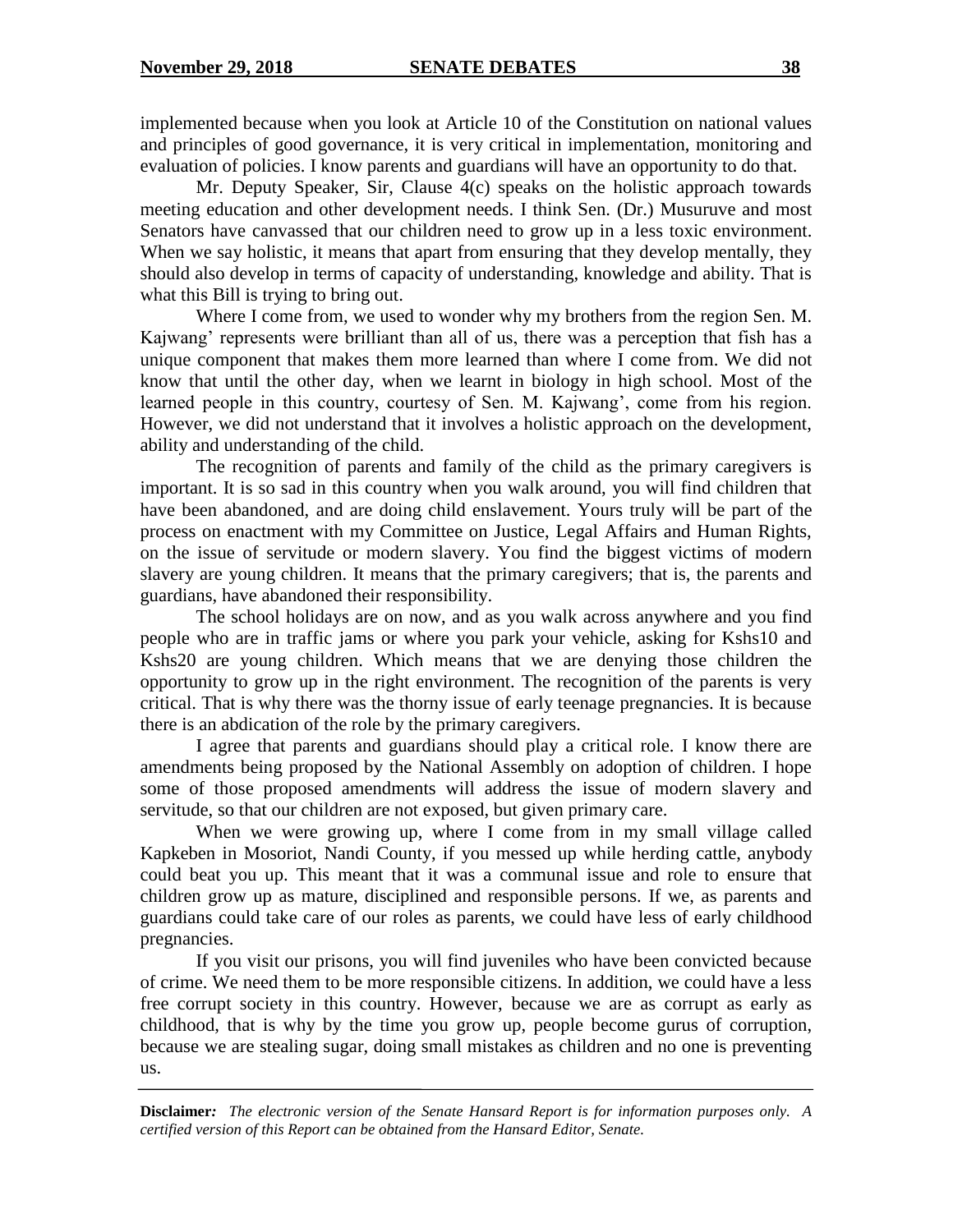I agree that the recognition of parents is very key in ensuring that interventions are based on objective information and methods that monitoring mechanisms and regular evaluations are established, thus ensuring transparency in public management, social ethics and taking into account the needs of the population. Social audit is a very key word there even in issues of learning. Apart from the audit that we normally do in the traditional way, social audit is key. We have had instances where parents complain that money has not been properly utilized in these ECDs.

When you go to Clause 5, every child has the right to free and compulsory early childhood education in a public education center. It has been specific because, with the inception of 2003 Free Primary Education (FPE), early childhood should be in a public education center. There is a perception in this county that any public institution is full of inefficiency, lethargy and moribund.

As county governments take over this role, the public ECD centers---. I hope the mover of this Motion, Sen. (Dr.) Langat, will ensure that they follow up on the quality education that they offer at public ECD centers so that the signature of public institutions that has been captured in this country; that it is lethargic, inefficient, moribund and cannot give something good, can be disapproved.

On the issue of discrimination, no one should be discriminated under the Bill of Rights. I agree with my very good, Sen. (Dr.) Musuruve, that we should not discriminate children living with disabilities, which is very key. I agree there should be a raft of amendments to ensure that we provide a disability friendly environment for them. I have read through the Bill and there is nowhere we have in ECD centers provided that it should be disability friendly under the Disability Act. This will help children with disabilities or are challenged can access those ECD centers.

Even as our county governments construct ECD centers, they should ensure that they are disability-friendly for our children. I join Sen. (Dr.) Musuruve in emphasizing that key aspect.

Mr. Deputy Speaker, Sir, maybe to run through, the right to early childhood education, the county government shall---. I hope the county respects, promotes, monitors, supervises and refrains from actions that undermine access to early childhood education. I hope they will ensure that the early childhood centers are children friendly, meet the standards of curriculum and the standards of public health which are provided through maybe other bodies that are relevant in the running of education sector through the Teachers Service Commission (TSC), Ministry of Education at the national level and the Ministry of Education at the county level. The governors across the country must rise up to this occasion and ensure that the basic education that our children get at early childhood education centers is of good quality and has the foundation that can turn them into good citizens.

Clause 6 provides that each county government shall, in promoting the right to early childhood education, provide for free and compulsory early childhood education in public education centers within the county. The county governments across the 47 counties should ensure that they construct early childhood development (ECD) centers within the reach of many children. We should not have children travelling for long distances to get education.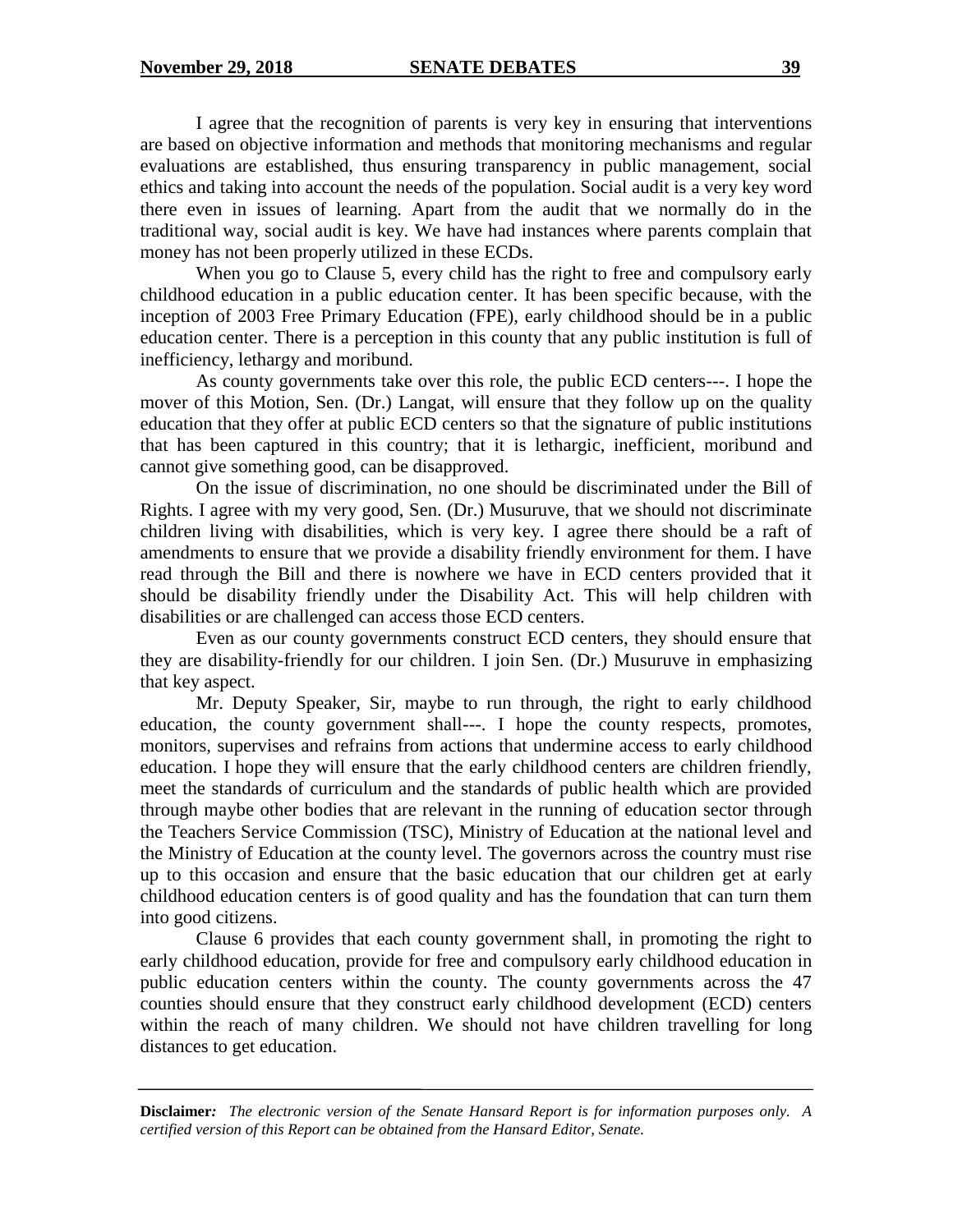The county governments shall also formulate programmes and plans, and implement policies for the realization of the right to early childhood education.

*(Sen. Kang'ata consulted while standing)*

Sen. Kang'ata said earlier that he is a good 'boy' today. I do not know what has changed again because he looks like he is going back to his former self. I hope he is just working as the Deputy Majority Whip.

Since I have not gotten the full understanding, my concern is that we need a standardized---

*(Sen. Kang'ata consulted loudly)*

Mr. Deputy Speaker, Sir, can you kindly protect me?

**The Deputy Speaker** (Sen. (Prof.) Kindiki: Order, Sen. Kang'ata! Order! Proceed, Sen. Cherargei.

**Sen. Cherargei:** Mr. Deputy Speaker, Sir, in that spirit, I hope that you will add me a few more minutes.

**The Deputy Speaker** (Sen. (Prof.) Kindiki: Order!

**Sen. Cherargei:** I will proceed with your guidance, Mr. Deputy Speaker, Sir.

As I have said, early childhood education centres are key.

Clause 6 goes further to say that county governments shall provide development of education centers for administration of childhood education within the counties. It also deals with issues provided for under the bill of rights, including marginalization and public awareness. The Bill also deals with the duty of parents and guardians, which I have elaborated.

There is the thorny issue of hiring of early childhood education teachers. There is a tussle between the Teachers Service Commission (TSC) and county governments. I hope we will get a standardized way of employing early childhood education teachers across the country, so that we do not employ teachers who teach DICECE or Montessori. We should have a standard.

Mr. Deputy Speaker, Sir, I hope that Sen. (Dr.) Langat is taking notes. We should factor in the issue of curriculum. Which curriculum will we follow? Will Nandi County, for example, have a different curriculum from Tharaka-Nithi County or Nakuru County?

On the code of ethics, we should be guided by the TSC, which already has a code of ethics. If we standardize the way we employ teachers, we can agree on the code of ethics.

Mr. Deputy Speaker, Sir, when we register education centers it will be easy for the Cabinet Secretary (CS) for Education, in collaboration with the county governments, to monitor the transition rate from early childhood education centers that we have across the country to Class One. This was a brilliant idea. Of course, the sponsor of this Bill is a former don and so, he understands these things.

On the issue of private early childhood education centers, there should be tougher requirements. This is because you will find some early childhood education centres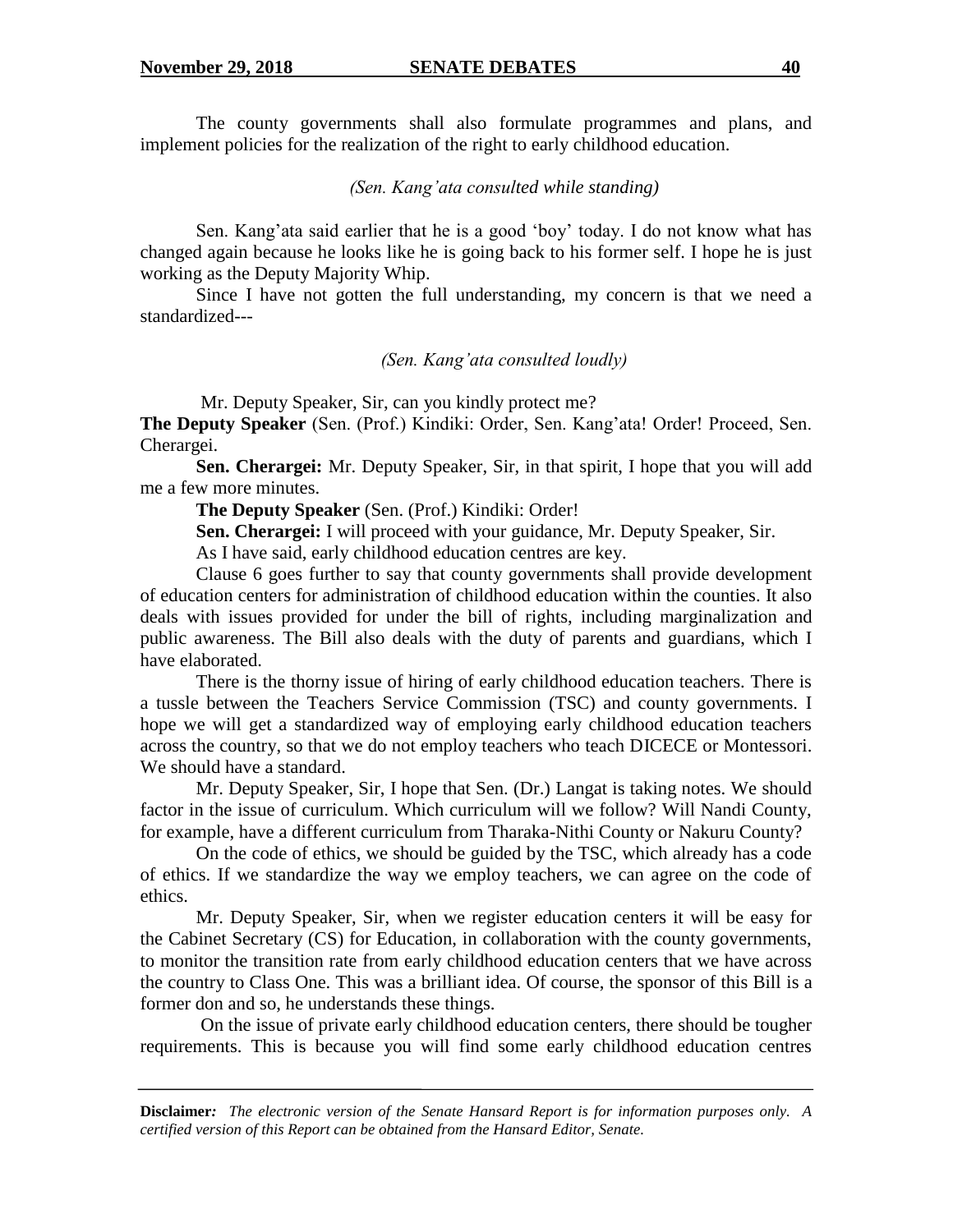operating near bars, where people drink and are merry-make. You will find a bar on the first floor of a building and an early childhood education centre on the second floor.

Finally, on the punitive measures, I think the drafter is too lenient. We only have suspension and cancellation. I would propose that anybody who violates this Act should, apart from cancellation and suspension, be imprisoned.

In the interest of time and the fact that most of my colleagues would want to give their Solomonic wisdom on this agenda, I beg to support. When the time comes, we will assist Sen. (Dr.) Langat to move a few amendments, so that we fine-tune the Bill. This will ensure that our children are guaranteed their rights under Article 53 of the Constitution, which include the right to a name, basic education *et cetera.* This will ensure that they grow up into responsible, hardworking, disciplined and focused citizens of this country.

Thank you.

**Sen. Mwaruma:** Thank you, Mr. Deputy Speaker, Sir, for this opportunity to contribute to this important Bill that is sponsored by Chairperson of the Committee on Education, Sen. (Dr.) Langat.

First and foremost, it is good that we have a regulating law on early childhood education, which is one of the most important parts of education for our children. Initially, when counties started employing teachers, they ran into problems with the TSC and the Kenya National Union of Teachers (KNUT) because Article 237 of the Constitution stipulates that it is the TSC that supposed to register, employ and pay teachers.

The only body according to Article 237 of the Constitution mandated to employ and register teachers is the TSC. I, therefore, wonder if we will not run into problems again with the unions and the TSC if we use the word 'teachers' in this Bill - and I hope Sen. (Dr.) Langat is listening. Maybe if we get a window of changing the Constitution, we can change Article 237---

#### *(Sen. Kang'ata consulted loudly)*

**The Deputy Speaker** (Sen. (Prof.) Kindiki): Order, Sen. Kang'ata! What have you been engaged in this Chamber the whole afternoon?

Proceed, Sen. Mwaruma.

**Sen. Mwaruma:** Thank you Mr. Deputy Speaker Sir, I was saying that---

**The Deputy Speaker** (Sen. (Prof.) Kindiki: What is it Senate Majority Whip?

**Sen. Kihika:** On a point of order, Mr. Deputy Speaker Sir. In the interest of time and given the many Bills that have not found their way to the Floor, including The Transportation Bill, Energy Bill, Petroleum Bill and all other Bills that have not had debate time--- Also aware that we will go on recess next week, on  $6<sup>th</sup>$  December, 2018, I ask for your guidance whether it will be in order to reduce the speaking time, so that we can complete the work for today and dispose of the other important Bills remaining next week.

Thank you.

**The Deputy Speaker** (Sen. (Prof.) Kindiki: Order! Majority Whip, your boss, the Senate Majority Leader sits in the Senate Business Committee (SBC). This issue has been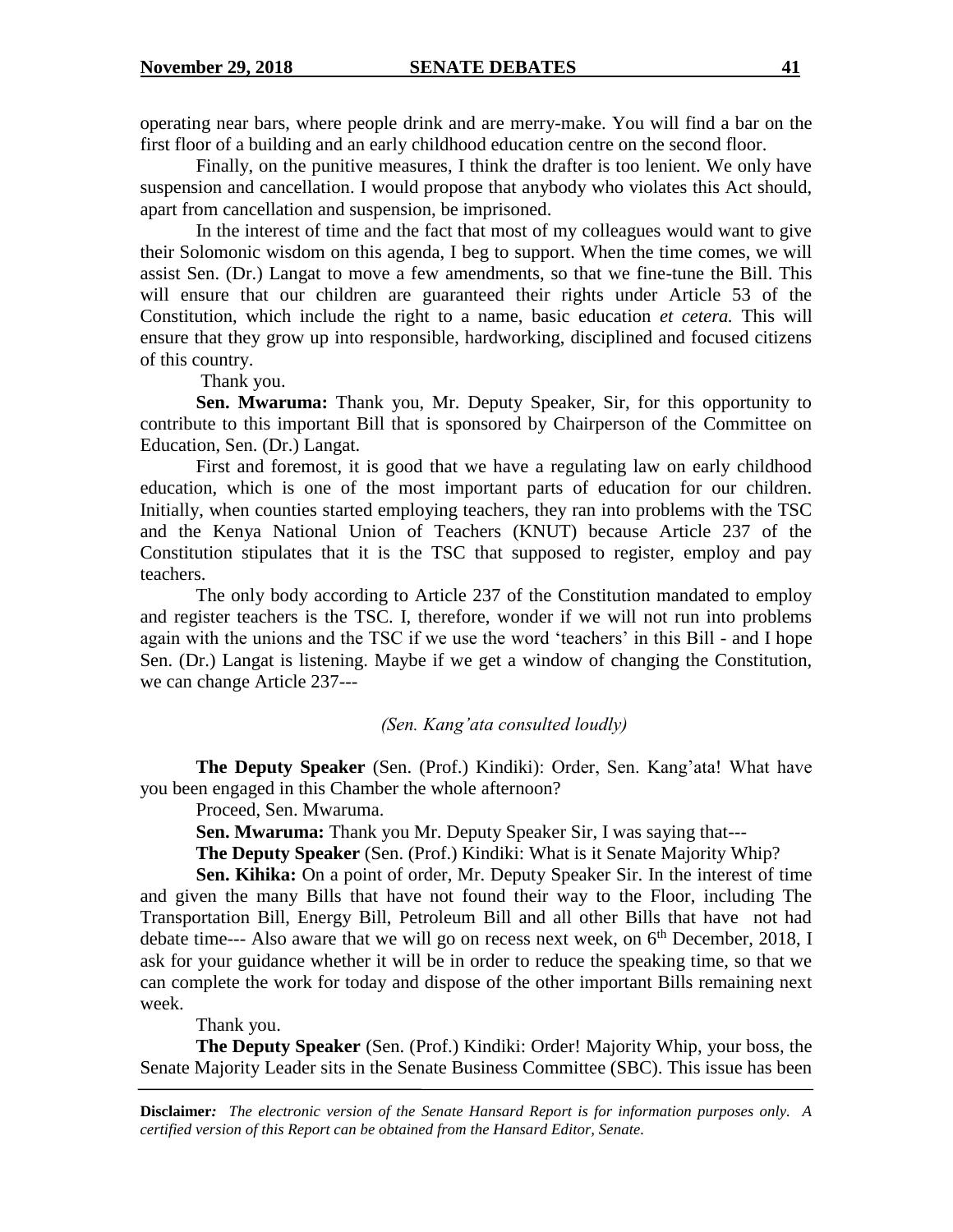addressed in the Speaker's Panel, but I believe it is an issue that can be dealt with at that level. It is true that we have so many Bills which have been lying with us. We have occasionally heard very nasty sentiments coming from the 'lower' House.

> *(Sen. Murkomen and Sen. Orengo consulted loudly while gesturing at each other)*

Order, Senate Majority Leader! Order, Senate Minority Leader! I am trying to assist your work and you are busy sabotaging the umpire.

Hon. Senators, it is true that we are looking very bad in terms of processing Bills. We have three more speakers left. Instead of the technicalities of reducing time, I would just ask you to be brief so that we conclude and see whether we can process one or two other items. I am afraid because I can even see some Motions which the Speaker has deferred. An example is the Motion by Sen. M. Kajwang'. I am not trying to interfere with the ruling given by the Speaker earlier, but if the performance of this House on Bills and Motions will be like this, where in 2019 we will still be looking at the accounts for the Financial Year 2013/2014, we will become irrelevant and obsolete in this country. That is how we lose face in the eyes of the public.

Having said so, I will use Standing Order No.1 and direct that the three Members who have not spoken, after Sen. Mwaruma concludes his remarks –Sen. M. Kajwang', Sen. Wambua and Sen. Mutula Kilonzo Jnr. – will each have about three or four minutes. We will thereafter conclude and see whether we can do a few other items. Next week, a significant number of this House will be away, meaning that there is very little that we can do. However, if we can push a few more Bills and Motions and, at least, be left with Divisions, the situation will not be as aggravated as it is now. That is the order of the Speaker.

Sen. Mwaruma, you may conclude; Sen. M. Kajwang', Sen. Wambua and Sen. Mutula Kilonzo Jnr. will have a few minutes each, and that will be it. I will not allow any other interventions.

**Sen. Mwaruma:** Mr. Deputy Speaker, Sir, I had just started, but it is okay; I will use the three minutes.

**The Deputy Speaker** (Sen. (Prof.) Kindiki): Sure.

**Sen. Mwaruma:** First, this Bill is likely to be unconstitutional, because the only body that is mandated to employ, register and pay teachers is the Teachers Service Commission (TSC). My county employed Early Childhood Development Education (ECDE) teachers, but they call them 'caregivers.' Therefore, it is likely that we might have to change this and say that these are not teachers but caregivers, so that it does not run in contravention with Article 237 of the Constitution that forms the TSC.

Secondly, Clause36(1)(a)of the County Early Childhood Education Bill 2018 states that-

"A person is qualified for employment as an early childhood education teacher if such person —

(a) holds at least a diploma in early childhood development and education from an institution recognized in Kenya;"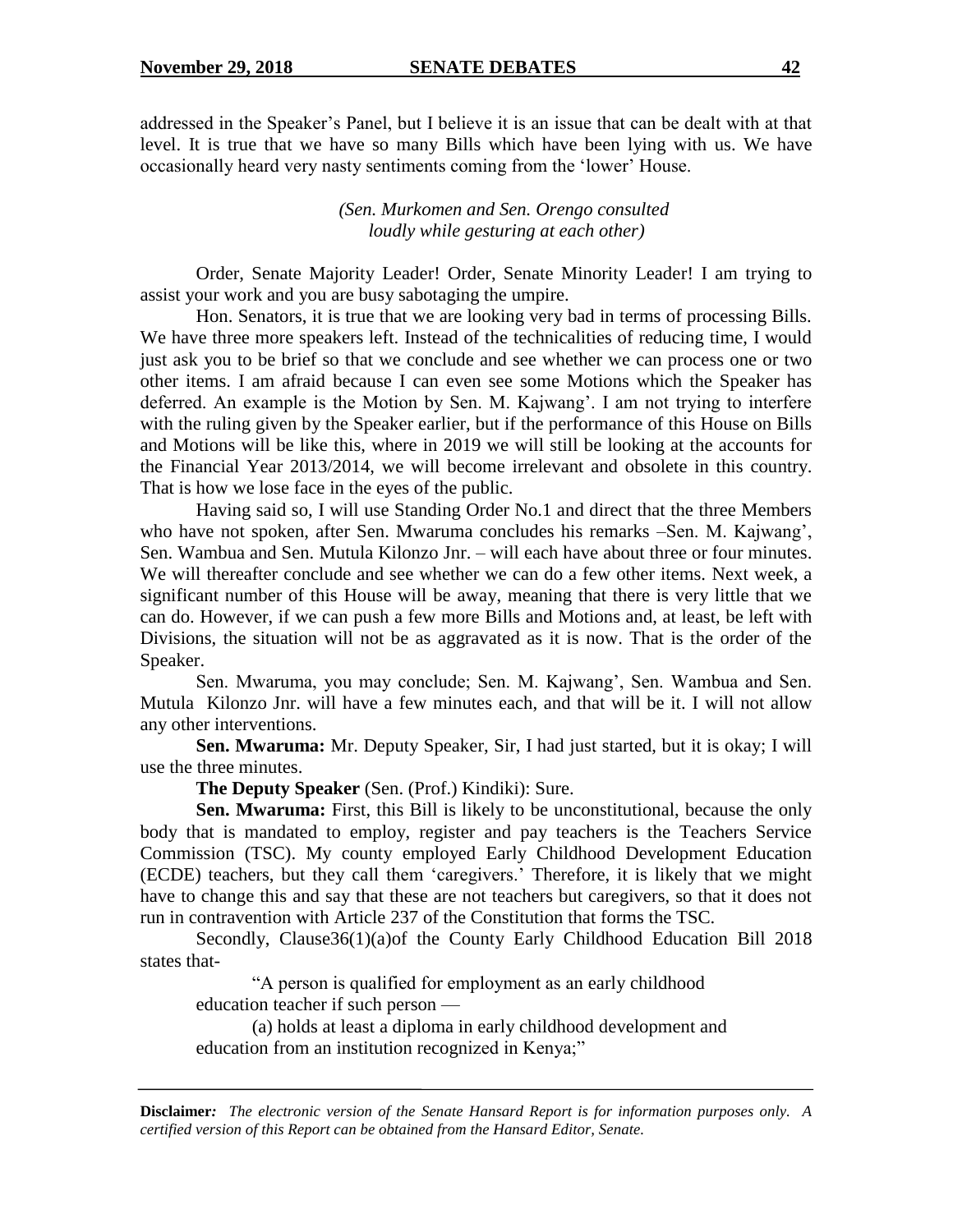There are very many qualified teachers who have certificates; where will they go? If you look at the transitional clauses, there is nothing that shows how they would transit so that we can have the certificates and also give them an opportunity to earn their diplomas.

Clause  $36(2)(b)$  states that-

"A person is qualified for employment as an early childhood education teacher if such person —

(b) has at least two years' experience in matters of early childhood education."

I do not know where the newly graduated teachers from college will get the two years to allow them to be employed as ECDE teachers.

Clause 38(2) states that-

"The county government shall pay to early childhood education teachers employed in public education centres within the county, such remuneration as it shall, in consultation with the Salaries and Remuneration Commission, determine."

This is a good one, because it talks about harmonisation of salaries; if you are teaching in Bomet or Garissa or Taita Taveta, you earn the same salary.

Clause 39(1) of the Bill talks about free admission, which is good because there are very many instances where we have young children staying at home because of lack of fees, yet when they go to primary level, education is free. This is, therefore, a very good Clause so that we have our children accessing free ECDE.

Clause 63(1) talks about quality, assurance and standards. It is true that the devolved functions do not have performance management structures. The ECDEs also do not have a way of ensuring quality assurance. This, therefore, comes to me as a very good Clause because whatever is taught in Garissa or Lamu is taught the same way across the board.

Mr. Deputy Speaker, Sir, I would like to hear about a clear scheme of service which shows the growth of a teacher from the time they joined service to the time they gains experience, 15 or 20 years later.

With those few remarks, Mr. Deputy Speaker, Sir, I beg to support this Bill.

**The Deputy Speaker** (Sen. (Prof.) Kindiki): Thank you, Sen. Mwaruma. I hope the mover is taking note of those very useful suggestions.

Proceed, Sen. Moses Kajwang.'

**Sen. M. Kajwang':** Thank you, Mr. Deputy Speaker, Sir. I rise to support this Bill on County Early Childhood Education. We discussed this Bill in the last Parliament, but we were unable to conclude it. I, therefore, congratulate the Chair of the Committee on Education for salvaging it and bring it before the House.

Mr. Deputy Speaker, Sir, this Bill reiterates the right to early ECDE, and says it should be free and compulsory. Many of us went through the 8-4-4 system of education, and the fact that it was 8-4-4, meant that ECDE was not considered to be part of curriculum; otherwise, it ought to have been 3-8-4-4. I never attended the ECDE and, as a result to date, I have problems trying to differentiate certain colours, particularly things like violet and indigo. This is because the children who went to nursery schools are the ones with that capacity.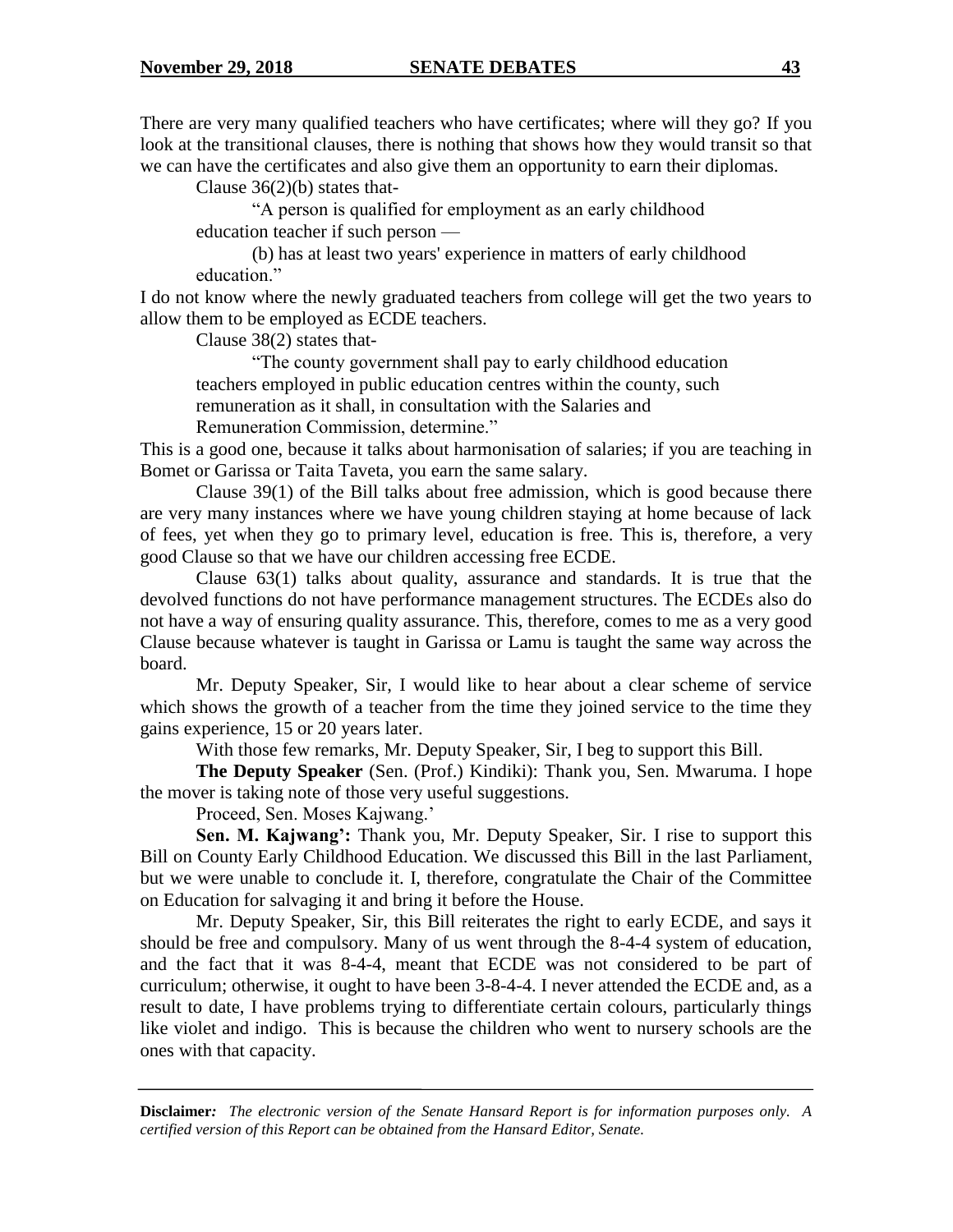Mr. Deputy Speaker, Sir, we need to ensure that the obligations of county governments, as stated in this Bill, are faithfully and firmly implemented. These obligations are to provide free, compulsory and quality education; and to provide the infrastructure.

Mr. Deputy Speaker, Sir, this Bill also talks of the duty of parents and guardians. Interestingly, it says that any parent who does not take their children to free primary school shall, upon conviction, be given a fine of Kshs10,000 or shall be subjected to one year in prison or to community service as the judicial officer might determine. However, there is a contradiction because in Clause 6 of the Bill that spells out the fines, jail terms and community service, Clause 8 says when a head teacher establishes that a parent has not brought a child to school without any good reason, that parent shall be subjected, upon conviction, to a fine of Kshs10,000 or to a jail time of one year. That Clause does not provide the option for community service.

Mr. Deputy Speaker, Sir, our prisons, correctional institutions and facilities are bursting the seams with all sorts of offenders; like sexual offenders, chicken and land thieves and the corrupt. It would be sad when a parent or a pastoralist parent who, for reasons of illiteracy and ignorance, has not been able to send the child to school and is taken to Kodiaga or Kamiti Prison to sit there with all sorts of offenders. We need to emphasize on community service as an alternative punishment for parents who do not take their children to school.

The other question that this Bill has not addressed is this: What if a county fails to fulfil its obligations? There is a penalty for parents who fail to fulfil their obligations; but what if the county does not provide the infrastructure and facilities and, as a result, the nearest school could be 10 kilometres away? What happens to the county? We need to say that the County Executive Committee (CEC) Member in charge of Education must be held responsible if the county fails to fulfil its obligation---

**The Deputy Speaker** (Sen. (Prof.) Kindiki): Conclude, Sen. M. Kajwang'.

**Sen. M. Kajwang':** Thank you, Mr. Deputy Speaker, Sir. I was trying to wrap it up within the five minutes that you gave me, and I see that I have done two minutes.

Finally, Mr. Deputy Speaker, Sir, I wish that the Mover of this Bill would also add a schedule and provide a model ECDE centre, because some counties are building *mabati* structures.

Mr. Deputy Speaker, Sir, I beg to support.

**Sen. Wambua:** Thank you, Mr. Deputy Speaker, Sir, for the opportunity to contribute to this very important Bill on ECDE. I congratulate the Chairman of the Committee on Education for bringing up this Bill for two reasons. One, ECDE is a mess in our counties because almost every person that has no job to do would find employment as a teacher in an ECDE centre. So important is ECDE and like a seed, if properly planted, it germinates and produces quality citizens to serve this nation.

Mr. Deputy Speaker, Sir, I have perused the Bill and one of the important Clauses in this Bill is Clause 36, which sets he standards for---

**The Deputy Speaker** (Sen. (Prof.) Kindiki): Sen. Wambua, do you know you have a time limit? I have already given some directions. You have two minutes or thereabout left.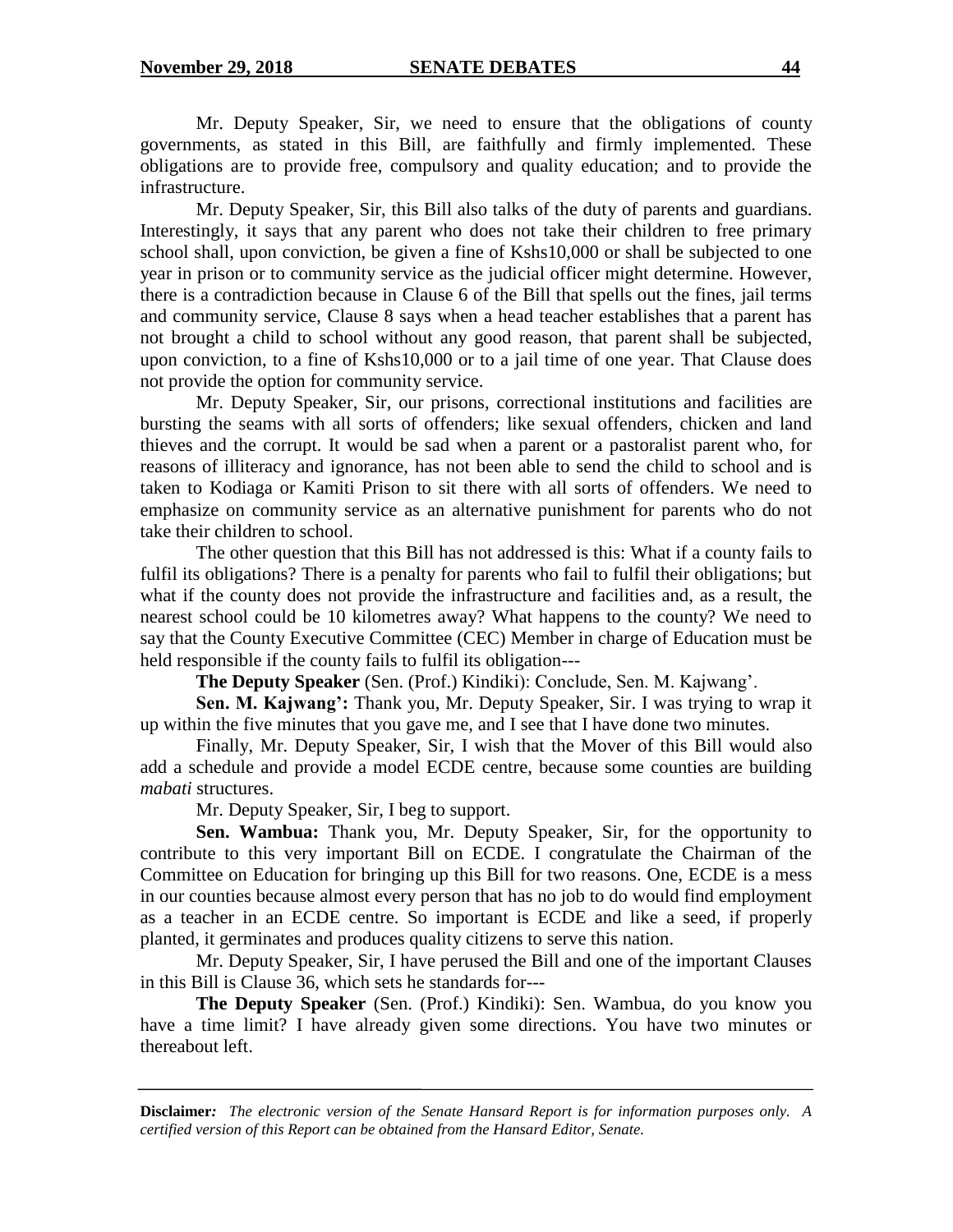**Sen. Wambua:** Thank you, Mr. Deputy Speaker, Sir, for guiding me. I will just make that point on Clause 36 of the proposed Bill. That Bill sets the standards for recruitment of teachers for ECDE.

The Clause also mandates the institutions to ensure that people recruited as teachers in ECDE centers obtain certificates of good conduct. I urge the promoter of the Bill to provide for continuous training and assessment of these teachers in order to ensure that they are in sync with global standards. Our children should not only have access to education, but quality education. If we get it right with ECDE, we will get it right with primary and secondary education.

As I conclude, at some point, this country was doing well on global standards on education for all. However, at some other point, we dropped the ball on enrolment, retention and transition. This Bill takes us back on track on ensuring quality education for all.

**The Deputy Speaker** (Sen. (Prof.) Kindiki): Very well. Finally, Sen. Mutula Kilonzo Jr.

**Sen. Mutula Kilonzo Jnr.:** Mr. Deputy Speaker, Sir, is it four minutes?

**The Deputy Speaker** (Sen. (Prof.) Kindiki): Order! Hon. Senator, you have three minutes to make your contribution.

**Sen. Mutula Kilonzo Jnr.:** Mr. Deputy Speaker, Sir, you have reduced mine. I will do so in one minute.

In my view, other than the function of health, this function is one of those things that this Senate must leave a mark in history that we have supported. I am a little disappointed with us. This afternoon, we have tabled a report here about governor's houses of Kshs45 million, speaker's houses of Kshs35 million and deputy governor's houses of Kshs35 million too.

The other time we passed a Motion for construction of county headquarters. Some have a budget of Kshs800 million and Kshs1 billion. We have been in this House with you, Chair, for the last six years. However, there is no one time we requested for a conditional grant that would enable counties uplift this sort of education. These are the formative years of these children and we are not doing enough.

We must do something tangible because counties are paying lip service to ECDE. My county, for example, has a budget Kshs3 million to do an ECDE class. It is the biggest joke on earth. They are providing plastic seats for those children. The worst thing you can ever imagine. The schools you see in Nairobi when Sen. Sakaja and I frequent are simple ECDE classes. They are very expensive, but very simple structures. This Senate must set a standard. Every county must have a model ECDE class. If I was to sit in Makueni County, I would make sure that we have a modern model ECDE class that would cost little, that would inform these children on the value of education. Otherwise, we are concentrating on brick and mortar. We are not promoting this very important aspect.

**The Deputy Speaker** (Sen. (Prof.) Kindiki): I call upon the Mover to reply in summary.

**Sen. (Dr.) Langat**: Mr. Deputy Speaker, Sir, thank you for giving me this opportunity. I want to immensely thank the Members for all their contributions.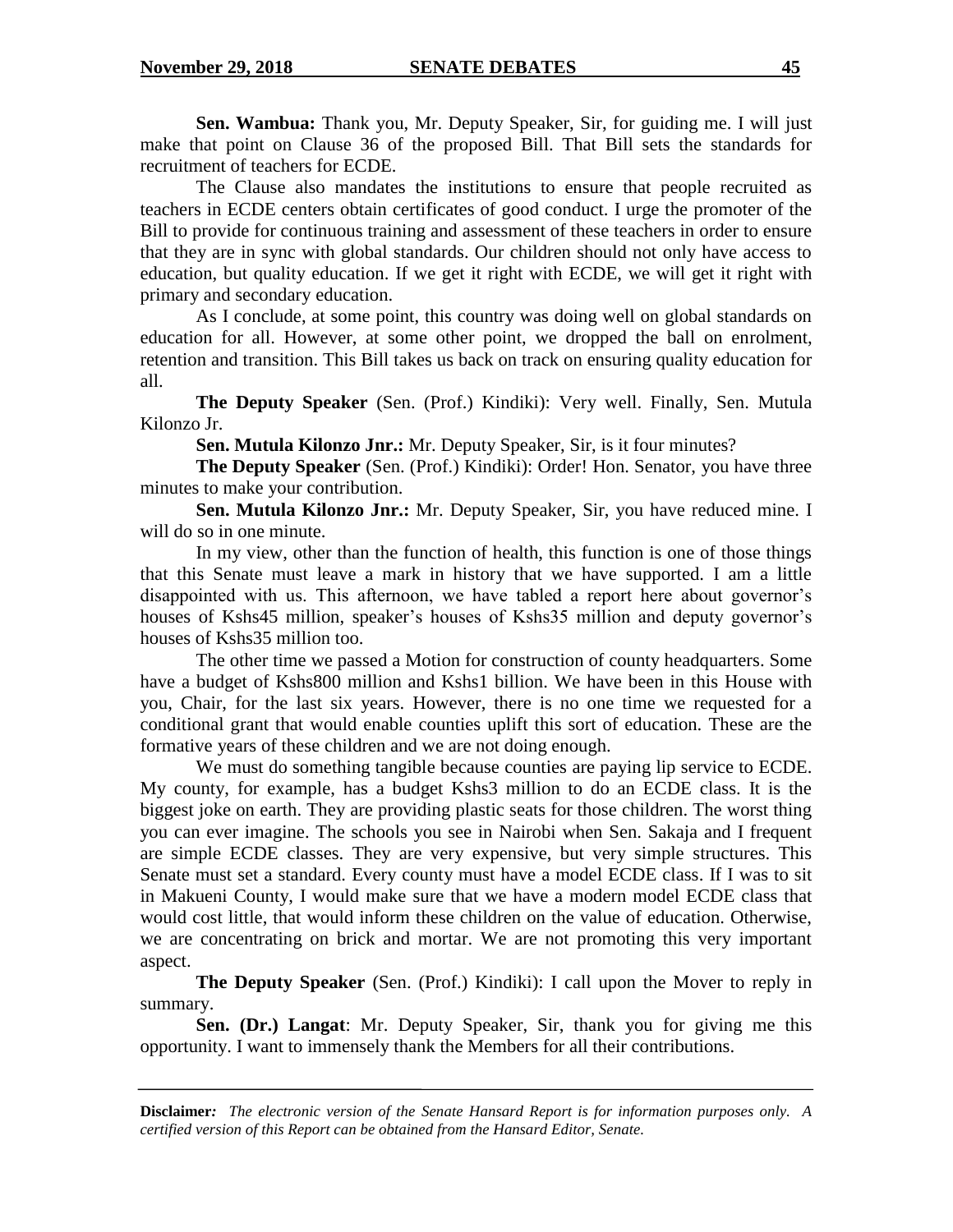Yesterday, Sen. (Prof.) Ongeri contributed a lot on matters related to the fields of health and nutrition. I also want to thank Sen. Wetangula for his legal contribution. He contributed a lot on offences and penalties which we had not taken very seriously. We will take his contribution on board to enrich this piece of legislation.

All the contributions that the Members have made will be considered by the Committee.

With those remarks, I beg to reply.

**The Deputy Speaker** (Sen. (Prof.) Kindiki): Order! You beg to move.

**Sen. (Dr.) Langat**: Mr. Deputy Speaker, Sir, I beg to move.

**The Deputy Speaker** (Sen. (Prof.) Kindiki): That is the reply.

Hon. Senator, would you like to make a request on deferment of Division?

**Sen. (Dr.) Langat**: Yes, Mr. Deputy Speaker, Sir. In the interest of time, I request for the deferment of Division.

**The Deputy Speaker** (Sen. (Prof.) Kindiki): Order, Senator! It is not in the interest of time, but it is in the interest of requisite numbers.

**Sen. (Dr.) Langat**: Yes, Mr. Deputy Speaker, Sir, it is in the interest of requisite numbers.

**The Deputy Speaker** (Sen. (Prof.) Kindiki): We do not have the threshold. We do not want the Bill to collapse on technicalities. Therefore, I direct that Division be done on Tuesday, next week.

*(Putting of the Question on the Bill deferred)*

#### *Second Reading*

#### THE COUNTY GOVERNMENTS RETIREMENT SCHEME BILL (NATIONAL ASSEMBLY BILLS NO. 10 OF 2018)

**The Deputy Speaker** (Sen. (Prof.) Kindiki): The Senate Majority Leader, the Senate waits for no man.

**The Senate Majority Leader** (Sen. Murkomen): Mr. Deputy Speaker, Sir, I was not too ready for this Bill. However, I beg to move that The County Governments Retirement Scheme Bill (National Assembly Bills No.10 of 2018) be read a Second Time.

Mr. Deputy Speaker, Sir, I thank you for this opportunity. I had a lot of hesitation in moving this Bill before we have more extensive consultations. In the last five years that I have been in this House, we have had a similar Bill and two others. You were in my shoes or the Senate Majority Leader then was in my shoes---

**The Deputy Speaker** (Sen. (Prof.) Kindiki): Order! Do not introduce the history of the Chair while I am presiding. You can do so, while I sit elsewhere.

**The Senate Majority Leader** (Sen. Murkomen): Mr. Deputy Speaker, Sir, there was a Senate Majority Leader who had to grapple with this issue. It was not easy for him to manage the expectations of different stakeholders.

From the onset, I can disclose this here because it is on public record that in the Senate Business Committee, I made it succinctly clear that I am not yet satisfied with the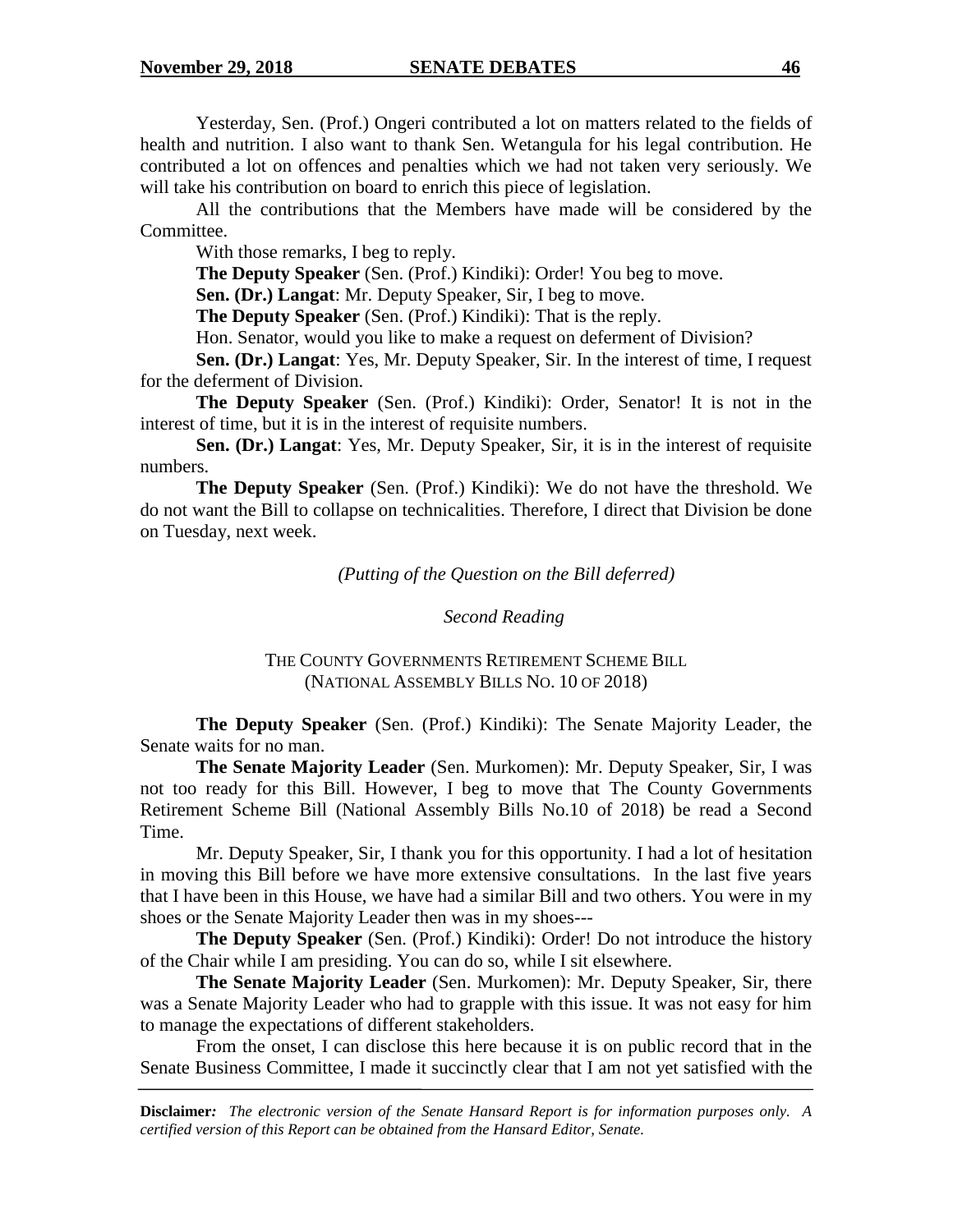level of public participation. The Chairperson of the Committee is here. I requested that further consultation takes place. That is the understanding I am moving this Bill.

Secondly, I will be making a request to you as we did with the Energy Bill, the County Planning Roads, Pavements and Parking Bill, the Land Value Index Laws (Amendment) Bill, other Land Bills and the Petroleum Bill - I have full support of the Senate Minority Leader and, possibly many Senators. We should organize a breakfast on this issue. During this breakfast, all Senators will be taken through and explained why it was important to have a Bill in this form and not in any other form suggested by many different stakeholders. That will help because it is one thing to move a Bill and another to get it passed.

We must have the collective decision of the House and the best interest of counties bearing in mind that this Bill, as proposed, will collapse existing pension schemes. This is the Local Authorities Provident Fund (LAP Fund) and the Local Authorities Pensions Trust (LAPTRUST) into one big pension scheme. However, there is a challenge to that.

Mr. Deputy Speaker, Sir, one of the challenges is the transferability of interest of members to the new scheme. It should be done in an orderly manner. I will be referring to the Bill. It talks about the fact that if you are five years to retirement, there is no need to transfer to the new scheme and so forth. These issues must be thrashed out.

Secondly, is the amount of debt that is owed to the existing schemes is estimated by different studies to be about Kshs30 billion. That issue must be dealt with so that we do not have situations where the new entity inherits a debt collection assignment without having the history and the responsibility of who will pay. If you are collapsing two institutions to one, definitely, there will be consequences in so far as the staff and the management are concerned because the latter will change. The law here is proposing that you have a new board and so forth. Therefore, that responsibility will require careful consideration of this House, to ensure that we do not find ourselves in a situation where we will have to regret decisions we make.

Mr. Deputy Speaker, Sir, I am saying this because the lower House – a good House and it is our partner House, the Standing Orders say that we must always intend good positive things about the Lower House - their consideration and focus has always been on the national Government institutions. However, we have a unique responsibility in the Constitution to protect the interests of counties and their governments. Therefore, if there is anything that is going to disadvantage public officers who are going to be managed under this scheme, then that disadvantage that will accrue; the greatest responsibility will be borne by us. Many citizens and people of this country will be asking why the Senate did not do proper consultations.

Mr. Deputy Speaker, Sir, I am also aware that the Chairperson and the Committee are working further on public consultation but the commitment of the Council of Governors (COG) --- I want to say this on my own behalf; I speak for myself because they wrote a letter to the Senate to say that this House should not proceed with this Bill and so forth.

Their commitment to the questions they have on the Bill must be demonstrated, so that later they do not lament that we passed a law, they are the ones who are managing at the county level and they were not available to provide their issues.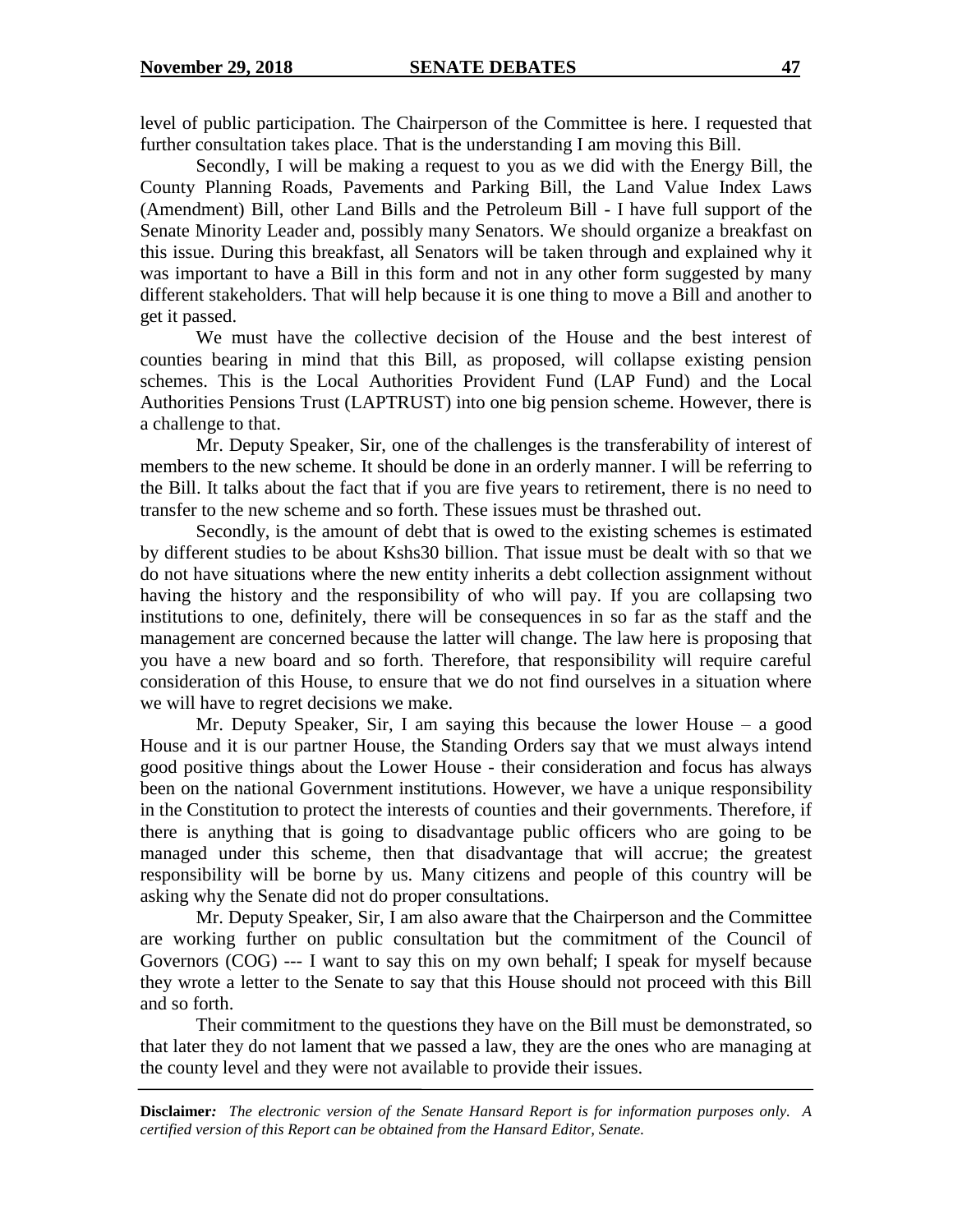Therefore, one of the reasons for moving this Bill is to open doors for consultation for them to know that time waits no man and prepare themselves to appear before the Committee, present the issues they wanted to raise before the Committee, so that this House when it is ready, to do the voting in Second Reading and thereafter go to the Committee stage and Third Reading. We will not have anyone who we are not carrying along.

Mr. Deputy Speaker, Sir, having said that, this is a Government Bill generated from the relevant ministry; the Ministry of Labour and Social Protection and moved in the National Assembly and now it is with this House.

First, this Bill creates a unique entity that has never been in the country, which is the County Government Retirement Scheme. This retirement scheme is new and is an institution that will be managed in the manner that is provided for in this Bill for purposes of protecting pension and retirement benefits. Pensions are extremely important. All of us pray that we live between 80 and 120 years as much as possible, so that we continue fulfilling God's intention and purpose in our lives, country, generation and in the world.

Mr. Deputy Speaker, Sir, there comes a time that this energy that we have to dispense and serve people, may not be there after we have retired. Now, the retirement age is 60. Already in other parts of the world, they are moving the retirement age to 70 years, because they are afraid that they do not want people--- People live up to 100 or 120 years. I look forward to a country where in future the average life expectancy should be about 80 years like in Japan and so forth; who now do not wish to retire their experienced staff because they feel even when they are 70 years, they are still energetic enough to serve. With the advent of technology, you do not have to use force but your brains. As long as the brain still works, you can make great contributions.

I have been here before, and when we had a Bill that was dealing with elderly people, I said the Constitution protects everybody. Age is not is not a factor for you to refuse to enjoy rights under the Constitution and contribute to the benefits of this Country.

This law creates a board of trustees of the scheme. This is an area that I want to request the Chairperson that they re-look at in the Committee of the Whole; the composition of the board and the persons who are sitting in this board. The Bill says that there will be a Chairperson who is appointed by the Cabinet Secretary from among people. This is unique, important and it is useful; that he is not just going to appoint someone from outside there to become the Chairperson. It recognizes the fact that representatives of counties must provide the chairperson and to make it easy; get a person that has already been appointed by the members. Once a particular person has been appointed under the same provision, then the Cabinet Secretary has very minimal discretion to appoint one of those people, who have already been appointed by the county leadership that sits in as a trustee.

Secondly, we will have a principal secretary responsible for matters relating to finance and his representative and the principal secretary responsible for matters relating to devolution and his representative. I want to persuade the Chairperson, that perhaps it might be necessary to also have someone, who is responsible for matters of labour from the relevant Ministry of Labour and Social Protection because of policy issues. As I said, even though we are here and we are advocating for counties, we must also appreciate that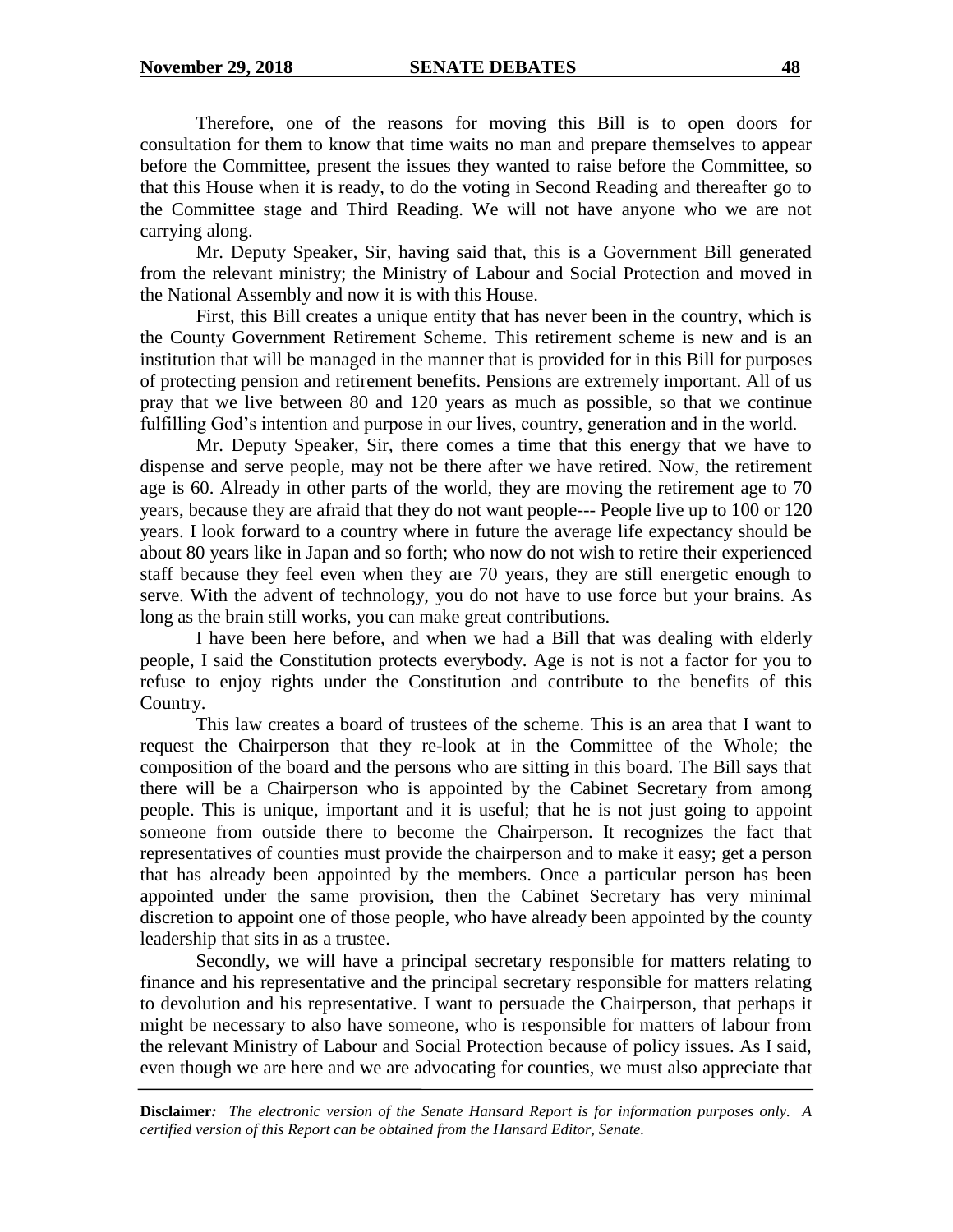the policy is still done by the national Government and the implementation is done by counties. So, in this provision, a thought should be put on the Ministry of Labour and Social Protection.

Thirdly, Mr. Deputy Speaker Sir, is a representative of the Council of Governors (CoG). I would rather this is re-worded to say, a representative of counties as nominated or appointed by the CoG, so that CoG do not just sit there to get their own representatives. It is basically to emphasize the fact that when the person is sitting there; it is not to the Council or the people, who are sitting in the Council all the time, he or she has the responsibility to represent county executives. That point is to say, the county executive as appointed by governors. Again, the question of whether one or two are enough is necessary, and, it must be sorted out by the Committee.

Fourth, Mr. Deputy Speaker Sir is a representative of the county public service boards across the country. When you look at the appointment of the representative of the county public service boards, it says that the COG shall convene a meeting of the respective nominated bodies for the purpose of nominating the representative. County public service boards are supposed to be independent across the country. We are even thinking about independent and not so independent but at least exercised at the level of independence from the county executive. Perhaps, we should allow the chairs of the county public service boards to come together, nominate one person and vote in a process that involves them, unlike a situation where CoG will convene. However, I have no hard position on this. If the wisdom is to have that alternative, then let it be.

Mr. Deputy Speaker Sir, we also have three representatives of the County Assembly Service Boards (CASBs). This is where there is an anomaly. We all support county assemblies but there are few staff and you give them three nominees; then you get the county public service board which has five times the number of staff while in the counties you get one person. Again, that should be corrected so that at the Committee stage, we can have equality of representation, so that if you will have to distribute two in each body, it remains to be so in all the bodies and then there is a representative of a trade union and so forth.

Generally, the administrative structure that is provided here is just the normal one for all boards across the country. I do not want to overemphasize how the board will manage its meetings and so forth.

Mr. Deputy Speaker Sir, I want to persuade the Chairperson, that Clause 18 cannot go as it is in terms of the chief executive officer of the scheme. It has very good provisions about qualifications and so forth, but there is one provision that must be inserted here. It must provide for provisions on the term of the chief executive officer. In other words, he or she will serve for a term of how many years and how many times, so that we do not have people perpetuating themselves in management forever. You have someone entrenching themselves to manage the entity forever. If it is a five year term, we say five year term eligible for one more appointment. If it is three years, we say eligible for one more appointment.

Mr. Deputy Speaker, Sir, we must be careful because pension involves a lot of money. It is the reason why people are fighting in the National Social Security Fund (NSSF). It is not just in Kenya, it is all over the world. Therefore, let us not create monsters in the administrative structure. They must be people who are accountable. The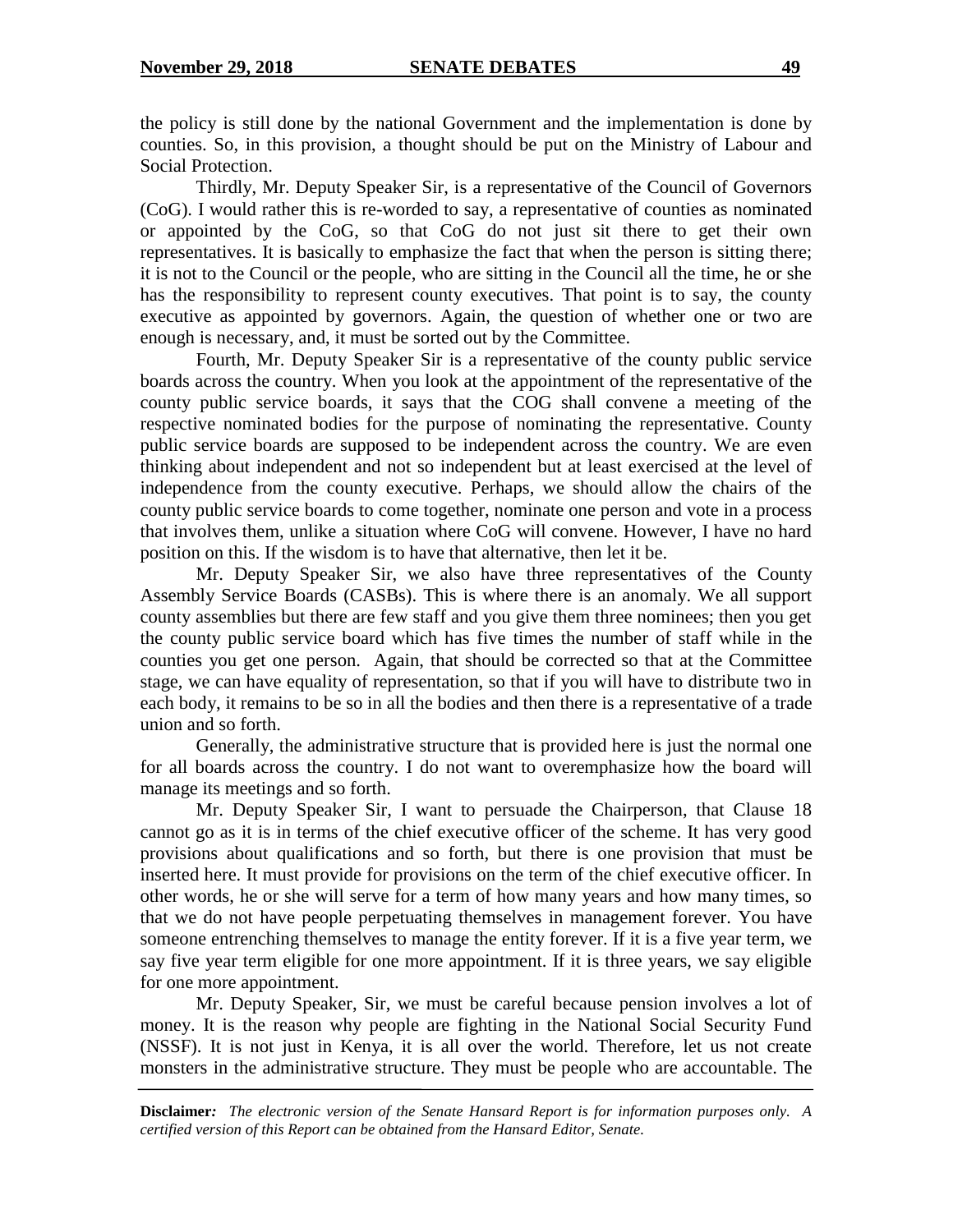term for people who are appointed to the board of trustees must be clearly defined. There is also one provision in the board of trustees on persons representing trade unions. It is not possible to have one representative of trade unions in a pension scheme like this one who also nominates themselves internally to become 'Mugabes' of pension schemes.

Mr. Deputy Speaker, Sir, at least, there is a provision that limits them in this law. I hope that the NSSF and the National Hospital Insurance Fund (NHIF) will do the same. There are people who lecture us about good governance structures and management of public affair but they have never left their offices for about 30 years. The dictatorship that is in these entities is like what we see in trade unions, which is a contradiction. This is because the movement of trade unions in this country as started by Tom Mboya, Harry Thuku and others was meant to fight for independence, good governance and democracy. They were fighting for the right to work and freedom of the country. Therefore, we cannot now have people who run trade unions and perpetuate themselves eternally. This behaviour must come to an end.

Mr. Deputy Speaker, Sir, if we can limit the time for a person who seeks votes from people and the whole universal adult suffrage, we must limit for these other people. I am happy the Bill says so. We must also limit the term for the Chief Executive Officer (CEO).

Mr. Deputy Speaker, Sir, the Bill talks about appointment of an administrator who is a public officer to be appointed by the board. There are suggestions that people are concerned about the existing schemes at the moment which had room for appointing private administrators to perform these functions. That must be analyzed and an explanation given to those who think that private administrators must be put.

Mr. Deputy Speaker, Sir, the reason why many people started to lose faith in public institutions is because of absence of accountability, transparency, corruption and so forth. As a matter of fact, there is no corruption in Government that is not perpetuated by the private sector. For every corruption in Government, the first accomplices are the private sector, for example, the Goldenberg and Anglo Leasing scandals. Therefore, we cannot say that the private sector is better in fighting corruption than the public sector. We must say that corruption, whether by the public or the private sector must be dealt with. This is because the names of all the scandals that we have in this country are attached to a company that is private because they are the ones who perpetuate that kind of thing. Therefore, we must be careful.

Mr. Deputy Speaker, Sir, when the Chair makes his contribution he will deal with the technical issues which includes the amount of contribution which the law says will be 7.5 per cent. Remember, this law is about the second tier of contribution. The primary tier of contribution in the country is NSSF. Those who are practitioners in pension law and in practice will have more explanations that are empirical and calculated for purposes of deductions and provisions of pensions.

This law also has provisions which I want to emphasize but I do not want to take more time. The Chairperson has told me that he would love to respond to this Bill and the Senate Minority Leader would like to spend an hour making jurisprudential contributions to this Bill. Probably, that will be for him next week. I want to ensure that I give some of the time to the Chairperson to respond.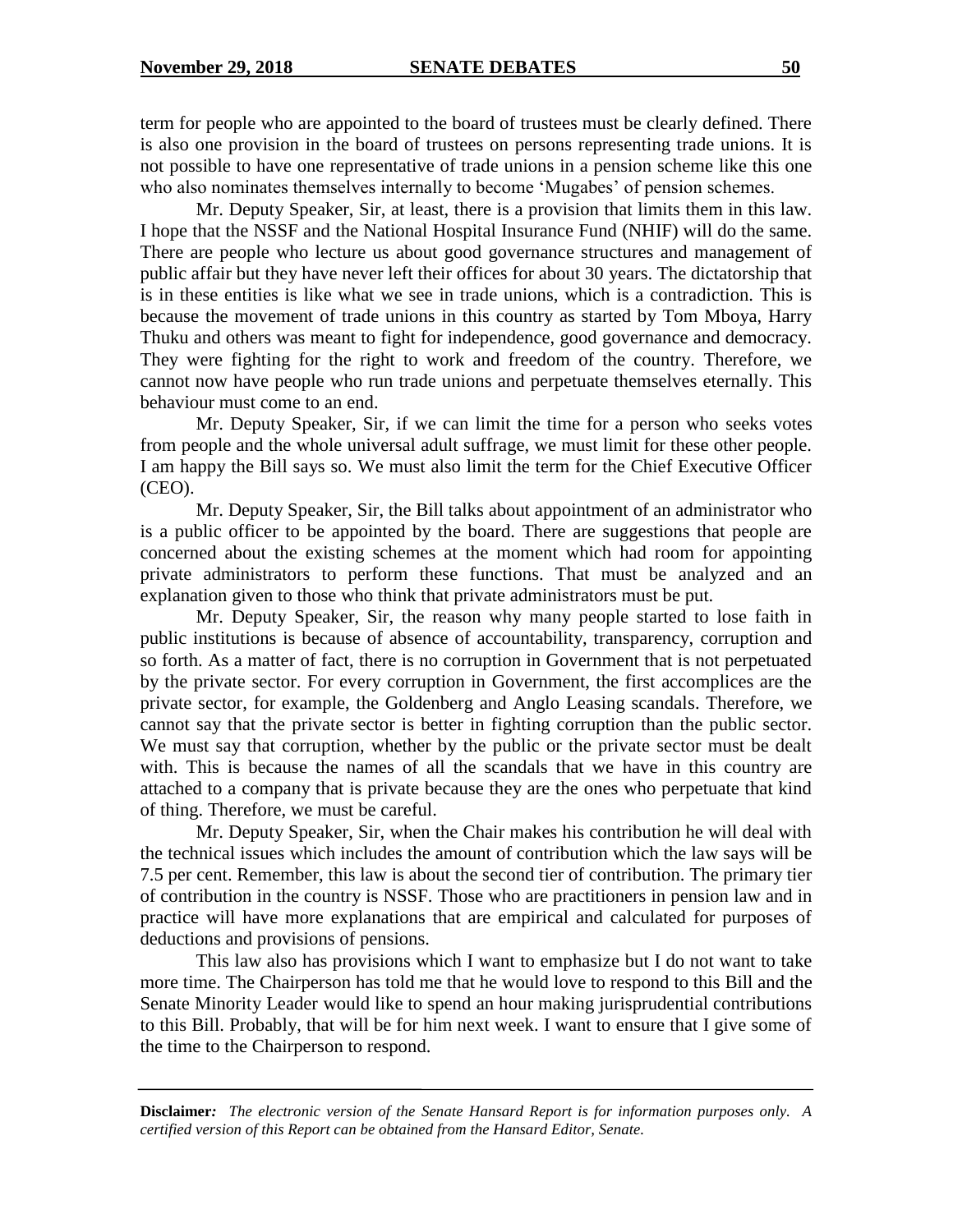Mr. Deputy Speaker, Sir, there are things that I want to mention here on the transition, because the other provisions about the management of the scheme are just similar to existing scheme management like the National Social Security Fund (NSSF). This is about the role of the administrator, the trustees and their responsibility; the fiduciary duties they have and the ultimate responsibility if they fail to abide by those duties.

I want to request the Chairperson - because I have no monopoly of ideas and that is why we must have that breakfast - to continuously think through what the problem is with NSSF and how we can ensure that there is no replication of those problems in the scheme in terms of accountability. To be an NSSF official is one the most feared jobs in this country after the Independent Electoral and Boundaries Commission *(*IEBC). I do not know if there will be any other young person who would want to be the Chief Executive Officer (CEO) of IEBC after Mr. Chiloba. It is a terrible place where people grow gray hair very fast. I thought that politics was complicated, but to be an IEBC official is terrible and an NSSF official in worse because you manage money. We have had people being threatened and all those kinds of issues because of big money.

The law also allows this pension scheme to ensure that they invest in certain properties that will assist pensioners earn interest on their money and to protect their resources. This is because if you leave it in cash, it is bound to be misused. The provision that I just want to mention is the transition. This law provides that all the eligible employees, if the Act applies, which is--- I should have said that this law is about all staff of county assemblies and county executives. They will now remit money to this entity. Some of the counties are not doing properly in remittance because they say that there is no legal obligation on counties to do so. If we pass this law, there will be a legal obligation for the counties to ensure that, that law is properly passed.

Mr. Deputy Speaker, Sir, there is a suggestion that I want to put on record. I am saying this because of the transition. The transition says that we collapse the Local Authority Pension Fund (LAPFUND) and the Local Authorities Pensions Trust (LAPTRUST) to one pension scheme. Others are suggesting that we can retain both pension schemes under one law. Under the law itself, we can have two different schemes that manage resources for county assemblies and county executives, so that you retain the unique identity that is there between LAPTRUST and LAPFUND. That will be trashed by the Committee. We will be given what the positives and negatives in that issue are, so that by the time we are sitting--- I am saying this and being very candid because the day we will sit together, we do not want these controversies to divide this House to the extent that we will not be able to get---

**The Deputy Speaker** (Sen. (Prof.) Kindiki): Senate Majority Leader, do not anticipate debate. Just prosecute your Bill; it is your Bill by the way. You cannot spend a lot of time critiquing your Bill. Make your points within those boundaries.

**The Senate Majority Leader** (Sen. Murkomen): Mr. Deputy Speaker, Sir, it is my Bill, but not in the way I would wish it to be. It is my Bill because the law says so. It is through me that the law is introduced and I have no---

**The Deputy Speaker** (Sen. (Prof.) Kindiki): Absolutely. That makes it your Bill. The Bill is from your office.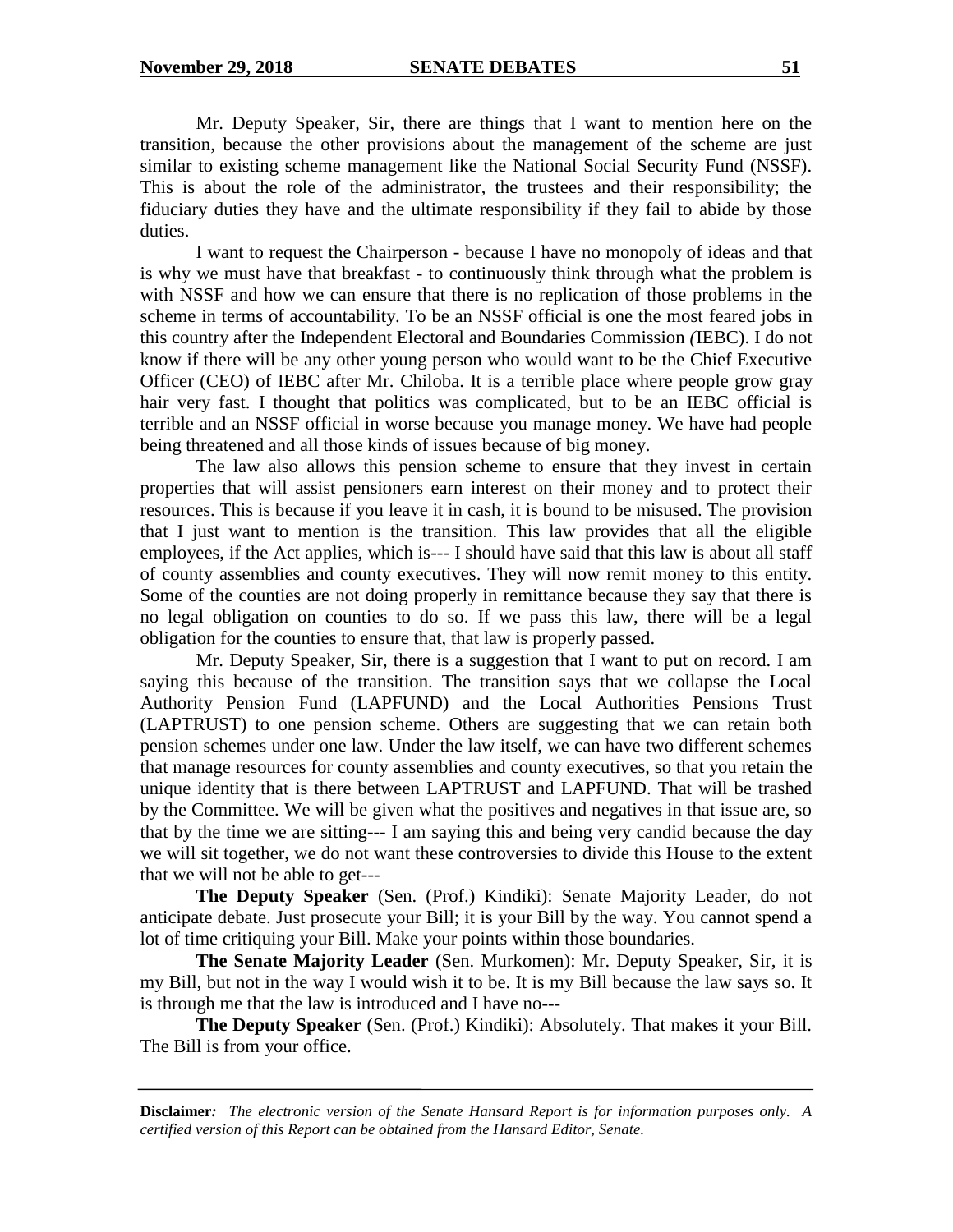**The Senate Majority Leader** (Sen. Murkomen): Mr. Deputy Speaker, Sir, even if it your own Bill, you can come and tell the House: "I have this Bill, but during the Committee Stage, I will come with amendments to capture one, two, three and four."

It is through my office that you can only transact business that comes from the National Assembly. I agree with you entirely, but it is important to raise these issues because I will benefit from the debate. The reason it is subjected to debate is so that this Bill can benefit from the debate, and so that we can accommodate the views that come from various Members.

Mr. Deputy Speaker, Sir, the transition mechanisms then collapse both the Local Authority Provident Fund (LAPFUND) and the Local Authority Pension Trust (LAPTRUST) into one entity, which is going to be managed. It gives five years as a transition period, which is going to ensure that we deal with all incidental matters that are related to pension in the two schemes. This is so that by the time we completely wind up the two entities under this Bill, we would have dealt with the debts, liabilities and pensions for various members under the law.

Mr. Deputy Speaker, Sir, I beg to move this Bill and request Members to continue in the spirit they have had; to critique, to make many contributions and amend it. I have already mentioned the areas that must be amended to ensure that this Bill is in consonance with the constitutional tenets and best practices in the management of pension schemes. Therefore, when we ultimately come back to this House to vote in the time that I do not want to anticipate, but after extensive consultations that my office will facilitate, we will say that: "As a Senate, we are glad that we sat here and became part and parcel of the first generation of elected leaders that have had a role to ensure that there is a well-managed scheme in this great Republic."

I beg to move and I request Sen. Sakaja, the Chair of the Committee, to second.

**The Deputy Speaker** (Sen. (Prof.) Kindiki): Chairman, I hope you will look at the clock. You must constrain your remarks to give the Speaker time to propose the question at the minimum.

**Sen. Sakaja:** Thank you, Mr. Deputy Speaker, Sir. I will not take a long time on this. I beg to second this Bill. Just as the Leader of the Majority has said very clearly and eloquently, this is a very important piece of legislation that is needed. It has taken us a very long journey for us to get here. There were several attempts in the last Senate to legislate on this. A similar version of this Bill was passed just before the closing of the Eleventh Parliament. However, it was too late for onward transmission, deliberation and consideration by the National Assembly and as such, it lapsed.

Mr. Deputy Speaker, Sir, as soon as we got into the Twelfth Parliament and I got elected as the Chairperson to the Committee on Labour and Social Welfare, the issue of the pension retirement scheme and retirement benefits of our county government workers was the first item in my in-tray to deal with. My Committee put together a Bill by the same name; the County Government Retirement Scheme Bill (National Assembly Bills No.10 of 2018), which is very similar. In fact, it is similar just until the spelling errors, which are the only point of departure with this Bill. There are also just some amendments of the titles and the different headings in the chapters. However, in terms of content, it is more or less the same Bill that this House has already passed at Second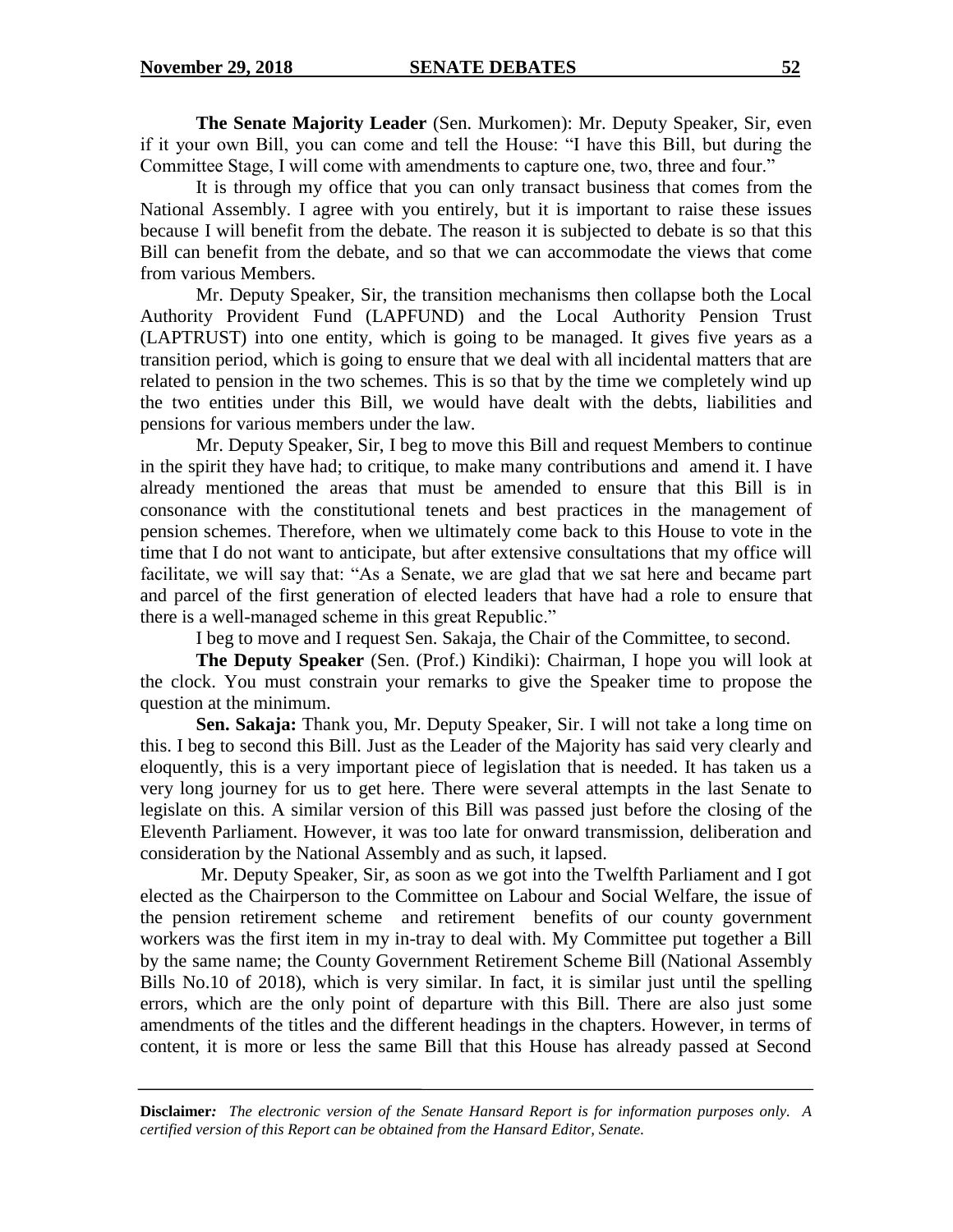Reading. That, in fact, for me raises a question which the Leader of the Majority, Leader of the Minority and the Speaker need to address.

Mr. Deputy Speaker, Sir, the national Government has this habit of sending Bills to the National Assembly as opposed to the Senate, even if it is a Bill whose title is 'County Government Retirement Scheme Bill.' In the memorandum of the Bill, it says that it is not a money Bill, it concerns counties and, therefore, it should have come directly to the Senate. They did that knowing fully well that the Senate had already published and, at that point, we were debating the exact same Bill. If there is anything else that can be better proof of disdain to this House, I do not know what that would be.

This House needs to take its rightful place but because of our pragmatic nature, we decided to hold our Bill which is like this and has already passed through Second Reading. In fact, it is exactly the same in terms of content. We did a serious process of public participation and listened to everybody.

Despite the tensions in the last Parliament between the conflicting interests, they were able to get to a middle ground. That middle ground is still part of the record of this House because it has the signature of everybody. I would like the Senate Majority Leader and the Whip to hear me. The Council of Governors(CoG), the National Treasury, the County Pension Fund (CPF), the Local Authorities Pensions Trust (LAPTRUST) and the Local Authorities Provident Fund(LAPFUND), who seemed to have conflicting interest, signed a memorandum saying that: "we agree". This was after spending about a week in Naivasha and this is the version of the Bill that they all signed back then. Things might have changed and no one is prevented from changing their mind but on the fundamental issues, this is the most representative Bill.

Secondly, I want to respond to what the Senate Majority Leader has said. This Committee engaged more than 15 different institutions and members of the public on the same Bill in these premises. In the interest of public participation we again advertised asking for a memorandum on this Bill because that is the tradition of the Senate. The Senate is known for public participation and we listen to the members of the public. The institutions sent their memorandum. We repeatedly invited the CoG who did not appear the first time and sent a junior officer the second time with a one page document. More recently, they said they did not agree with the Bill.

In the interest of public participation, we have now gone a step further to invite every stakeholder on Monday in this very premises as from 9.00a.m. We will sit here up to whatever time it takes. We will sit in this House this coming Monday. They sent written memorandum but we have now requested for a face to face discussion because some of the things that they are asking for have already been provided for.

Therefore, just to make sure that there is understanding and that there is no misinformation out there, we have invited the County Public Service Boards (CPSBs), the Council of Governors (CoG), the County Government Workers Unions (CGWUs), the State Corporation Advisory Committee (SCAC), the Public Service Commission (PSC), the National Social Security Fund(NSSF), the Retirement Benefits Authority (RBA), the Ministry of Labour and Social Protection, the Ministry of Devolution and Arid and Semi-Arid Lands, the National Treasury and the general public to come for us to have this discussion.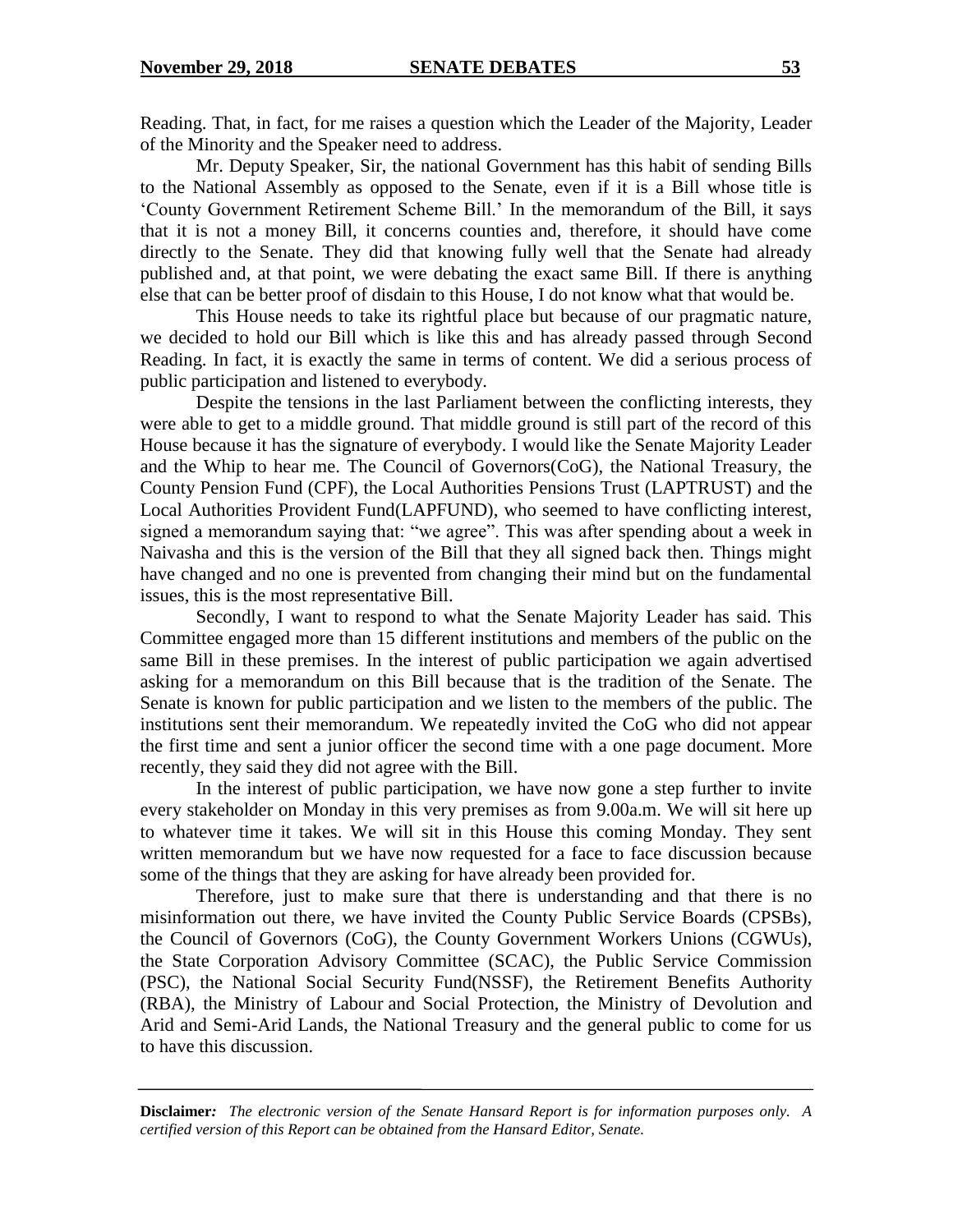Our Committee has conducted several tours across the country. All the county government workers unions that we met had one complaint. They said that many of their counterparts, who have retired, cannot access their pension and many have died before accessing their pensions. Many of them are busy in the streets of Nairobi struggling to get an audience for them to get their hard earned money. They are people who have worked for years and served our municipal councils, town councils and county governments. The excuse that the governors have been using in many cases for not paying and not remitting is that there is no legal framework.

When we went to the coast counties; Kwale, Kilifi, Tana River and Mombasa, they said that they have been told that the only impediment to them having a legislative framework is the Senate. The Senate exists to protect the interests of county governments, counties and to a large extent the staff who are within the counties. It is true that many counties owe these institutions money. In fact, some counties are doing bet swaps. In Nairobi, Mariakani Estate has been swapped with some of the amounts owed to LAPFUND and all other estates are being swapped in a process.

We, as Senate, want to audit that process and understand it. We want to know whether those swaps are per the real value of the debt and assets being swapped. In many cases, the residents are not happy with that new arrangement and new landlords.

Mr. Deputy Speaker, Sir, some of the issues in our deliberations, as alluded to by the Senate Majority Leader, include the issue of an internal versus corporate administrator. One of the versions of the Bill that had been dealt with had provided for a corporate administrator that is a private entity; a limited company that this House and the Auditor-General cannot audit. May be the Snr. Counsel and the Senate Minority Leader, Sen. Orengo can give me some advice on this where the certificate number of a private company is provided and the company is known, how can we legislate for it to be in charge of public funds and yet it cannot be audited by the Auditor-General and this House?

Mr. Deputy Speaker, Sir, on top of it, the provision is that three percent of the total fund - right now we are talking about more than Kshs60 billion - shall be for administration. Three percent of Kshs60 billion is close to Kshs2 billion. That amount is what will be used for administration. This is such that if less is spent, the rest becomes profit to a private entity. The Committee did not agree with that. We hold a very strong view against that. That was the previous Certified Permanent Secretaries (CPS) Bill. That is what some of the stakeholders were pushing for, that, that private company be the one that manages this on behalf of the county government workers. That would be irresponsible for us, as a House, to allow. We want accountability. That is why there are several levels of accountability provided for within this law.

In addition to that, what we want to do is to bring these schemes that are competing together. Today, when you hold a function with county governments, you will see a tent of LAPTRUST and LAPFUND. It is like they are hawking retirement benefits arrangements. They are competing to get this and that. Some say they have more people and others say they have more than Kshs20 billion or Kshs32 billion, that they have a certain number of counties with them and so on. It has become a market. We want to bring stability and order into the pensions sector by creating one institution and bringing them together.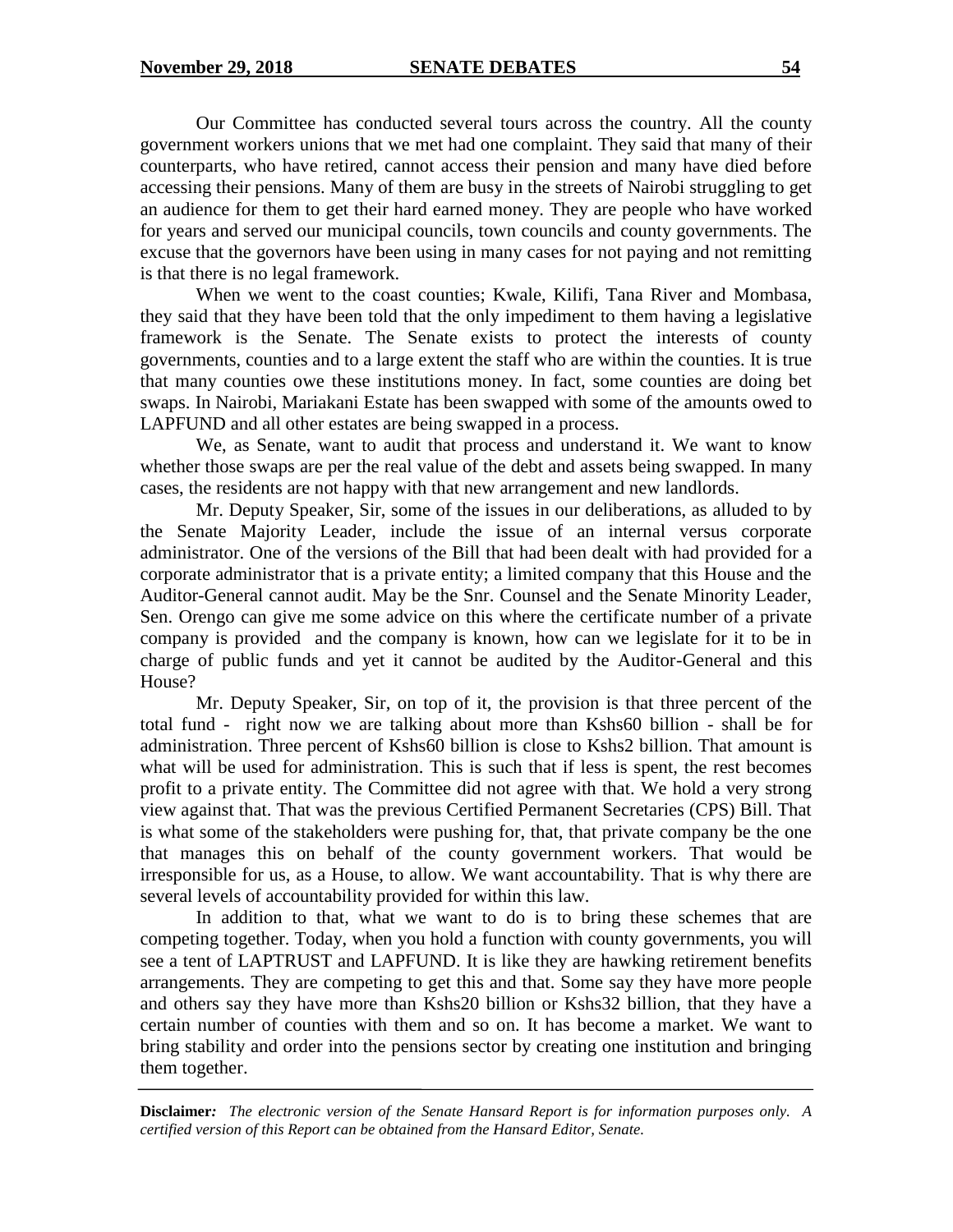There are two types of pension schemes; that is, the Defined Benefits (DB) and the Defined Contributions (DC) schemes. You cannot mix a DB and DC scheme. However, what we have agreed to do is the two DC schemes will come together. The DB were actually closed by a circular of the Treasury a few years ago. In fact, the world over, the DB schemes are being phased out because of the complexity and actuarial evaluations you have to keep doing. The process is very complex. Therefore, we are moving away from that to a more stable and clear scheme where you know what you are going to get at the end of it.

Mr. Deputy Speaker, Sir, the one DB scheme that exists will not have any new members. It will be phased out until the last member has received his contribution. There were concerns by some of the county government workers who are in these schemes on whether they are protected. Some allude to the fact that we are moving the money, but not the membership. That must be provided for clearly. I agree that some of these amendments that the Senate Majority Leader is talking about are things that we need to look at within the context of the process of legislation. Once we do that, then we have to go back to mediation and agree with the National Assembly. However, that should not hold us back from looking at what we must critically address.

One of the issues the Senate Majority Leader talked about in the composition of the board, with respect to the representatives, is an error. When the velum was being processed in the National Assembly, we noted that error. If you look at the HANSARD, from the original Bill to the amendments, that was not amended. The Secretariat cannot amend what the House has not done. So, we will make sure that, that is corrected technically.

Mr. Deputy Speaker, Sir, I will move on to wind up because this is a Bill whose content we have debated in this House, but not the Bill itself. Some of the concerns was that, we have said that the minimum amount that shall be sent in terms of contribution because this is a DC scheme, is 7.5 per cent from the workers contribution and 15 per cent from the employer. Some of the county government workers were concerned, that this goes against their Collective Bargaining Agreements (CBA's) which talks about a higher contribution from themselves.

I would like to assure them that this talks about a minimum amount. So, if you have a CBA where you have set the amount with your respective employers- and this is why I have kept insisting that county governments must recognize the unions that have the simple majority of the staff- once you have a CBA that has set an amount for that contribution, that is what is going to hold. I want to affirm it for avoidance of doubt and in the abundance of caution; we will make sure that it exists in the regulations that will accompany this Bill.

So, I would like to urge all the stakeholders for us to be able to come together. Initially, there was the fear that one side will get 100 per cent, another side will get zero and that there will be a winner and a loser. I want to confirm and to really implore upon them to see beyond themselves and see what is best for this country. What is best is stability, a scheme where we reward- and it is not even a reward, it is not a favor we are doing these people who have worked- it is actually their right. They have worked all these years and have contributed. We also want pension.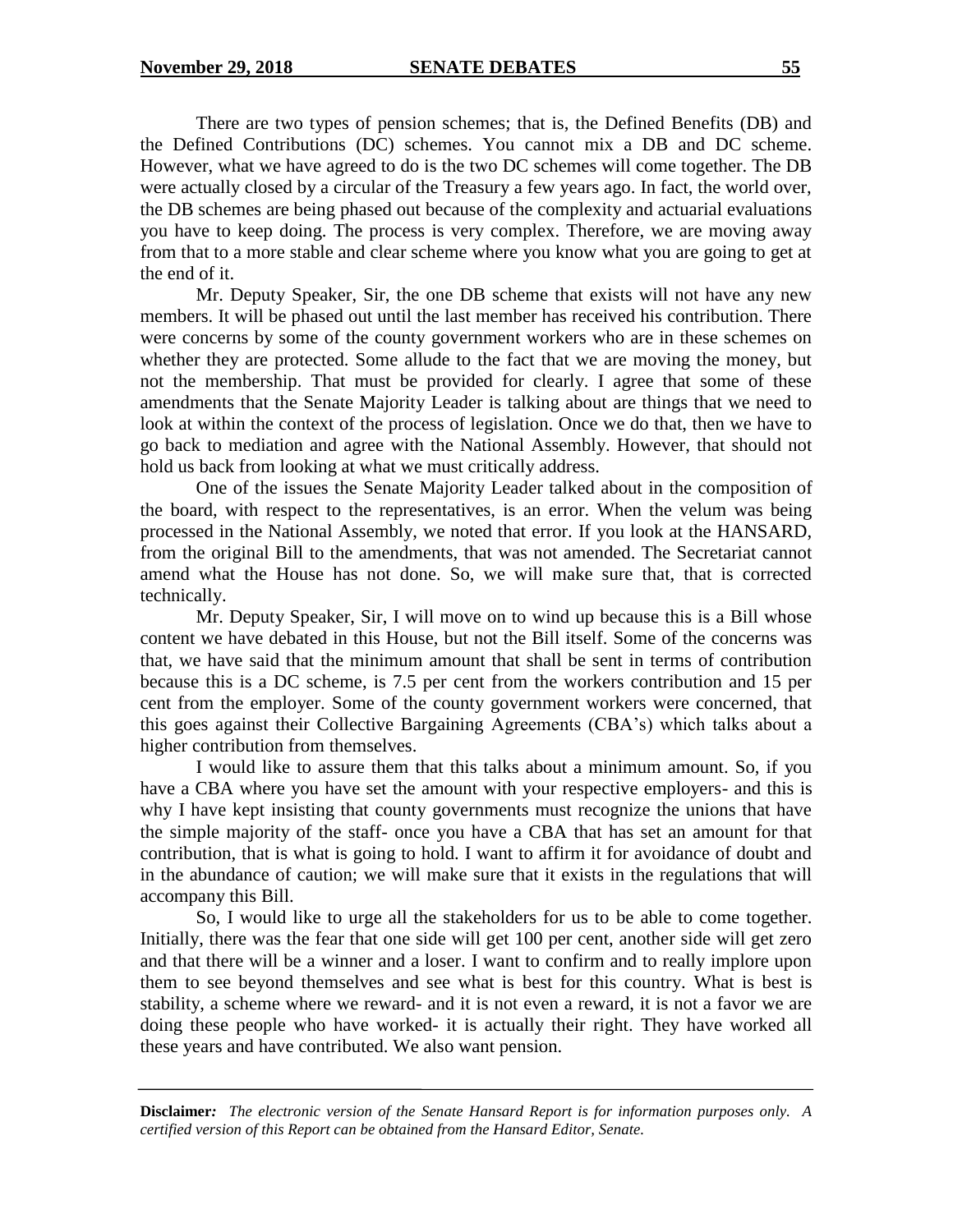The proposal by some of these players that let us have one scheme for the executive and another one for the county assemblies goes against the entire spirit of this Bill. They are all staff within the county governments.

Two, if you look at Assembly staff, they are very few. Right now, we have two schemes with almost equal numbers of people. County assemblies have about 100 to 200 staff while big counties like the City County of Nairobi has 200 staff yet we have the tens of thousands of people working in the executive. So, it will be unfair to move the staff who are already in one scheme to another because you have given one the executive and another one to the assemblies. There will be no loser if you bring them together. The staff of these different institutions; the Local Authorities Pensions Trust (LAPTRUST) and the Local Authorities Provident Fund (LAPFUND), will find their way into these organizations based on considerations such as efficiency, *et cetera*. We cannot create a law that will harm them negatively.

Mr. Deputy Speaker Sir, because of time, I can see the light is going on, I do not know how many minutes I have but I am seeing the clock, they are only 15 more. I would like the Leader of the Minority and the Majority Whip to contribute.

I second and urge my colleagues to support this Bill because this House has already pronounced itself on the content and the meat on the matter within this Bill,

Thank you.

*(Question proposed)*

**The Deputy Speaker** (Sen. (Prof.) Kindiki): Sen. (Dr.) Musuruve

**Sen. (Dr.) Musuruve**: Thank you, Mr. Deputy Speaker, Sir, for giving me the opportunity to contribute to this very important Bill.

It specifically addresses our roles as Senators. We have a role to represent the counties and their interests. It directly speaks to the counties. I listened to the Senate Majority Leader as he spoke, because I wanted to interact, engage and understand the Bill because I am also in that Committee.

I want to say, yes, there is need for intensive public participation. The fact that governors want to come and interact more with the Bill, this is important because when you are talking of counties, you cannot talk about issues happening in counties without governors coming on board. They have to interact with the Bill, give their views and thoughts so that when they go back to the counties, there is going to be harmony regarding engagement of this Bill. Engagement is important for this Bill because it directly affects the counties, county assemblies and the executives. So, there is need for good engagement.

There is also the issue of transition. Someone even mentioned that issues of money can be drastic. When transition is not proper, I want to say you never know what will happen. The Senate needs to ensure that there is harmony regarding transition from one fund to another. There is need for an objective way of looking at this Bill. We should not be in a hurry to pass this Bill because it will be the law of the land. When it becomes the law of the land, it will be followed. The law of the land should advantage everyone.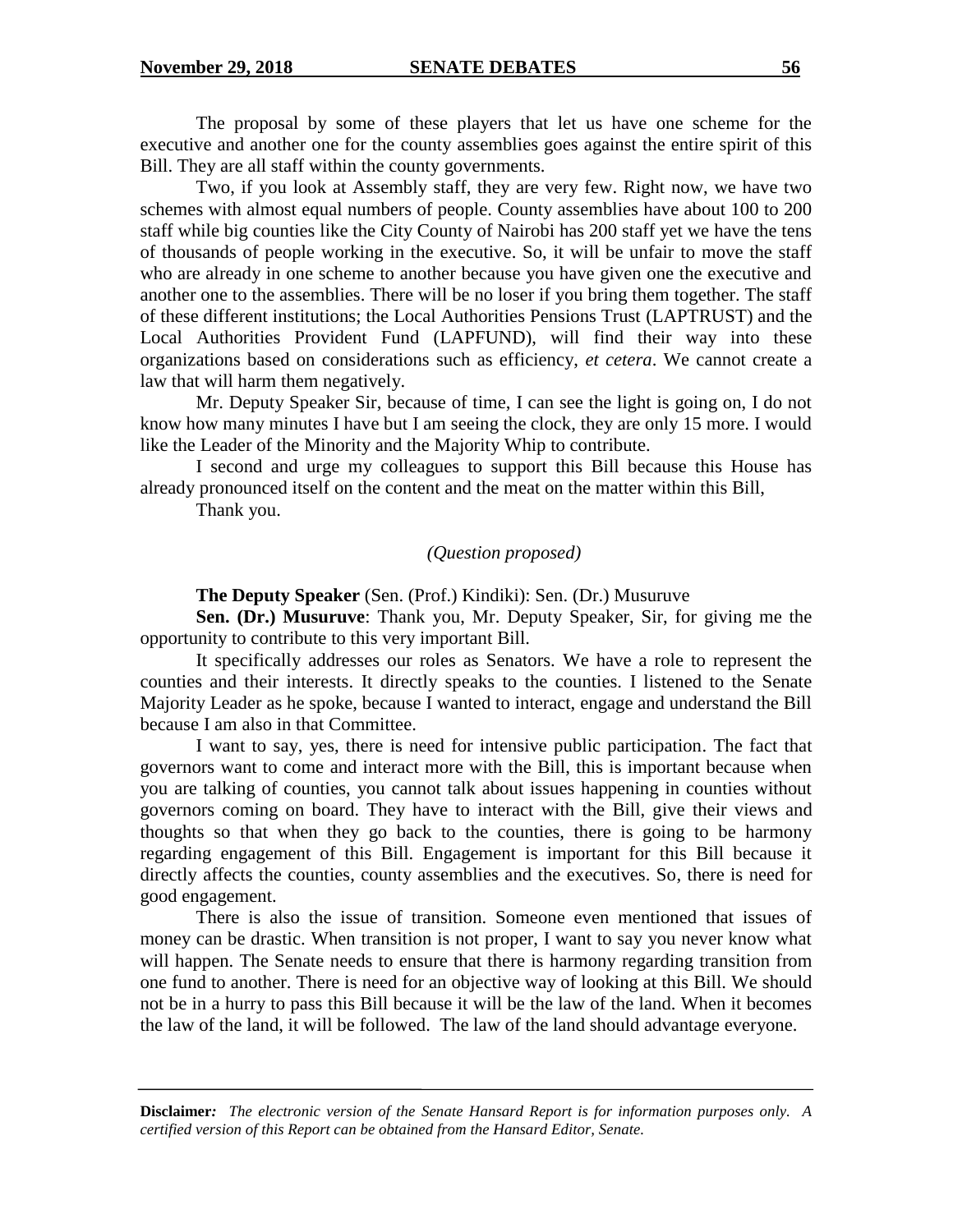Everyone should feel comfortable about the law that we, as the Senate, are making. The issue of composition has just up. There is need for inclusive composition, one that ensures that people are represented in a way that they are happy.

It is important that public participation is done. Even when the meeting has been set - and we mentioned this within the Committee in the Monday meeting - there is need for an intensive follow up and advertisement. This will ensure that someone does not say they never saw the advert. The advert can be in all newspapers or through a phone call, so that people get the message and blame themselves if they do not come.

I had not even seen that the term of the Chief Executive Officer (CEO) had not been spelt out. There is need for the term to be spelt out. For example, if it is three years, is it three years continuously? If the Bill is passed the way it is and there are issues that we have not resolved as the Senate, we will be blamed.

We have to ensure that whatever legislation we pass in this House, we can look back and say: "Yes, the legislations we passed were very okay.' People will agree that this Senate has done a commendable job. We should not be in a hurry to pass this Bill because, eventually, it will be the law of the land that will always be followed.

Thank you, Mr. Deputy Speaker, Sir, for the opportunity.

**The Deputy Speaker** (Sen. (Prof.) Kindiki): Sen. Kang'ata, you may proceed.

**Sen. Kang'ata:** Thank you, Mr. Deputy Speaker, Sir. I rise to support this Bill for several reasons. First, this is a Bill that was moved by the Cabinet and the Government experts have gone through it. The Bill has also gone through the National Assembly, which has considered it. Therefore, I belong to a school of thought that---

**The Deputy Speaker** (Sen. (Prof.) Kindiki): Order, Senator! If the Cabinet has approved a Bill, must it be passed by this House? Is that your argument?

**Sen. Kang'ata:** No, Mr. Deputy Speaker, Sir. Maybe you could just---

**The Deputy Speaker** (Sen. (Prof.) Kindiki): You also have to respect the institution of the Senate and our independence. Business that comes here from whatever quarters is business.

**Sen. Kang'ata:** Mr. Deputy Speaker, Sir, I apologise. Allow me to finalise my point; I will clarify what I was saying.

**The Deputy Speaker** (Sen. (Prof.) Kindiki): Okay, you may proceed.

**Sen. Kang'ata:** Mr. Deputy Speaker, Sir, the point I am trying to ventilate is that this Bill has undergone a lot of scrutiny in terms of expert input. I would urge the Members of this honourable House to consider the input that has been done by those other institutions. They may be erroneous; I am not saying that they bind this House. However, I am trying to convince Members that, indeed, there was a lot of stakeholder involvement in the processing of this Bill. Therefore, we need to take that into account.

Most importantly, we need to know the history of these two institutions, that is, the Local Authorities Pensions Trust (LAPTRUST) and the Local Authorities Provident Fund (LAPFUND). The LAPTRUST was created way back in 1926 or thereabout. Upon Kenya gaining Independence, it was created through a legal notice in 1963. Since that time there has never been an enabling statute which created the entity called the LAPTRUST.

Secondly, it has also been a fund that pays workers periodically, which is positive, but on the other hand, it has tended to look at the upper cadre of employees of the local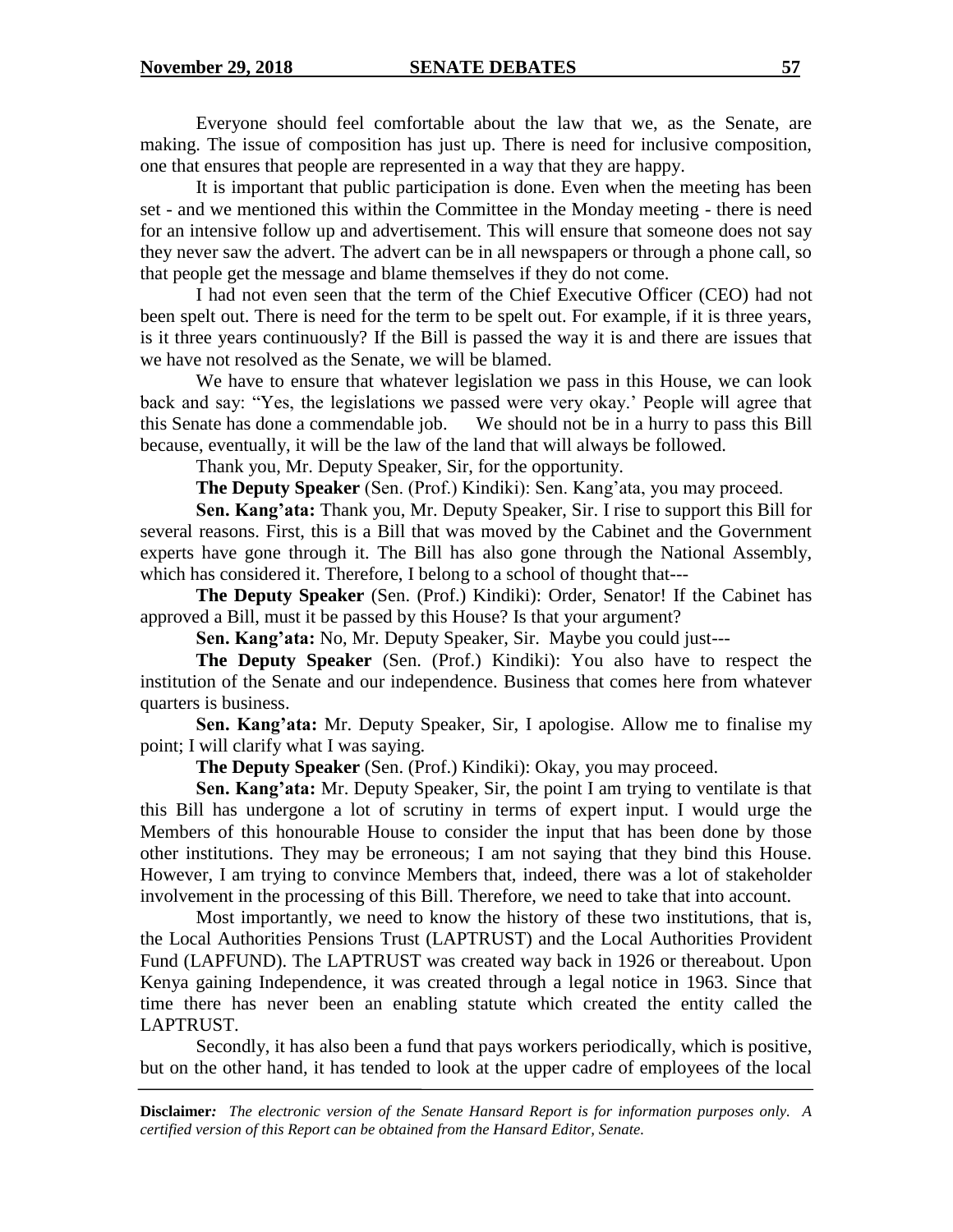authorities. Compare that with the LAPFUND, which is an entity that is created by a statute and pays people in lump sum. This in essence may be positive, particularly, taking into account that it looks more into the lower cadre of people who work in the local authorities.

Of course, they have the option to get periodical payments. However, taking into account that they save very little money through the fund and, therefore, if you were to pay them on a monthly basis, you are talking of paying an employee for instance about Kshs1,000 on average. Therefore, when you pay in lump sum, you find that person getting more money which they can invest in something that can give them good returns on retirement.

Most importantly, it is not in the public interest for us to have a fund that is managing pensions on behalf of workers, which is quasi private and which is not audited by the Auditor-General. There are instances where the LAPTRUST money is audited by a private entity and is not accountable to Parliament. Any state corporation reports to the Public Investments Committee (PIC)of the National Assembly or to the Committee on County Public Accounts and Investments (CPAIC) of this House---

**The Deputy Speaker** (Sen. (Prof.) Kindiki): Sen. Kang'ata, are you debating the Bill or are you debating LAPFUND and LAPTRUST?

**Sen. Kang'ata**: Mr. Deputy Speaker, Sir, these are material points because one of the key proposal, which is a contentious point, is that this Bill proposes to collapse the two into one. Therefore, I must try to convince Members why we need to do that. This is because from where I sit, LAPTRUST takes money from county workers but is a private entity. Therefore, there is a danger of allowing those two entities remaining as they are. We need to collapse them, which is the rationale. That is the point I am trying to drive to Members. If we allow LAPTRUST to continue to exist and is not audited by the Auditor-General; and it is not accountable to either the Senate or the National Assembly, it is then a misnomer.

Therefore, Mr. Deputy Speaker, Sir---

**Sen. Cheruiyot**: On a point of order, Mr. Deputy Speaker, Sir. You have tried to guide Sen. Kang'ata under our Standing Orders on the role of generally being within the confines of what is the content of debate in the House.

Earlier on today, there was a serious debate on the official Senate WhatsApp group, where Sen. Kang'ata, for the first time since he joined this House, asked for the Order Paper. I have been sitting here curiously; and I wanted to know what is this matter that he had great knowledge in and which he wanted to share with the House. Unfortunately, if he wants to pursue the direction that he is taking, I do not find him to be within the confines of what will be in---

**The Deputy Speaker** (Sen. (Prof.) Kindiki): What is out of order, in your view, Sen. Cheruiyot?

**Sen. Cheruiyot:** The fact that despite your earlier warning or caution to Sen. Kang'ata to remain within the contents of what is within the Bill, there is this continuous move to speak about a particular institution, which is not clear to me. Maybe he can help me to understand why the interest in that institution.

**The Deputy Speaker** (Sen. (Prof.) Kindiki): Order! Order, Senator! We have heard you, Sen. Cheruiyot. The Standing Orders do not allow you to impute any improper